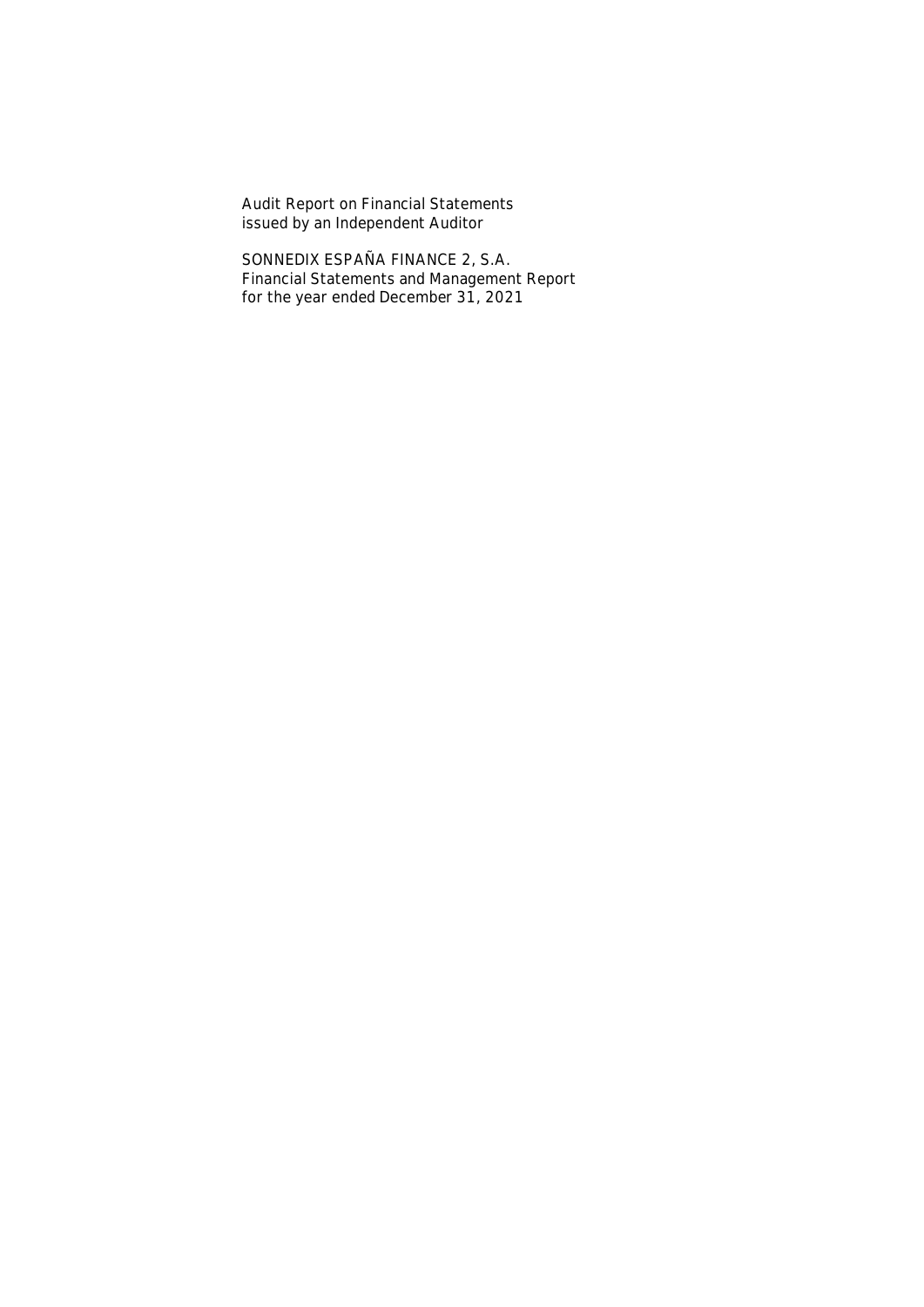

 Tel: 902 365 456 Fax: 915 727 238 ey.com

## **AUDIT REPORT ON FINANCIAL STATEMENTS ISSUED BY AN INDEPENDENT AUDITOR**

Translation of a report and financial statements originally issued in Spanish. In the event of discrepancy, the Spanish-language version prevails (See Note 22)

To the Sole Shareholder of Sonnedix España Finance 2, S.A.:

## **Opinion**

We have audited the financial statements of Sonnedix España Finance 2, S.A. (the Company), which comprise the balance sheet as at December 31, 2021, the income statement, the statement of changes in equity, the cash flow statement, and the notes thereto for the year then ended.

In our opinion, the accompanying financial statements give a true and fair view, in all material respects, of the equity and financial position of the Company as at December 31, 2021 and of its financial performance and its cash flows for the year then ended in accordance with the applicable regulatory framework for financial information in Spain (identified in Note 2 to the accompanying financial statements) and, specifically, the accounting principles and criteria contained therein.

## **Basis for opinion**

We conducted our audit in accordance with prevailing audit regulations in Spain. Our responsibilities under those regulations are further described in the *Auditor's responsibilities for the audit of the financial statements* section of our report.

We are independent of the Company in accordance with the ethical requirements, including those related to independence, that are relevant to our audit of the financial statements in Spain as required by prevailing audit regulations. In this regard, we have not provided non-audit services nor have any situations or circumstances arisen that might have compromised our mandatory independence in a manner prohibited by the aforementioned requirements.

We believe that the audit evidence we have obtained is sufficient and appropriate to provide a basis for our opinion.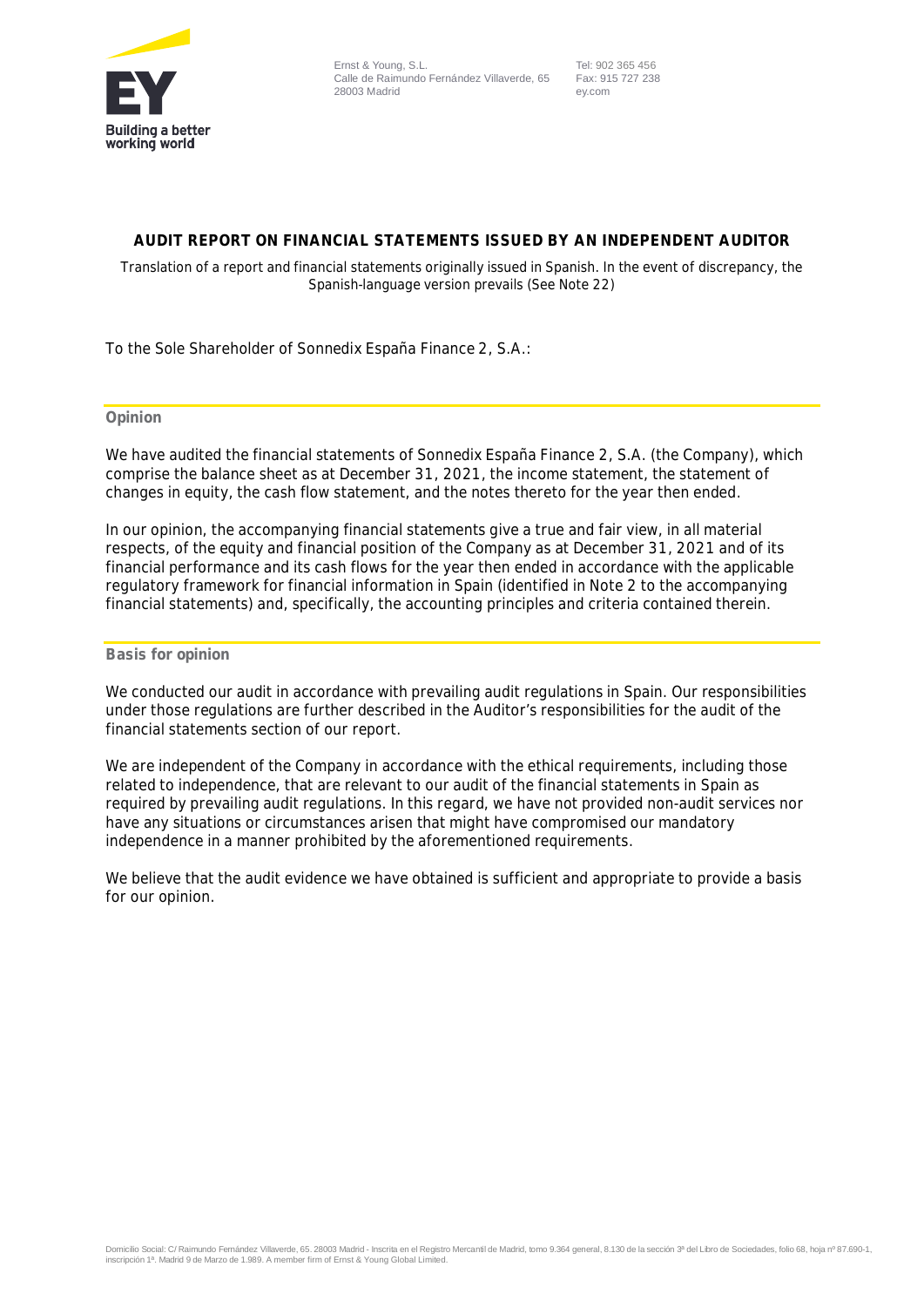

## **Most relevant audit issues**

Most relevant audit issues are those matters that, in our professional judgment, were the most significant assessed risks of material misstatements in our audit of the financial statements of the current period. These risks were addressed in the context of our audit of the financial statements as a whole, and in forming our audit opinion thereon, and we do not provide a separate opinion on these risks.

*Regulatory framework, including recognition of revenue, calculation of the recoverable amount of non-current assets, and capacity to repay debts related to loans received*

**Description** The Company's revenue from contracts with customers are from electricity sales, an activity subject to a specific tariff model established by the prevailing regulatory framework, as explained in Note 4 to the accompanying financial statements. Consequently, revenue recognized in the year was estimated based on criteria and parameters stipulated by the current tariff model. Likewise, the estimates made by management of future cash flows used to calculate the recoverable amount of assets as well as the Company's capacity to settle its liabilities depend on meeting budgets prepared for the entire estimated useful life of energy production installations, including an estimate of revenue received primarily from the aforementioned tariff model. These factors have caused us to consider this issue a key audit matter.

**Our response** Our audit procedures included:

- Reviewing the current tariff model and assessing the degree of compliance therewith.
- Testing revenue recognition to verify the reasonableness of the estimates made based on regulatory changes during the year.
- Verifying accounts payable and receivable from energy sales taking into account provisional and definitive settlements with the "CNMC" and from the intermediary during the year.
- $\triangleright$  Checking that the current regulatory framework was taken into account when analyzing the recoverable amount of the Company's non-current assets.
- Reviewing the disclosures included in the notes to the financial statements in conformity with the regulatory framework for financial reporting applicable to the Company.

## **Other information: management report**

Other information refers exclusively to the 2021 management report, the preparation of which is the responsibility of the Company's directors and is not an integral part of the financial statements.

Our audit opinion on the financial statements does not cover the management report. In conformity with prevailing audit regulations in Spain, our responsibility in terms of the management report is to assess and report on the consistency of the management report with the financial statements based on the knowledge of the entity obtained during the audit, and to assess and report on whether the content and presentation of the management report are in conformity with applicable regulations. If, based on the work carried out, we conclude that there are material misstatements, we are required to disclose them.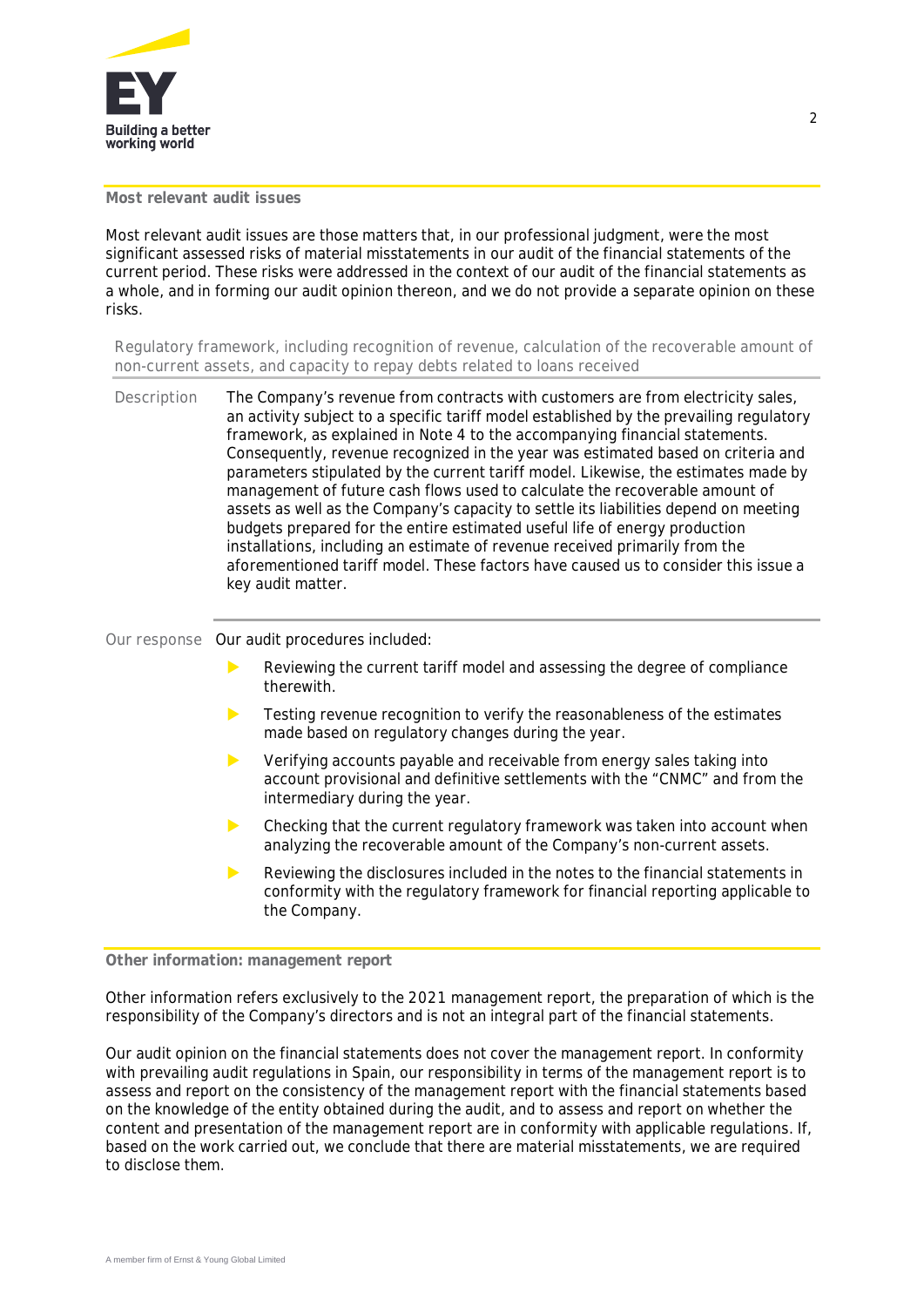

Based on the work performed, as described in the above paragraph, the information contained in the management report is consistent with that provided in the 2021 financial statements and its content and presentation are in conformity with applicable regulations.

## **Sole Director's responsibilities for the financial statements**

The Sole Director is responsible for the preparation of the accompanying financial statements so that they give a true and fair view of the equity, financial position and results of the Company, in accordance with the regulatory framework for financial information applicable to the Company in Spain, identified in Note 2 to the accompanying financial statements, and for such internal control as they determine is necessary to enable the preparation of financial statements that are free from material misstatement, whether due to fraud or error.

In preparing the financial statements, the Sole Director is responsible for assessing the Company's ability to continue as a going concern, disclosing, as applicable, matters related to going concern and using the going concern basis of accounting unless the Sole Director either intend to liquidate the Company or to cease operations, or has no realistic alternative but to do so.

## **Auditor's responsibilities for the audit of the financial statements**

Our objectives are to obtain reasonable assurance about whether the financial statements as a whole are free from material misstatement, whether due to fraud or error, and to issue an auditor's report that includes our opinion.

Reasonable assurance is a high level of assurance but is not a guarantee that an audit conducted in accordance with prevailing audit regulations in Spain will always detect a material misstatement when it exists. Misstatements can arise from fraud or error and are considered material if, individually or in the aggregate, they could reasonably be expected to influence the economic decisions of users taken on the basis of these financial statements.

As part of an audit in accordance with prevailing audit regulations in Spain, we exercise professional judgment and maintain professional skepticism throughout the audit. We also:

- Identify and assess the risks of material misstatement of the financial statements, whether due to fraud or error, design and perform audit procedures responsive to those risks, and obtain audit evidence that is sufficient and appropriate to provide a basis for our opinion. The risk of not detecting a material misstatement resulting from fraud is higher than for one resulting from error, as fraud may involve collusion, forgery, intentional omissions, misrepresentations, or the override of internal control.
- Obtain an understanding of internal control relevant to the audit in order to design audit procedures that are appropriate in the circumstances, but not for the purpose of expressing an opinion on the effectiveness of the Company's internal control.
- Evaluate the appropriateness of accounting policies used and the reasonableness of accounting estimates and related disclosures made by management.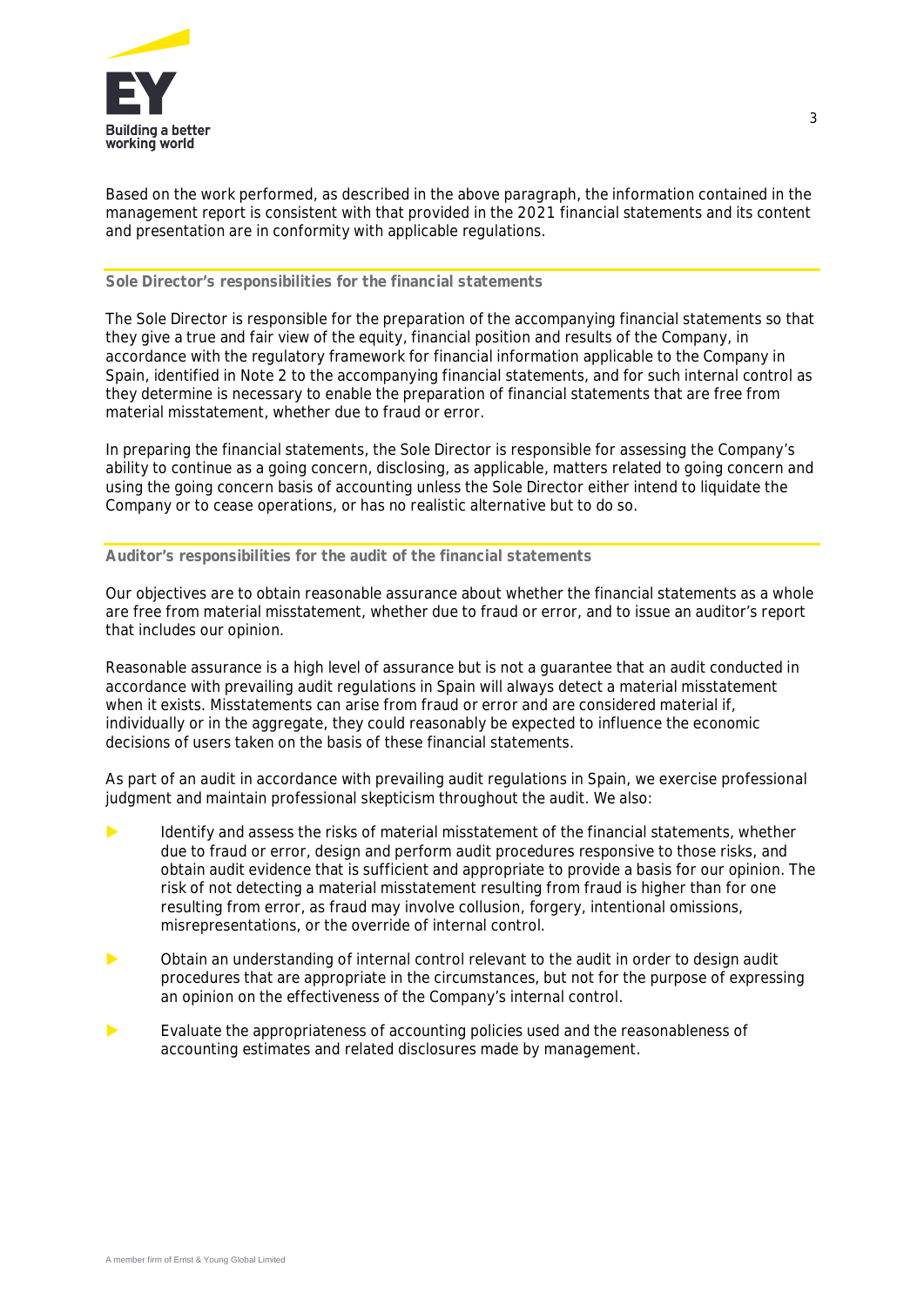

**EXECONCLUDE ON the appropriateness of the director's use of the going concern basis of** accounting and, based on the audit evidence obtained, whether a material uncertainty exists related to events or conditions that may cast significant doubt on the Company's ability to continue as a going concern. If we conclude that a material uncertainty exists, we are required to draw attention in our auditor's report to the related disclosures in the financial statements or, if such disclosures are inadequate, to modify our opinion. Our conclusions are based on the audit evidence obtained up to the date of our auditor's report. However, future events or conditions may cause the Company to cease to continue as a going concern.

 Evaluate the overall presentation, structure and content of the financial statements, including the disclosures, and whether the financial statements represent the underlying transactions and events in a manner that achieves fair presentation.

We communicate with the Sole Director of the Company regarding, among other matters, the planned scope and timing of the audit and significant audit findings, including any significant deficiencies in internal control that we identify during our audit.

From the significant risks communicated with the Company's Sole Director, we determine those that were of most significance in the audit of the financial statements of the current period and are therefore the most significant assessed risks.

We describe those risks in our auditor's report unless law or regulation precludes public disclosure about the matter.

> ERNST & YOUNG, S.L. (Registered in the Official Register of Auditors under No. S0530)

(Signed in the original version in Spanish)

Ambrosio Arroyo Fernández-Rañada (Registered in the Official Register of Auditors under No. 20648)

\_\_\_\_\_\_\_\_\_\_\_\_\_\_\_\_\_\_\_\_\_\_\_\_\_\_\_\_\_\_\_\_\_\_

March 31, 2022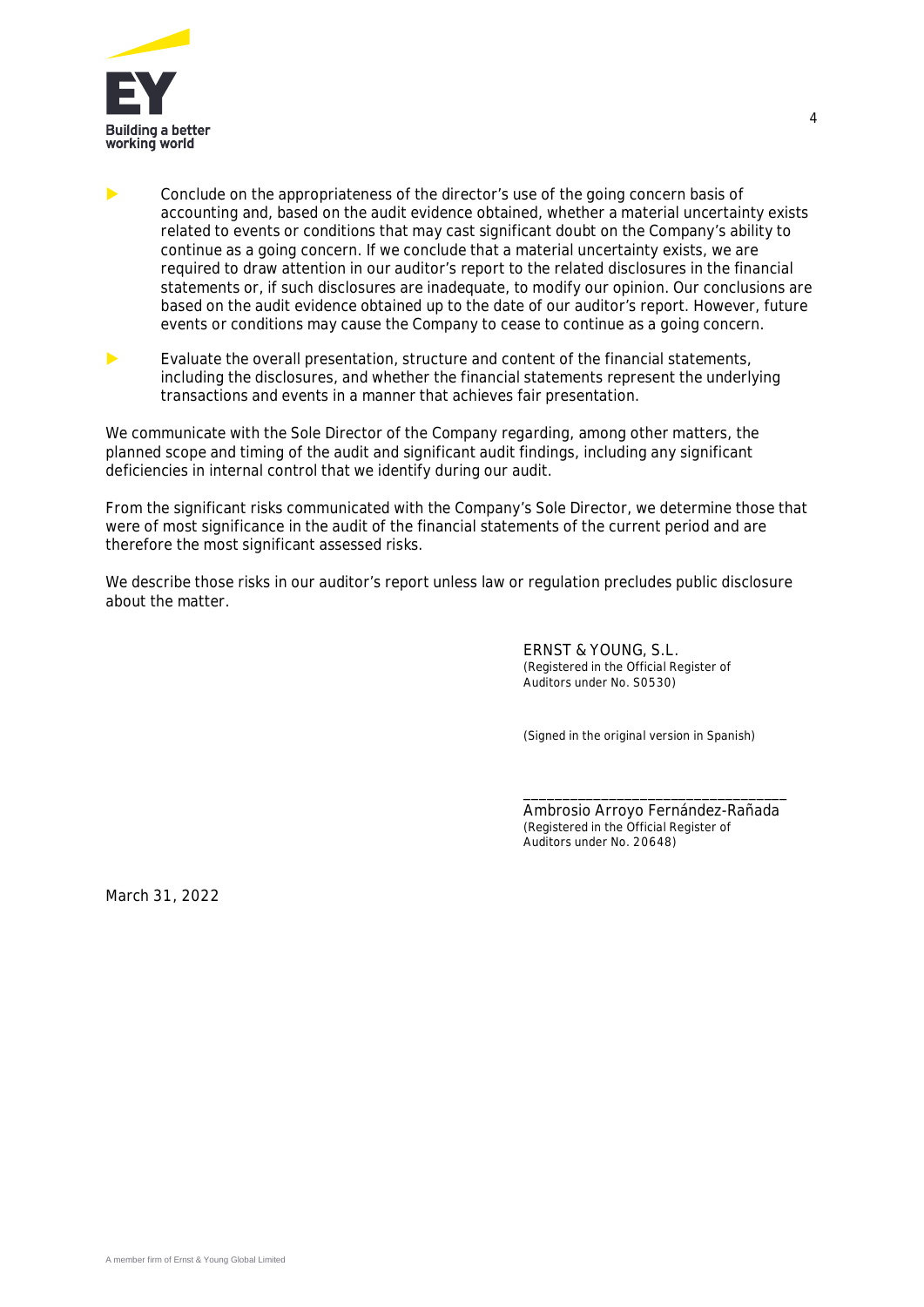Financial Statements and Management Report for the year ended December 31, 2021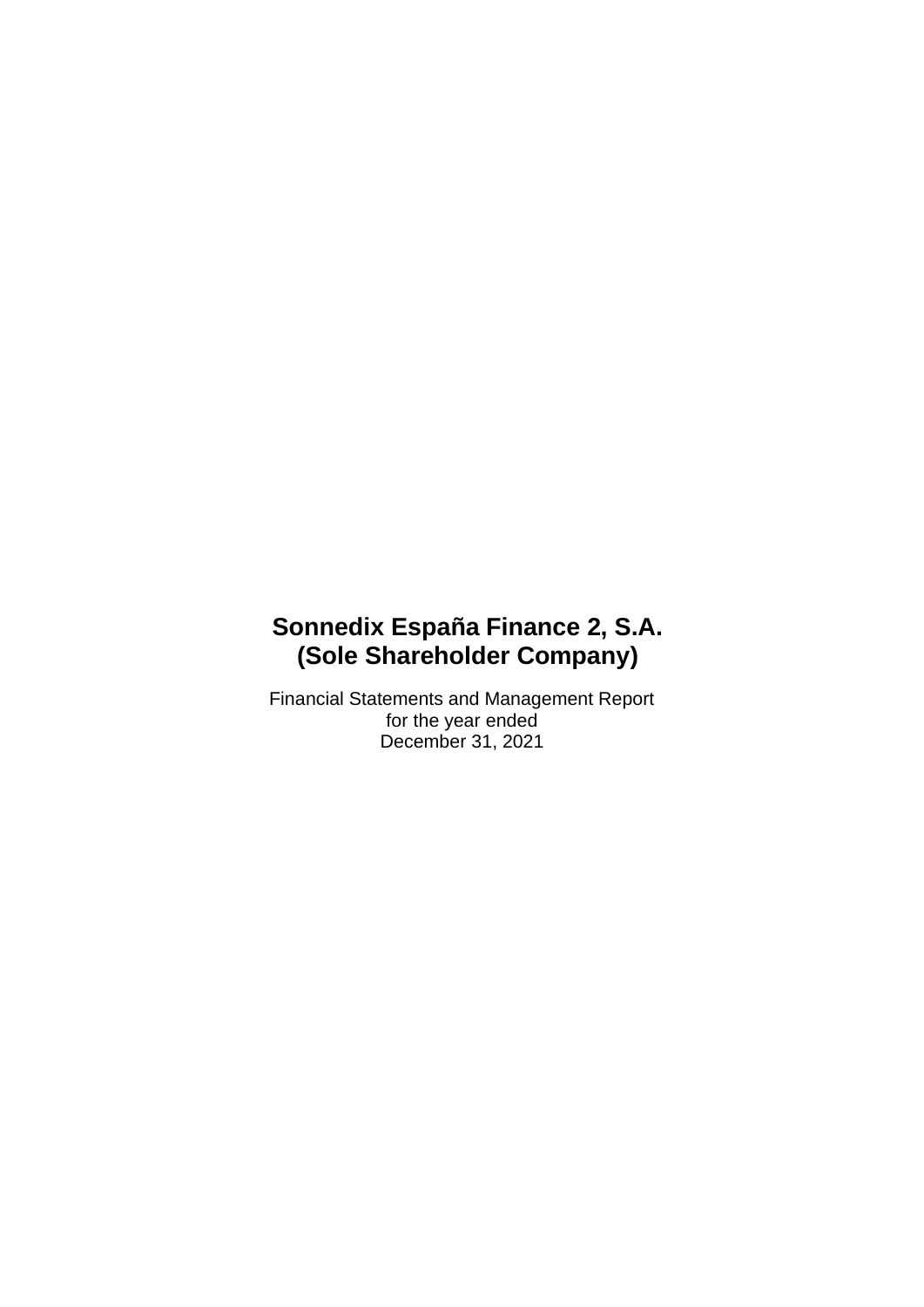#### **BALANCE SHEET AT DECEMBER 31, 2021**

*(Thousands of euros)*

| <b>ASSETS</b>                                 | <b>Notes</b> | 2021    | 2020              | <b>EQUITY AND LIABILITIES</b>                          | <b>Notes</b> | 2021      | 2020      |
|-----------------------------------------------|--------------|---------|-------------------|--------------------------------------------------------|--------------|-----------|-----------|
|                                               |              |         |                   |                                                        |              |           |           |
| <b>NON-CURRENT ASSETS</b>                     |              | 173,725 | 185,429           | <b>LEQUITY</b>                                         | 13           | (15,969)  | (9,635)   |
| Intangible assets                             | 6            | 19,283  | 23,362            | <b>CAPITAL AND RESERVES</b>                            |              | (15,969)  | (9,635)   |
| Operating rights                              |              | 19,283  | 23,362            | Share capital                                          |              | 60        | 60        |
| Property, plant, and equipment                | 7            | 77,364  | 94,232            | Issued capital                                         |              | 60        | 60        |
| Land and buildings                            |              | 366     | 366               | <b>Reserves</b>                                        |              | (17, 034) | (17, 034) |
| Plant and other PP&E                          |              | 76,998  | 93,866            | Other reserves                                         |              | (17,034)  | (17, 034) |
| Investments in group companies and associates | 8 and 16     | 49,398  | 39,870            | <b>Retained earnings</b>                               |              | (14, 403) | (6, 728)  |
| Loans to companies                            |              | 49,398  | 39,870            | Prior year losses                                      |              | (14, 403) | (6, 728)  |
| <b>Financial investments</b>                  | 9            | 214     |                   | Other owner contributions                              |              | 21,742    | 21,742    |
| Other financial assets                        |              | 214     |                   | Profit (loss) for the year                             |              | (6, 334)  | (7,675)   |
| Deferred tax assets                           | 15           | 27,466  | 27,957            |                                                        |              |           |           |
|                                               |              |         |                   | <b>NON-CURRENT LIABILITIES</b>                         |              | 197,238   | 202,166   |
|                                               |              |         |                   | <b>Provisions</b>                                      | 18           | 809       | 784       |
|                                               |              |         |                   | <b>Borrowings</b>                                      | 14.1         | 133,694   | 138,465   |
|                                               |              |         |                   | Bonds and other marketable securities                  |              | 130,753   | 138,465   |
|                                               |              |         |                   | Other financial liabilities                            | 14.3         | 2,941     |           |
|                                               |              |         |                   | Borrowings from group companies and associates         | 14.2 and 16  | 47,531    | 44,327    |
|                                               |              |         |                   | Deferred tax liabilities                               | 15           | 15,204    | 18,590    |
|                                               |              |         |                   |                                                        |              |           |           |
| <b>CURRENT ASSETS</b>                         |              | 16,401  | 16,775            | <b>CURRENT LIABILITIES</b>                             |              | 8.857     | 9,673     |
| <b>Inventories</b>                            |              | 40      | 42                | <b>Borrowings</b>                                      | 14.1         | 7,800     | 7,515     |
| Trade and other receivables                   |              | 4,595   | 5.582             | Bonds and other marketable securities                  |              | 7,800     | 7,515     |
| Trade receivables                             | 10           | 4,550   | 5,566             | Trade and other payables                               |              | 1,057     | 2,158     |
| Other receivables                             |              |         |                   | Suppliers                                              | 14           | 86        | 104       |
| Other receivables from public administrations | 15           | 38      | 9                 | Other payables                                         | 14.4         | 235       | 156       |
| <b>Financial investments</b>                  | 9            | 6,302   |                   | 6,218 Trade payables to group companies and associates | 14 and 16    | 82        | 72        |
| <b>Accruals</b>                               |              | 35      | 15                | Current income tax liabilities                         | 15           | 144       | 463       |
| Cash and cash equivalents                     | 11           | 5,429   | 4.918             | Other payables to public administrations               | 15           | 510       | 1,363     |
| <b>TOTAL ASSETS</b>                           |              |         | 190,126   202,204 | <b>TOTAL EQUITY AND LIABILITIES</b>                    |              | 190,126   | 202,204   |

The accompanying notes 1 to 21 are an integral part of the balance sheet at December 31, 2021.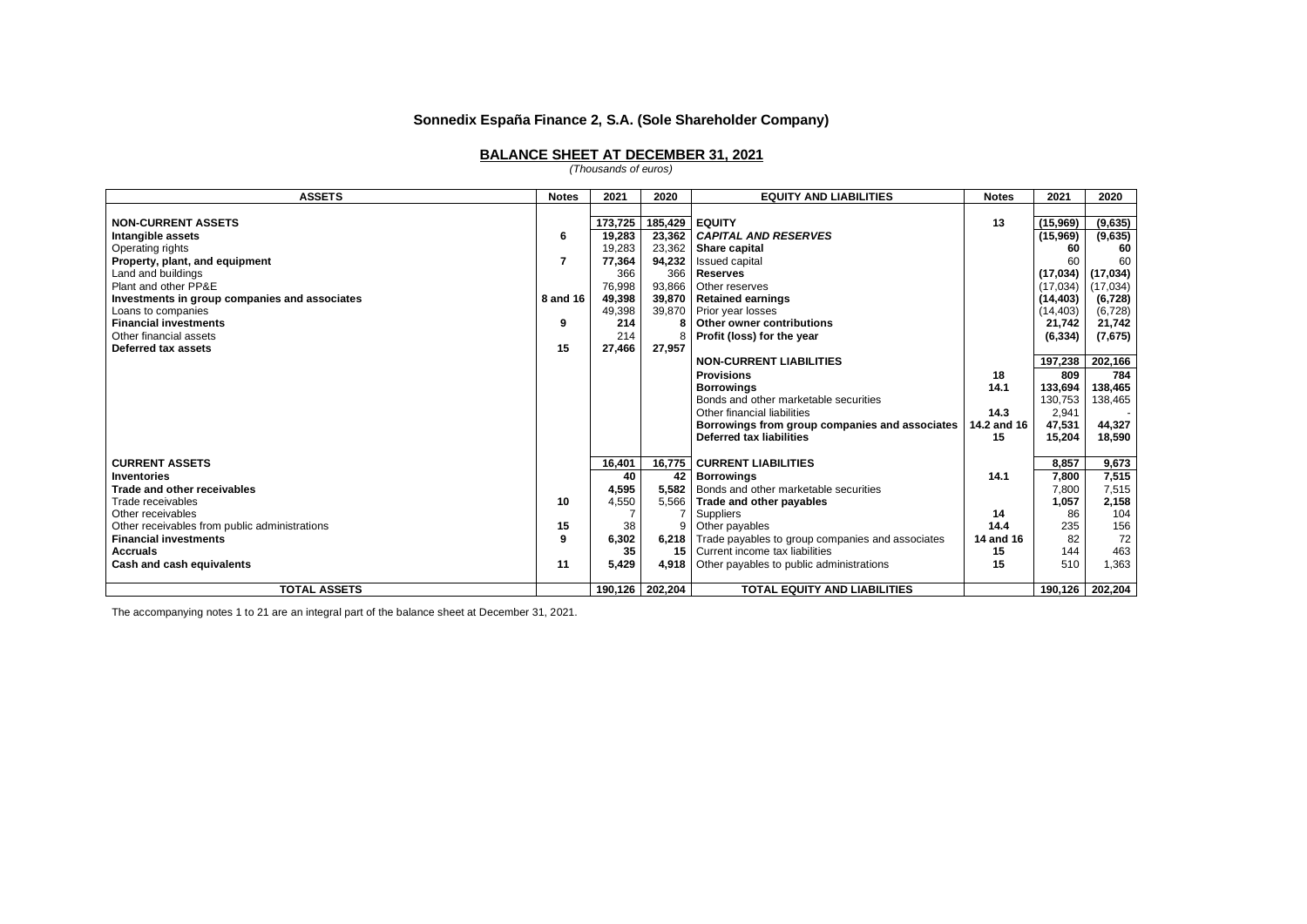# **INCOME STATEMENT FOR 2021** *(Thousands of euros)*

|                                                       | <b>Notes</b> | 2021      | 2020      |
|-------------------------------------------------------|--------------|-----------|-----------|
| <b>CONTINUING OPERATIONS</b>                          |              |           |           |
| Revenue                                               | 17.a         | 22,764    | 21,457    |
| Income from sale of energy                            |              | 22,764    | 21,451    |
| Rendering of services                                 |              |           |           |
| Cost of sales                                         | 17.c         | (1,576)   | (1,531)   |
| Subcontracted work                                    |              | (1,576)   | (1,531)   |
| Other operating income                                |              | 33        |           |
| Other operating expenses                              | 17.d         | (2, 227)  | (2, 163)  |
| <b>External services</b>                              |              | (504)     | (536)     |
| Other taxes                                           |              | (1,723)   | (1,627)   |
| Depreciation and amortization                         | 17.e         | (21, 014) | (21, 010) |
| Other gains (losses)                                  |              |           |           |
| <b>OPERATING PROFIT</b>                               |              | (2,022)   | (3, 247)  |
|                                                       |              |           |           |
| <b>Finance income</b>                                 | 17.f         | 1,356     | 1,139     |
| From loans to group companies and associates          |              | 1,356     | 1,139     |
| <b>Finance costs</b>                                  | 17.9         | (8,019)   | (8, 332)  |
| Borrowings from group companies and associates        |              | (3,207)   | (3,218)   |
| Bonds and other marketable securities                 |              | (4,786)   | (5,069)   |
| Other finance costs                                   |              | (26)      | (45)      |
| <b>FINANCE COST</b>                                   |              | (6, 663)  | (7, 193)  |
|                                                       |              |           |           |
| <b>PROFIT BEFORE TAX</b>                              |              | (8,685)   | (10, 440) |
| Corporate income tax                                  | 15           | 2,351     | 2,765     |
| PROFIT (LOSS) FOR THE YEAR FROM CONTINUING OPERATIONS |              | (6, 334)  | (7,675)   |
| <b>PROFIT FOR THE YEAR</b>                            |              | (6, 334)  | (7,675)   |

The accompanying notes 1 to 21 are an integral part of the income statement for the year ended December 31, 2021.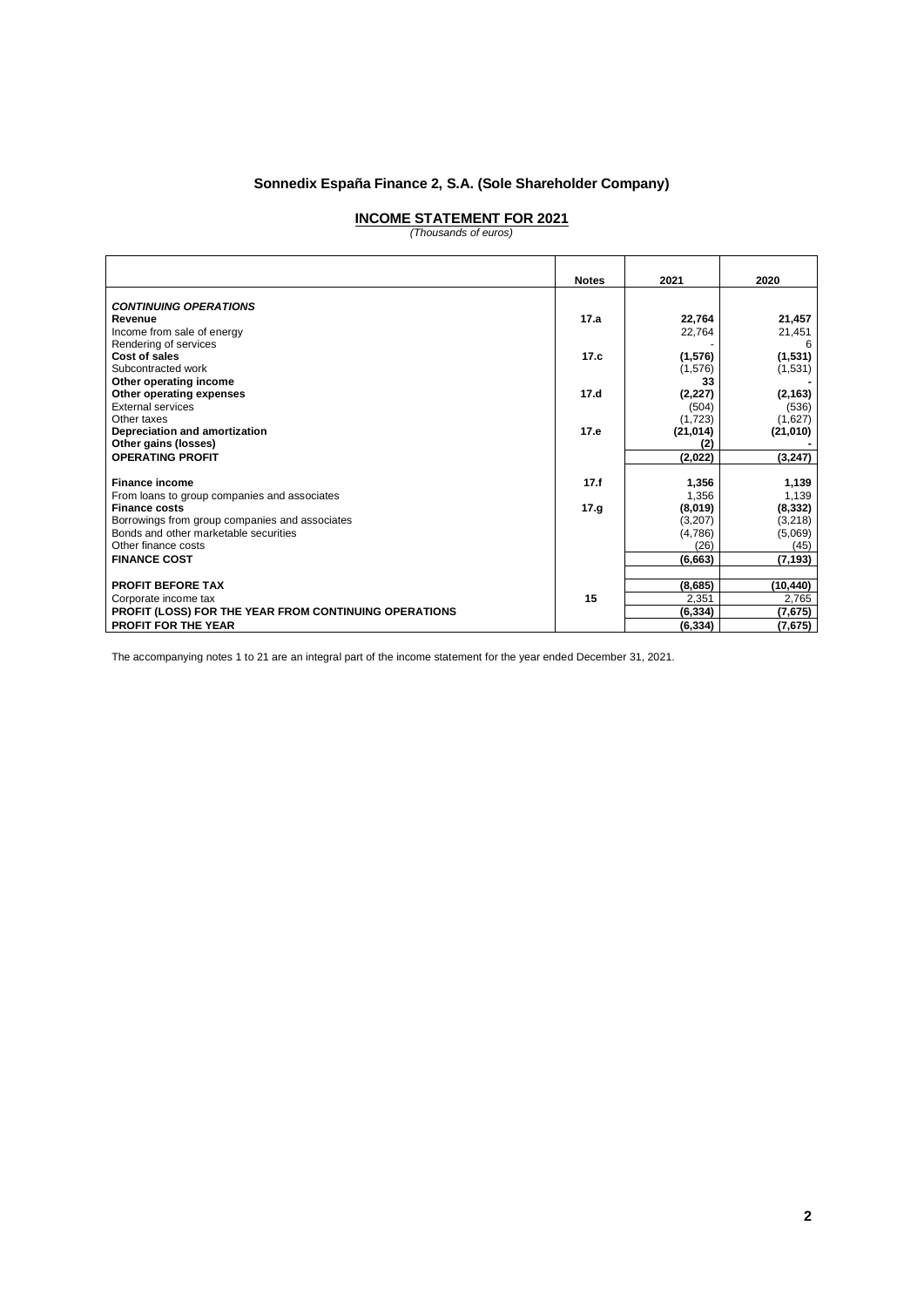# **STATEMENT OF CHANGES IN EQUITY FOR THE YEAR ENDED DECEMBER 31, 2021**

*(Thousands of euros)*

## **A) STATEMENT OF RECOGNIZED INCOME AND EXPENSES**

|                                                                                          | <b>Notes</b> | 2021     | 2020    |
|------------------------------------------------------------------------------------------|--------------|----------|---------|
|                                                                                          |              |          |         |
| <b>PROFIT (LOSS) FOR THE YEAR (I)</b>                                                    |              | (6, 334) | (7,675) |
| Income and expense recognized directly in equity:<br>From cash flow hedges<br>Tax effect |              |          |         |
| TOTAL INCOME AND EXPENSE RECOGNIZED DIRECTLY IN EQUITY (II)                              |              |          |         |
| Amounts transferred to the income statement                                              |              |          |         |
| TOTAL AMOUNTS TRANSFERRED TO INCOME STATEMENT (III)                                      |              |          |         |
|                                                                                          |              |          |         |
| <b>TOTAL RECOGNIZED INCOME AND EXPENSE (I+II+III)</b>                                    |              | (6, 334) | (7,675) |

## **B) STATEMENT OF ALL CHANGES IN EQUITY**

|                                                                | <b>Share</b><br>capital<br>(Note 13.a) | Other<br>reserves<br>(Note 13.d) | Retained<br>earnings | Other owner<br>contributions<br>(Note 13.b) | Profit<br>(loss) for<br>the vear | Total    |
|----------------------------------------------------------------|----------------------------------------|----------------------------------|----------------------|---------------------------------------------|----------------------------------|----------|
| <b>BALANCE AT JANUARY 1, 2020</b>                              | 60                                     | (17,034)                         | (19)                 | 21.742                                      | (6,709)                          | (1,960)  |
| Total recognized income and expense<br>Other changes in equity |                                        |                                  | (6,709)              |                                             | (7,675)<br>6.709                 | (7,675)  |
| <b>BALANCE AT DECEMBER 31, 2020</b>                            | 60                                     | (17, 034)                        | (6, 728)             | 21,742                                      | (7,675)                          | (9,635)  |
| Total recognized income and expense<br>Other changes in equity |                                        |                                  | (7,675)              |                                             | (6, 334)<br>7.675                | (6, 334) |
| <b>BALANCE AT DECEMBER 31, 2021</b>                            | 60                                     | (17, 034)                        | (14, 403)            | 21,742                                      | (6, 334)                         | (15,969) |

The accompanying notes 1 to 21 are an integral part of the statement of changes in equity for the year ended December 31, 2021.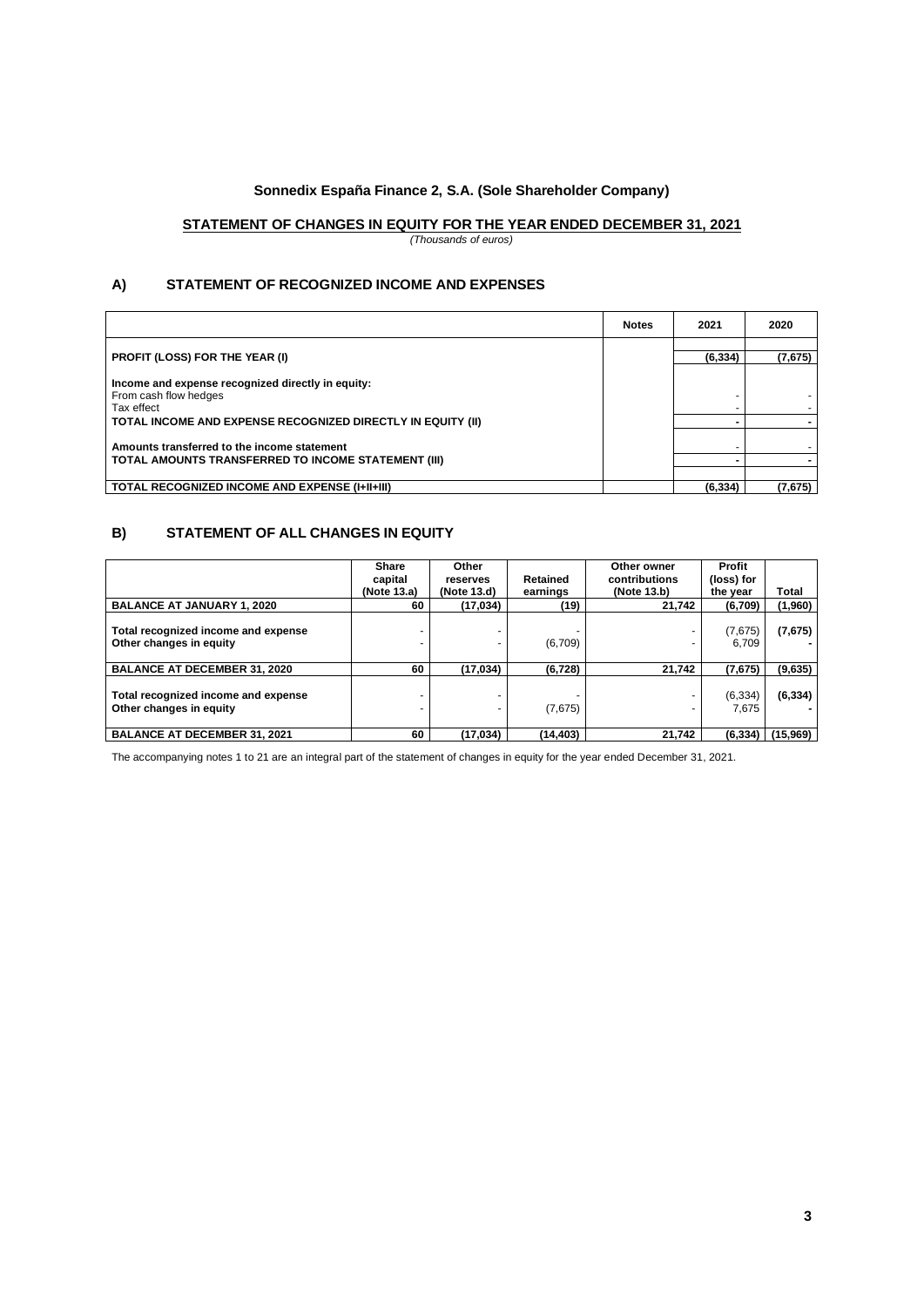## **Sonnedix España Finance 2, S.A. (Sole Shareholder Company) CASH FLOW STATEMENT FOR THE YEARS ENDED DECEMBER 31, 2021 AND 2020**

*(Thousands of euros)*

|                                                      | <b>Notes</b> | <b>Financial Year</b><br>2021 | <b>Financial Year</b><br>2020 |
|------------------------------------------------------|--------------|-------------------------------|-------------------------------|
| <b>CASH FLOWS FROM OPERATING ACTIVITIES</b>          |              | 16.198                        | 13.898                        |
| Profit before tax                                    |              | (8,685)                       | (10, 440)                     |
| <b>Adjustments to profit:</b>                        |              | 27,677                        | 28,203                        |
| - Depreciation and amortization                      | 17.e         | 21,014                        | 21,010                        |
| - Finance income                                     | 17.f         | (1,356)                       | (1, 139)                      |
| - Finance costs                                      | 17.9         | 8,019                         | 8,332                         |
| Changes in working capital                           |              | 2,838                         | 1.167                         |
| - Inventories                                        |              | 2                             | $\overline{2}$                |
| - Trade and other receivables                        |              | 987                           | 1,664                         |
| - Trade and other payables                           |              | (782)                         | (412)                         |
| - Other current assets and liabilities               |              | (104)                         | (87)                          |
| - Other non-current assets and liabilities           |              | 2,735                         |                               |
| Other cash flows from operating activities           |              | (5,632)                       | (5,032)                       |
| - Interest and commissions paid                      |              | (4,714)                       | (4,929)                       |
| - Income tax payments and receipts                   |              | (918)                         | (103)                         |
| <b>CASH FLOWS FROM INVESTING ACTIVITIES</b>          |              | (8, 172)                      | (5,608)                       |
| Payments on investments (-)                          |              | (8, 172)                      | (5,608)                       |
| - Group companies and associates                     | 8            | (8, 172)                      | (5,608)                       |
|                                                      |              |                               |                               |
| <b>CASH FLOWS FROM FINANCING ACTIVITIES</b>          |              | (7, 515)                      | (7, 247)                      |
| Proceeds from and payments of financial liabilities  |              | (7, 515)                      | (7, 247)                      |
| - Repayment and redemption of:                       |              |                               |                               |
| Bonds and other marketable securities (-)            | 14.1         | (7, 515)                      | (7, 247)                      |
| NET INCREASE (DECREASE) IN CASH AND CASH EQUIVALENTS |              | 511                           | 1,043                         |
| Cash and cash equivalents at January 1               | 11           | 4,918                         | 3.875                         |
| Cash and cash equivalents at December 31             | 11           | 5,429                         | 4,918                         |

The accompanying notes 1 to 21 are an integral part of the cash flow statement for the year ended December 31, 2021.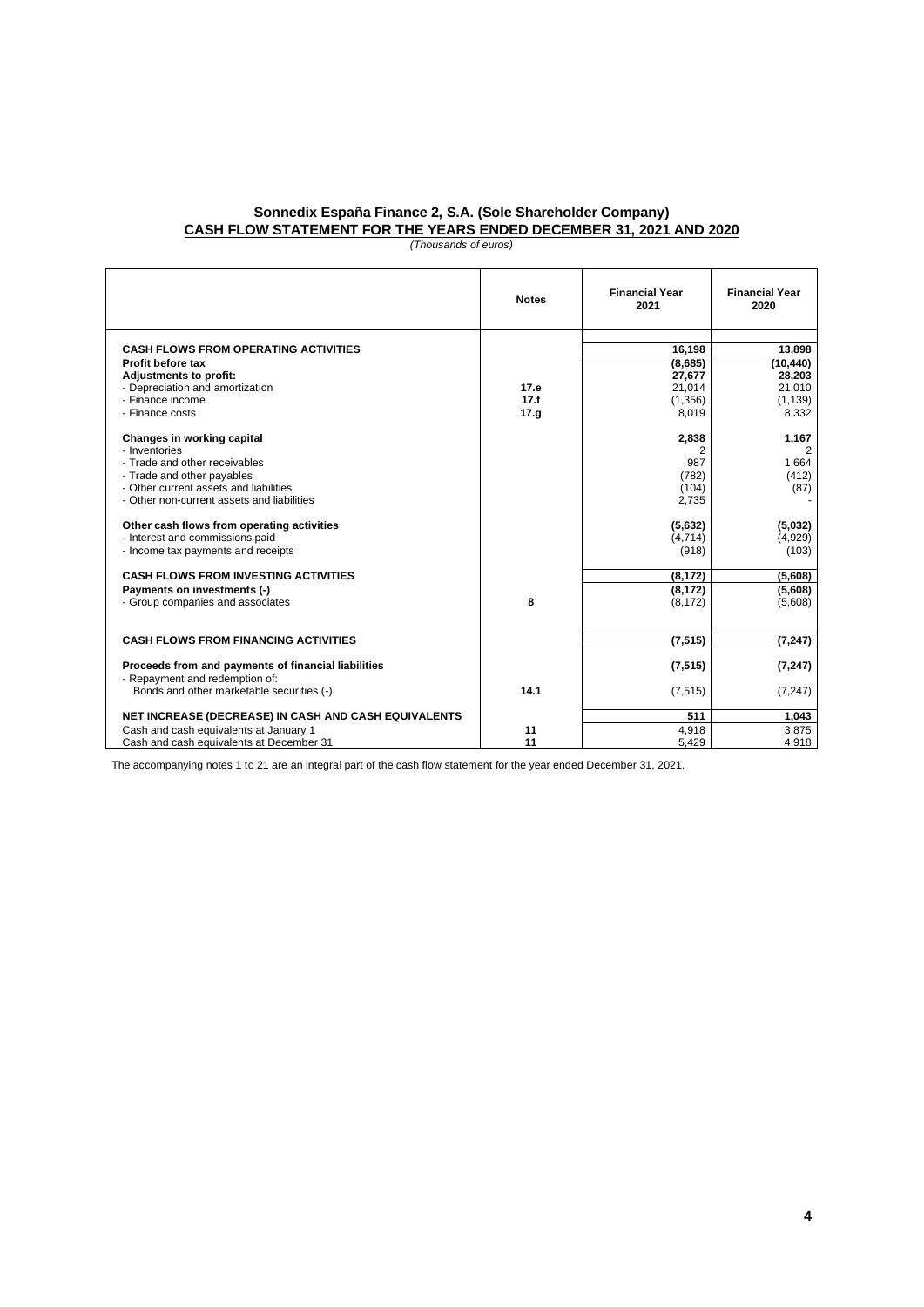Notes to the financial statements for the year ended December 31, 2021

## **1. ACTIVITY**

Sonnedix España Finance 2, S.A. (sole shareholder company) ("the Company") was incorporated on November 8, 2017 in accordance with the stipulations of the revised text of the Spanish Corporate Enterprises Act. The Company was incorporated on an open-ended basis under the name of Cantilan Directorship, S.A. and was registered as such at the Mercantile Registry at the same date.

On March 9, 2018 the Mercantile Registry approved the application for reserving the name "Sonnedix España Finance 2, S.A.," subsequently registered in the Official Gazette of the Mercantile Registry ("BORME") on March 23, 2018.

The Company's corporate purpose is the development and promotion of energy projects, including the purchase, sale, importing, exporting, distribution, supply, and marketing of the necessary equipment for the production of electric energy. At 2021 and 2020 year end, the Company's total installed capacity amounted to 37.4 MWp.

On May 3, 2019 Sonnedix España, S.L.U. (the sole shareholder of the Company at said date) approved the merger project by virtue of which Sonnedix España Finance 2, S.A. absorbed all its investees. The deed ratifying said merger was filed at the Mercantile Registry on July 10, 2019 in accordance with the stipulations of articles 42, 43, and 44 of Law 3/2009, of April 3, on Structural Modifications to Mercantile Companies, and was effective for accounting purposes from January 1, 2019.

At December 31, 2021 and 2020, the Company belonged to a group of companies (the Sonnedix España Group) whose parent is Sonnedix España, S.L.U., a Spanish company that issues consolidated financial statements and a consolidated management report, and whose registered address is located in Madrid at calle Príncipe de Vergara, 108, Floor 12.

On July 16, 2019 the change in the Company's registered business address (formerly in Madrid at calle Jenner 3, Floor 4) was published in the BORME as located in Madrid at calle Príncipe de Vergara 108, Floor 12.

On July 21, 2020 Sonnedix España, S.L.U., sole shareholder of the Company at said date, sold all the shares of the Company to its subsidiary Sonnedix Holdco Spain, B.V. Thus, the latter company is the sole shareholder of Sonnedix España Finance 2, S.A. at 2020 year end (Note 13.a).

Further, in said transaction Sonnedix España, S.L.U. contributed and ceded all the credit claims and debts held with Sonnedix España Finance 2, S.A. until said date to Sonnedix Holdco Spain, B.V. (Notes 8, 14.2, and 16).

#### *Activity*

Subsequent to the corporate restructuring in which Sonnedix España Finance 2, S.A. was involved as a consequence of the merger carried out in 2019, its business model was focused on the operation of solar parks for the generation of electric energy in Spain. The Company currently employs photovoltaic technology. At December 31, 2021 and 2020 the aggregate nominal capacity of Sonnedix España Finance 2, S.A. totaled 33.70 MW (37.4 MWp of total installed capacity).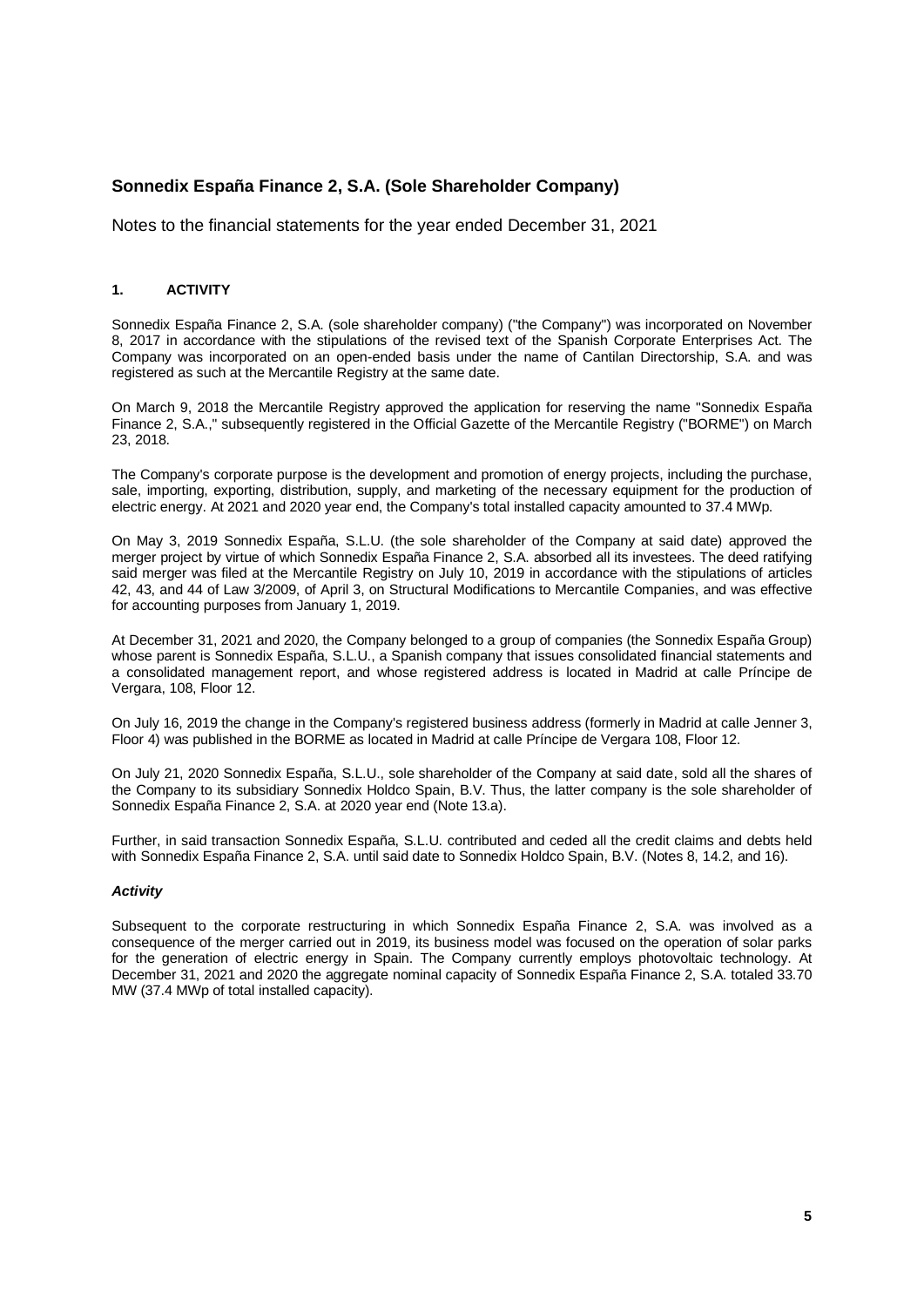| Project            | Capacity | <b>Acquisition date</b> | Start-up date | <b>Standard</b><br>facility code | Location                              |
|--------------------|----------|-------------------------|---------------|----------------------------------|---------------------------------------|
| Pinos              | 0.80     | 2010                    | 2010          | IT-00437                         | Pinos Puente (Granada)                |
| Elices             | 1.00     | 2011                    | 2011          | IT-00441                         | Langa del Duero (Soria)               |
| La Puebla          | 2.00     | 2017                    | 2008          | IT-20058                         | Puebla del Prior (Badajoz)            |
| Pozohondo          | 3.00     | 2017                    | 2008          | IT-20065                         | Pozohondo (Albacete)                  |
| Los Hinojosos I    | 1.70     | 2017                    | 2007          | IT-20047                         | Los Hinojosos (Cuenca)                |
| Los Hinojosos II   | 0.10     | 2017                    | 2007          | IT-20057                         | Los Hinojosos (Cuenca)                |
| Alange             | 8.00     | 2018                    | 2008          | IT-20087                         | Alange (Badajoz)                      |
| Olmeda             | 6.00     | 2017                    | 2008          | IT-20062                         | La Olmeda (Cuenca)                    |
| Madrigal           | 1.30     | 2017                    | 2008          | IT-20058                         | Madrigal de las Altas Torres (Ávila)  |
| Olivenza           | 1.00     | 2017                    | 2007          | IT-00047                         | Olivenza (Badajoz)                    |
| Puig               | 1.40     | 2017                    | 2008          | IT-00078                         | Puig Gros (Lleida)                    |
| L'Ollería          | 2.00     | 2017                    | 2008          | IT-00062                         | L'Olleria (Valencia)                  |
| Portichuelo        | 2.90     | 2017                    | 2008          | IT-00062                         | Losa del Obispo y Chulilla (Valencia) |
| Hinojosa del Valle | 2.50     | 2017                    | 2010          | IT-20522                         | Hinojosa del Valle (Badajoz)          |
|                    | 33.70 MW |                         |               |                                  |                                       |

The Company is at present operating the following photovoltaic solar parks:

#### *Environmental disclosures*

Given the nature of the Company's activities, it has no environmental liabilities, expenses, assets, provisions or contingencies that could have a significant effect on its equity, financial position or results. Consequently, the notes to the accompanying financial statements do not include specific disclosures relating to environmental matters, except for Note 18, which includes disclosure on dismantling provisions.

#### **2. BASIS OF PRESENTATION**

#### *2.1. Regulatory financial reporting framework applicable to the Company*

The accompanying financial statements were authorized for issue by the sole director in keeping with the regulatory framework for financial information applicable to the Company, namely:

- a. The Spanish Code of Commerce and remaining mercantile legislation;
- b. Spanish GAAP enacted by Royal Decree 1514/2007, of November 16, as amended in 2016 by Royal Decree 602/2016, of December 2, and its sector adaptations, specifically including the provisions contained in Royal Decree 437/1998, of March 20, enacting the rules for adapting Spanish GAAP to electric sector enterprises;
- c. Binding rules approved by the ICAC (Instituto de Contabilidad y Auditoría de Cuentas Spanish Audit and Accounting Institute) enacting Spanish GAAP and its complementary regulations;
- d. Other applicable Spanish regulations.

Note 5 to the accompanying financial statements provides a summary of the most significant accounting principles and measurement criteria applicable for preparation of these financial statements.

#### *2.2. Basis of presentation*

The accompanying financial statements are presented in thousands of euros and were prepared based on the accounting records held by the Company.

Further, they were prepared in accordance with the regulatory framework for financial information applicable to the Company as established in the Rules for Preparation of Annual Financial Statements approved in Spain by Royal Decree 1514/2007 ("Spanish GAAP") and taking into account all the mandatory accounting principles and standards as well as measurement criteria, together with the Spanish Commercial Code, the Spanish Corporate Enterprises Act, and remaining applicable mercantile legislation.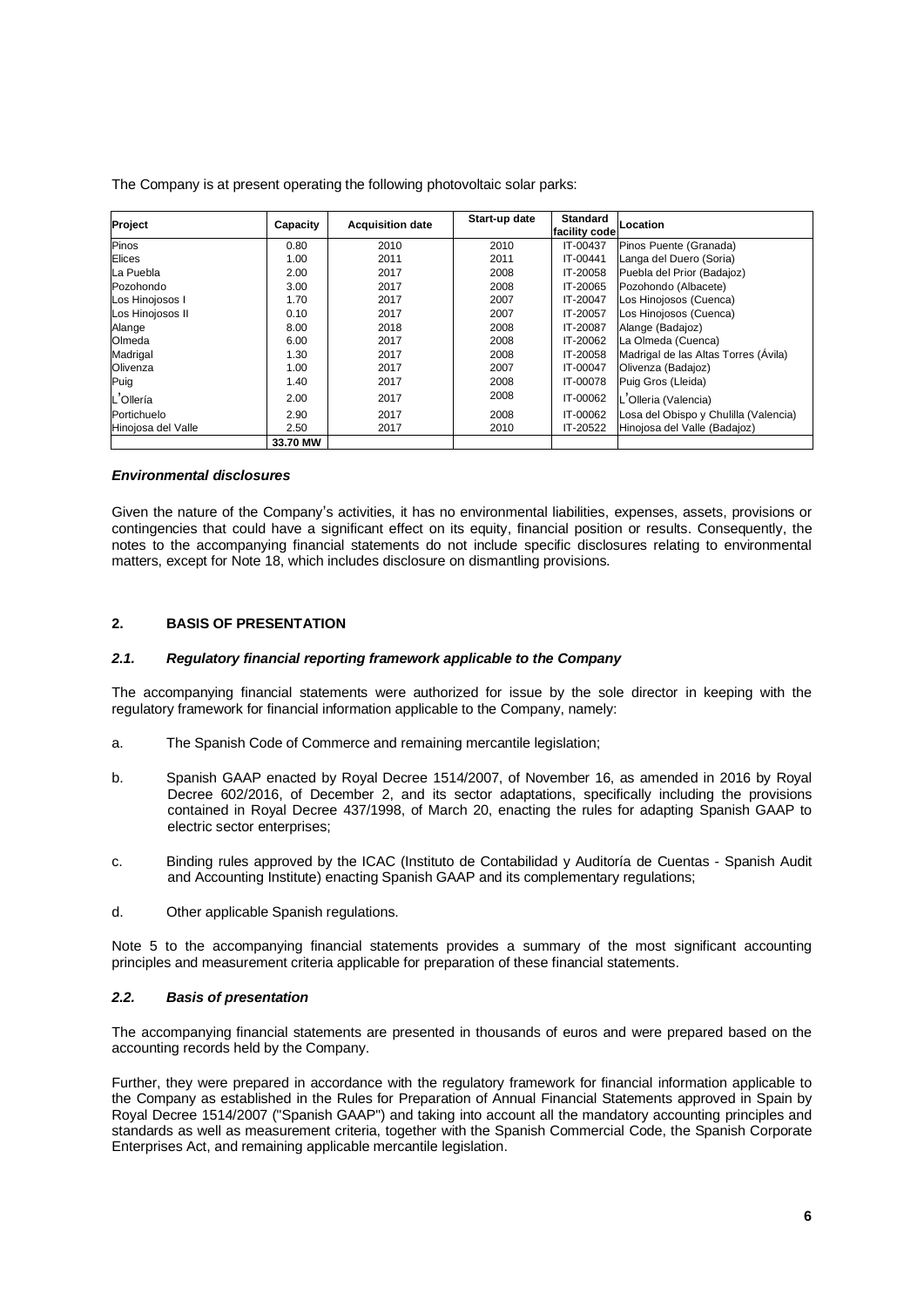The accompanying financial statements corresponding to FY 2021 of Sonnedix España Finance 2, S.A. were prepared by its sole director and will be submitted to the sole shareholder of the Company for approval. The sole director expects them to be approved without any modifications.

On June 30, 2021 the sole shareholder of Sonnedix España Finance 2, S.A. approved the financial statements for 2020, as well as the corporate management policy carried out by the sole director of the Company during said year.

## *2.3. True and fair view*

The accompanying financial statements give a true and fair view of the Company's equity, results of operations, changes in equity, and cash flows obtained during 2021 and 2020.

## *2.4. Non-mandatory accounting policies applied*

The Company has not applied any non-mandatory accounting policies. Further, the Company's sole director has drawn up these financial statements in accordance with all mandatory accounting principles and rules that have a material impact thereon. All mandatory accounting policies were applied.

## *2.5. Critical issues regarding the measurement and estimation of uncertainties*

In drawing up the accompanying financial statements, the Company's sole director used estimates to measure certain assets, liabilities, income, expenses, and commitments recognized therein.

Although these estimates were made based on the best information available at 2021 year end, events may occur in the future that require prospective adjustments (upwards or downwards) in subsequent years.

Essentially, these estimates relate to:

The evaluation of possible impairment losses on certain assets (Note 5.c).

## *2.6. Comparative information*

For comparative purposes, the information included in the accompanying financial statements for 2021 is presented with the information relating to the prior period.

## *2.7. Grouping of items*

Certain items in the balance sheet, income statement, statement of changes in equity, and cash flow statement are grouped together to facilitate understanding. However, whenever the amounts involved are material, the information is broken down in the related notes to the accompanying financial statements.

## *2.8. Financial position and equity*

At December 31, 2021, the Company presented negative equity amounting to 15,969 thousand euros, mainly as a consequence of the negative merger reserves arising in 2019 and amounting to 17,034 thousand euros (Note 13.d), with the equity of Sonnedix España Finance 2, S.A. thus reduced to less than half the value of its share capital.

For purposes of considering whether there is cause for dissolution, the participative loans recognized by the Company under non-current liabilities in the accompanying balance sheet at December 31, 2021 and 2020, and granted by its sole shareholder (Sonnedix Holdco Spain, B.V.) in the amount of 19,713 thousand euros (Notes 14.2 and 16), are considered as part of net equity for mercantile purposes. Thus, the Company's position does not present grounds for dissolution.

As said participative loan contracts which the Company held with Sonnedix Holdco Spain B.V. at 2021 and 2020 year end were prepared as per the characteristics established in article 20 of Royal Decree Law 7/1996, of June 7, on urgent tax and other measures to promote and liberalize economic activities, they are considered a part of equity for purposes of evaluating any obligations in connection with capital reduction and dissolution established in the revised text of the Spanish Corporate Enterprises Act.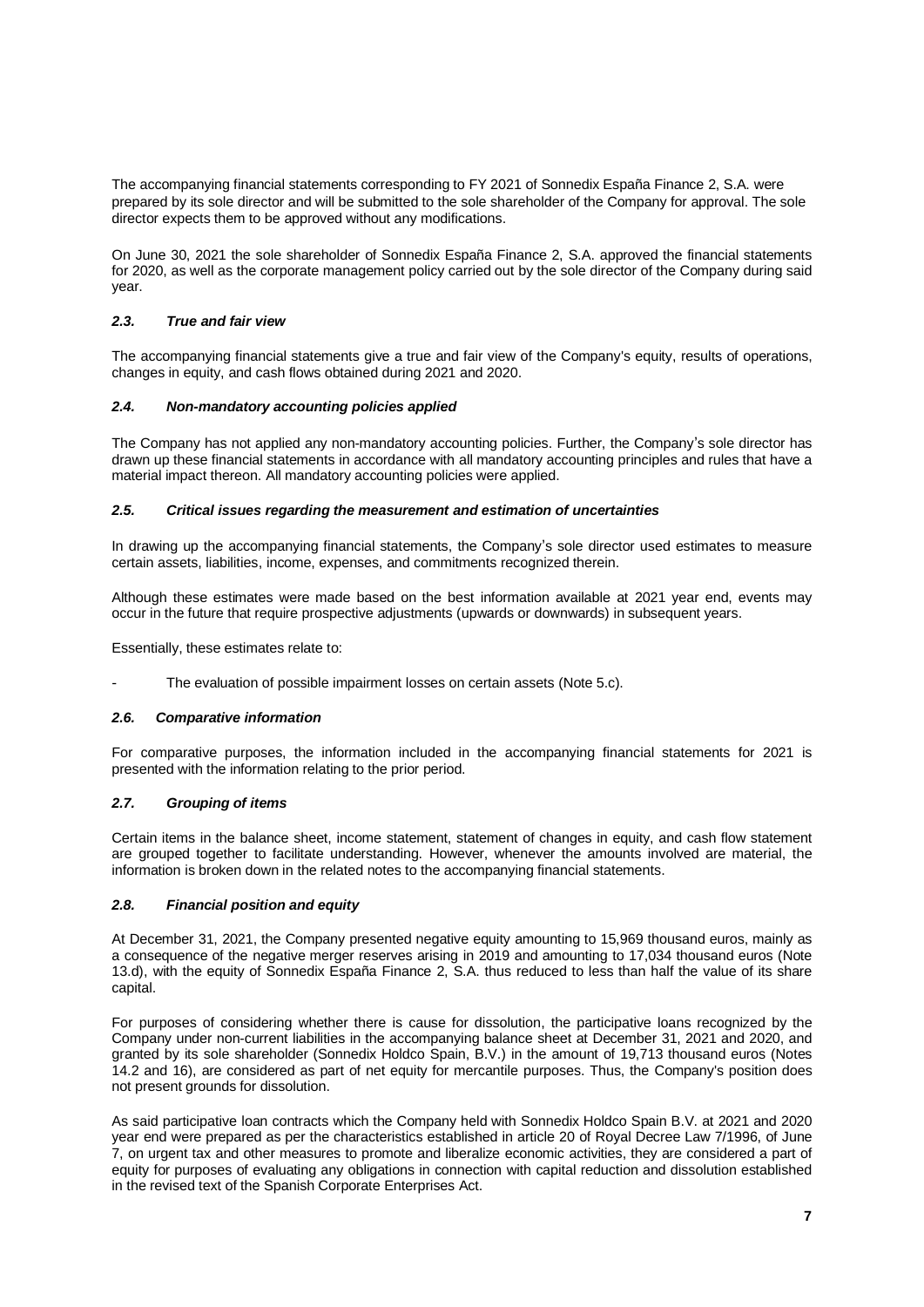In addition, the Company had positive working capital amounting to 7,544 thousand euros at December 31, 2021 (2020: 7,102 thousand euros), thus ensuring sufficient liquidity to meet its short term commitments. In addition, the Company's operating activities during 2021 generated a positive cash balance of 16,265 thousand euros (2020: 13,898 thousand euros), thus ensuring sufficient liquidity to meet its short term commitments.

Given all the above, the sole director of the Company prepared the accompanying financial statements on a going concern basis on the understanding that it will not encounter difficulties in realizing its assets or settling its obligations when due and in the amounts at which they are recognized on the balance sheet at 2021 year end.

## **3. APPROPRIATION OF PROFIT**

The sole director of Sonnedix España Finance 2, S.A. presented the following proposal for appropriation of 2021 profit:

|                                                              | Thousands of euros |
|--------------------------------------------------------------|--------------------|
|                                                              | 2021               |
| <b>Basis of appropriation:</b><br>Profit (loss) for the year | (6, 334)           |
| <b>Appropriation to:</b><br>Prior year losses                | (6, 334)           |

The appropriation of profit for 2020 (losses), proposed by the sole director of the Company consisted in the complete transfer of said losses to "Prior year losses" in the amount of 7,675 thousand euros.

## **4. REGULATION OF ENERGY PRODUCTION ACTIVITIES FROM RENEWABLE SOURCES**

Sonnedix España Finance 2, S.A. pursues its activities in the market for electricity generation in Spain by operating renewable energy production installations. For this purpose, the Company uses photovoltaic solar technology. At the date of authorization of the accompanying financial statements all of the Company's investments were located in Spain.

The regulatory framework for the production of energy from renewable sources in Spain is described in detail below:

## Electricity Sector Act and Royal Decree Law 9/2013 of July 12

At 2020 year end, the main legislative reference for electricity production was Law 24/2013, of December 26, on the Electricity Sector ("Electricity Sector Act"), which repealed Law 54/1997 of November 27.

The Electricity Sector Act is designed to establish regulation of the electricity sector for the purpose of guaranteeing electricity supply and adapting it to the needs of consumers in terms of security, quality, efficiency, objectivity, transparency, and minimum cost.

The law states the remuneration system for energy from renewable sources, cogeneration and waste shall be based on the facilities' necessary participation in the market, supplementing, if necessary, market revenues with a specific regulated remuneration allowing these technologies to compete on an equal footing with the other technologies in the market. This specific complementary remuneration shall be sufficient to reach the minimum level required to cover costs that, unlike with conventional technologies, cannot be recovered in the market, thus allowing for reasonable returns based on a standard installation in each applicable case.

Under this criterion, the specific remuneration, in accordance with the technology, shall consist of:

a term per unit of installed power to cover the investment costs of a standard installation that cannot be recovered by the sale of energy in the market, and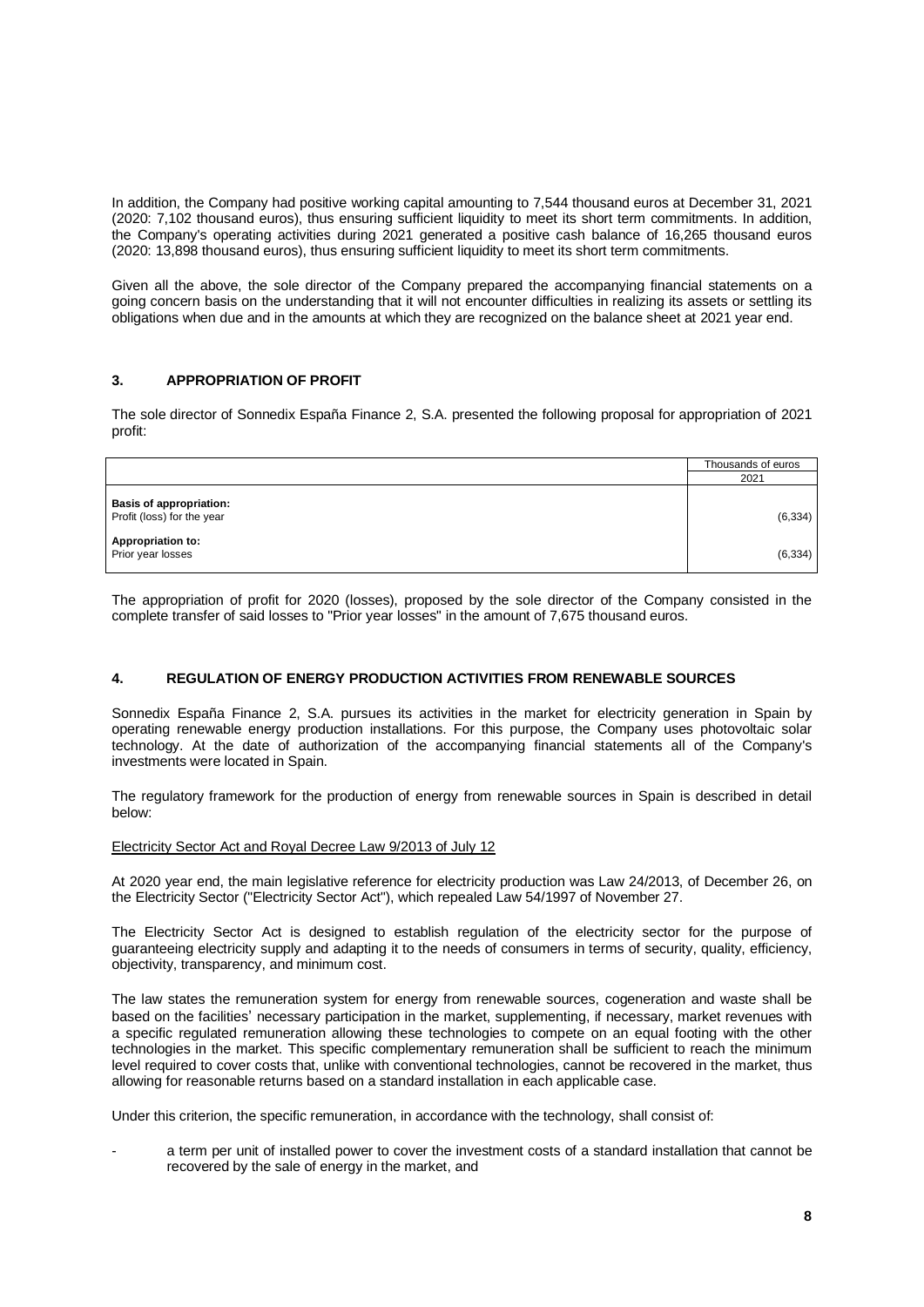a term for the operation to cover the shortfall between operating costs and revenue from participating in the market.

Remuneration shall be calculated based on a standard installation over its regulatory useful life, taking into account:

- standard revenue from the sale of energy generated, valued at the (estimated) price on the production market,
- standard operating costs, and
- the standard value of the original investment.

Regulatory periods of six years and half-periods of three years are established to calculate the specific remuneration. The first regulatory period began on July 14, 2013 and ended on December 31, 2019.

In the review corresponding to each regulatory period, all remuneration parameters may be modified. This includes the value used to calculate the reasonable return on the remainder of the regulatory useful life of the standard installations, which shall be set by law. Once the regulatory useful life or standard value of the initial investment in an installation has been recognized, these values may not be revised under any circumstances.

Estimates of revenue from the sale of energy generated, measured at the market production price, will be revised every three years for the rest of the regulatory period based on market price trends and forecasts for operating hours.

In addition, remuneration parameters shall be adjusted based on deviations in the market price from the estimates made for the preceding three-year period. The adjustment method shall be established by regulation and be applicable for the remainder of the installation's useful life.

Reasonable return is defined as the profit generated on a project, calculated, before taxes, based on the average yield in the secondary market of Spanish 10-year bonds and applying the appropriate spread.

The first additional provision of Royal Decree Law 9/2013 sets the reasonable return for those facilities entitled to premium remuneration when Royal Decree Law 9/2013 became effective as the average return on the secondary market of Spanish 10-year bonds for the 10 years prior to Royal Decree Law 9/2013 becoming effective, plus 300 basis points (equivalent to 7.398% for the first regulatory period).

Further, it is worth noting that the law specifies the criteria for priority access and dispatch of electricity from highefficiency renewable energy sources and cogeneration as set out in European Union directives.

## Royal Decree 413/2014, Order IET/1045/2014, and Order ETU/130/2017

On June 6, 2014, Royal Decree 413/2014 was published, regulating the production of electric energy from renewable energy sources, cogeneration, and waste. Subsequently, on June 20, 2014, Order IET/1045/2014, of June 16, approving the remuneration parameters of standard facilities applicable to certain installations that produce electricity from renewable sources, cogeneration, and waste, was published.

On February 17, 2017, Order ETU/130/2017 was published, updating the remuneration parameters of standard facilities applicable to certain installations that produce electricity from renewable sources, cogeneration, and waste, applicable to the regulatory half-period beginning on January 1, 2017.

This new remuneration includes the adjustments to the remuneration parameters based on deviations in the market price from the estimates made for the preceding three-year period.

#### Royal Decree Law 17/2019

Royal Decree Law 17/2019 was published on November 22, 2019, adopting urgent measures for the necessary adaptation of remuneration parameters which affect the electricity system and further providing a response to the process of terminating activities at thermal power plants.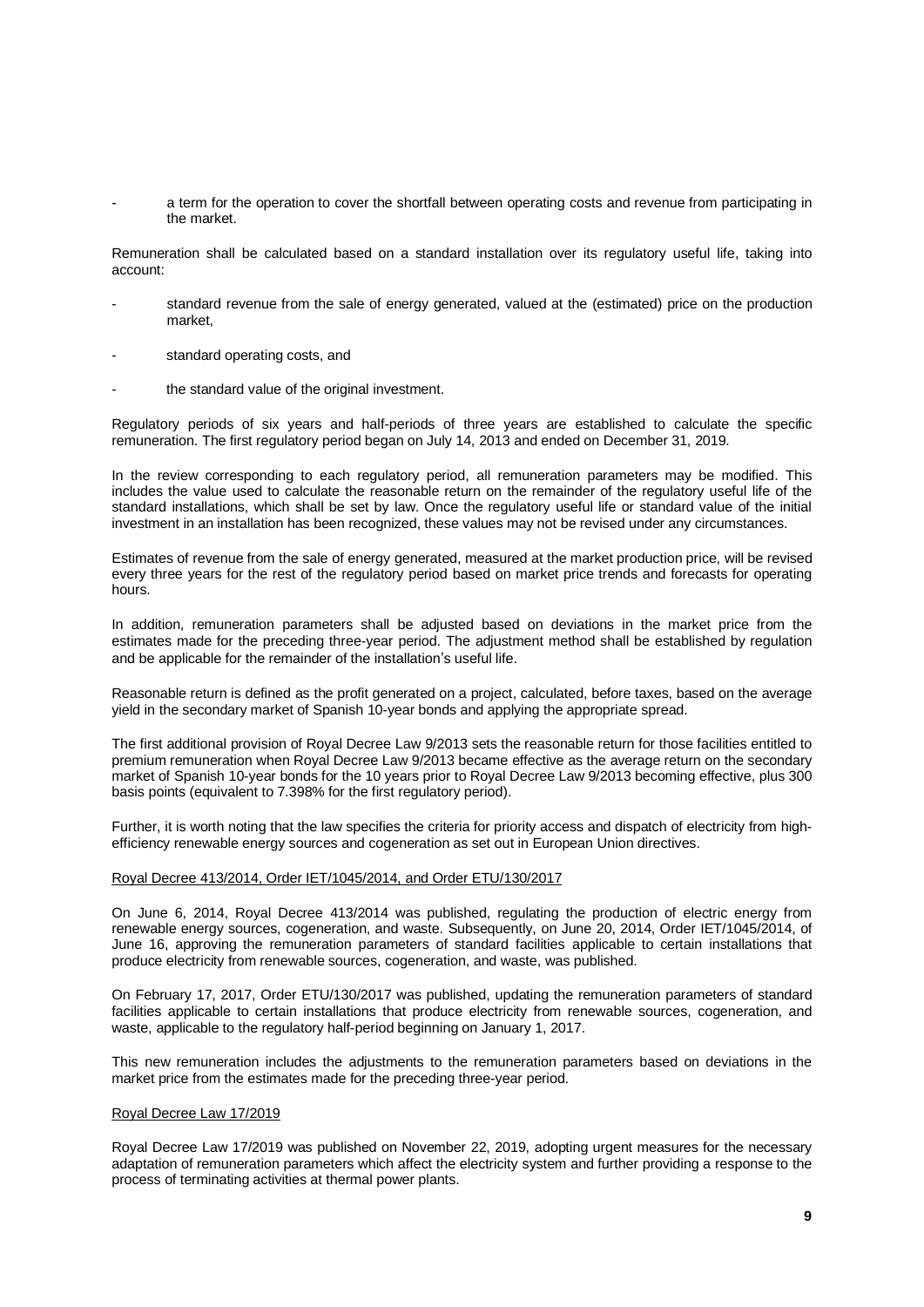#### *General remuneration scheme*

Based on the provisions of said Royal Decree Law, and without prejudice to the stipulations of the final third provision of Law 24/2013, of December 26, on the Electricity Sector, the reasonable return applicable for the remaining regulatory useful life of standard installations, which will be used for reviewing and updating the remuneration parameters applicable during the second regulatory period (2020-2025) to the installations for production of electric energy from renewable sources, cogeneration, and waste, before taxes, will be 7.09%.

#### *Exceptional remuneration scheme*

Exceptionally, the Royal Decree Law introduces a provision, the purpose of which is to guarantee the possibility, for those owners of electric energy production installations based on renewable energies, cogeneration, and waste who had already been granted prime remuneration when Royal Decree Law 9/2013, of July 12, became effective, and who desire to avail themselves of it voluntarily, that the reasonable return set for the first regulatory period, ended on December 31, 2019, cannot be modified during the two subsequent and consecutive regulatory periods, from January 1, 2020. In other words, those owners who avail themselves of this scheme will maintain a reasonable return on these installations of 7.398% during the 2020-2031 period, greater than the 7.09 % established for the 2020-2025 period, thus avoiding the uncertainty of the 2026-2031 period.

However, availing themselves of this scheme meant the early termination of all arbitration or judicial proceedings and the irrevocable renunciation of re-initiating or continuing them, as well as renunciation of any indemnities or compensation which may have been recognized as a consequence of such proceedings, subject to accreditation before the General Directorate for Energy and Mining Policy prior to September 30, 2020.

The Company availed itself of the aforementioned exceptional remuneration scheme of 7.398% for those installations with respect to which it was not involved in any ongoing arbitration or judicial proceedings prior to accreditation before the General Directorate for Energy and Mining Policy, while for the remaining installations it applies the general remuneration scheme at 7.09%.

#### Order TED/171/2020

On February 24, 2020, Order TED/171/2020 was published, updating the remuneration parameters of standard facilities applicable to certain installations that produce electricity from renewable sources, cogeneration, and waste, applicable to the regulatory half-period beginning on January 1, 2020.

This new remuneration includes the adjustments to the remuneration parameters based on deviations in the market price from the estimates made for the preceding three-year period, distinguishing the parameters in terms of those projects which avail themselves of the general scheme or the exceptional scheme.

Based on the above, and taking the high market prices during the second half of 2021 into account, the Company recognized a balance of 2,941 thousand euros under "Non-current liabilities - Other financial liabilities" in the accompanying balance sheet at December 31, 2021, corresponding to the adjustment arising from deviations in the market price of electric energy for the regulatory half-periods 2020-2022 (Note 14.3).

The remuneration parameters applicable to the Company's installations are as follows:

| <b>Facility</b>    | <b>Standard</b><br>facility code | Regulatory<br>useful life<br>(vears) | Investment<br>remuneration<br>2021 (€MW) | Operation<br>remuneration 2020<br>(€MW) | Operation<br>remuneration 2021<br>(€/MW) | Operation<br>remuneration 2022<br>(€MW) |
|--------------------|----------------------------------|--------------------------------------|------------------------------------------|-----------------------------------------|------------------------------------------|-----------------------------------------|
| Olmeda             | IT-20062                         | 30                                   | 498.613                                  | 20.682                                  | 23.835                                   | 28.039                                  |
| Madrigal           | IT-20058                         | 30                                   | 660,747                                  | 24.012                                  | 27.204                                   | 31.448                                  |
| Portichuelo        | IT-00062                         | 30                                   | 510.145                                  | 21.225                                  | 24.381                                   | 28.587                                  |
| Ollería            | IT-00062                         | 30                                   | 510.145                                  | 21.225                                  | 24.381                                   | 28.587                                  |
| Olivenza           | IT-00047                         | 30                                   | 551.748                                  | 23.990                                  | 27.164                                   | 31.388                                  |
| Puig               | IT-00078                         | 30                                   | 594.240                                  | 25.990                                  | 29.174                                   | 33.409                                  |
| Hinojosa del Valle | IT-20522                         | 30                                   | 409,658                                  | 13.887                                  | 17.025                                   | 21.215                                  |
| Pinos              | IT-00437                         | 30                                   | 307,122                                  | 11.522                                  | 14.629                                   | 18.788                                  |
| Elices             | IT-00441                         | 30                                   | 315,279                                  | 11.906                                  | 15.015                                   | 19.175                                  |
| Pozohondo          | IT-20065                         | 30                                   | 572.580                                  | 20.393                                  | 23.565                                   | 27.789                                  |
| Los Hinojosos I    | IT-20047                         | 30                                   | 539,733                                  | 23.425                                  | 26.596                                   | 30.817                                  |
| Los Hinojosos II   | IT-20057                         | 30                                   | 663,512                                  | 24.113                                  | 27.305                                   | 31.550                                  |
| La Puebla          | IT-20058                         | 30                                   | 660,747                                  | 24.012                                  | 27.204                                   | 31.448                                  |
| Alange             | IT-20087                         | 30                                   | 613,334                                  | 21.897                                  | 25.077                                   | 29.308                                  |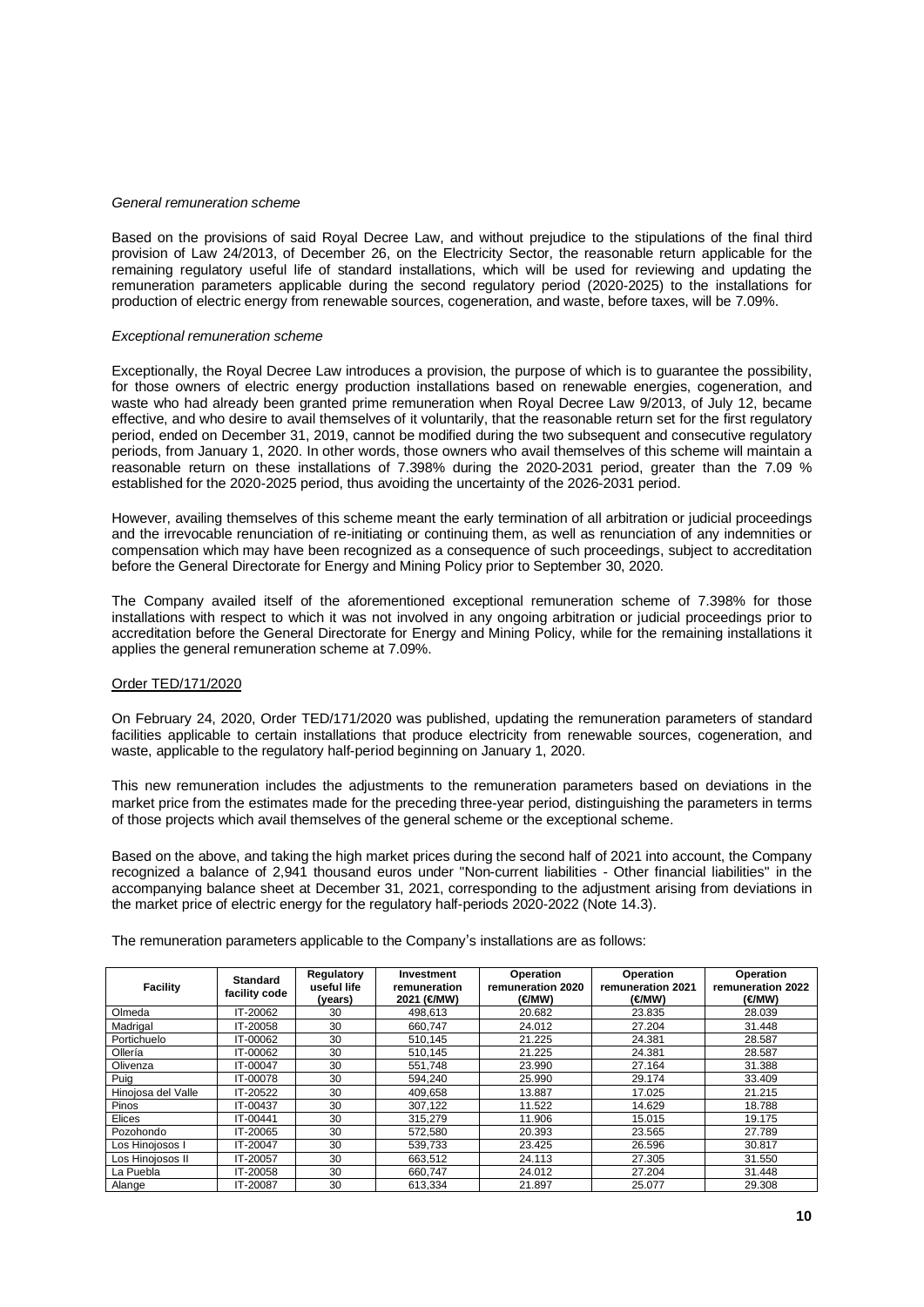#### Order TED/668/2020

On July 17, 2020 Order TED/668/2020 was published, by virtue of which the remuneration parameters for the years 2018 and 2019 were modified as a consequence of the eighth additional provision of Royal Decree Law 15/2018, of October 5.

Specifically, said Ministerial Order modified both the investment remuneration applicable for all of 2018 and 2019 as well as the operation remuneration corresponding to the last quarter of 2018 and the first quarter of 2019.

The National Markets and Competition Commission ("CNMC" in its Spanish acronym), as the body responsible for settlements and with a view to adapting the remuneration of the specific remuneration scheme to the modified remuneration parameters established in said order, settled the resulting amounts for each of the installations affected by said modification in the following manner:

- a) The economic adjustments which resulted from applying the parameters of the specific remuneration scheme for 2018 were made in the settlement for energy produced in September 2020.
- b) The economic adjustments which resulted from applying the parameters of the specific remuneration scheme for 2019 were made in an extraordinary settlement together with the corresponding settlement for energy generated in July 2020, and were included in the definitive settlement or closing of 2019.

#### Royal Decree Law 12/2021 and Royal Decree Law 17/2021

On June 25, 2021 the Official State Gazette ("BOE" in its Spanish acronym from "Boletín Oficial del Estado") published Royal Decree Law 12/2021, on adopting urgent measures in matters relating to taxation of energy and the generation of energy.

Likewise, on September 15, 2021 the BOE published Royal Decree Law 17/2021, on urgent measures for mitigating the impact of natural gas price increases in the retail markets for gas and electricity. Said Royal Decree Laws establish that, exceptionally, during the third and fourth quarter of 2021 the installations that produce and deliver electricity to the electricity system are exempt from the tax on the value of electric energy production. This requires modifying the calculation of the tax base and the regulated payment installments as per tax legislation.

Thus, tax on the value of electric energy production for 2021 and the corresponding installments payable correspond to the total amount receivable by the tax-paying entity for production and incorporation of electric energy in the electricity system, measured in power station busbars, for each installation during the tax period, less remuneration corresponding to the electricity incorporated in the system during the third and fourth natural quarter.

Finally, the fourth additional provision of Royal Decree Law 17/2021 establishes that the CNMC, as the body responsible for settlements, will carry out the necessary settlement for adapting the remuneration arising from the specific remuneration scheme, subtracting the amounts not paid for the installations as a result of the suspension of the tax on the value of electric energy production.

Said adaptation will take place in the first settlements in which the CNMC has calculated the corresponding adjustments after the aforementioned Royal Decree Laws becoming effective. Thus, the sole shareholder of the Company recognized a provision for said suspended tax at December 31, 2021 for an amount of 1,007 thousand euros under "Trade receivables" in the accompanying balance sheet, considering said amount as a real and probable obligation.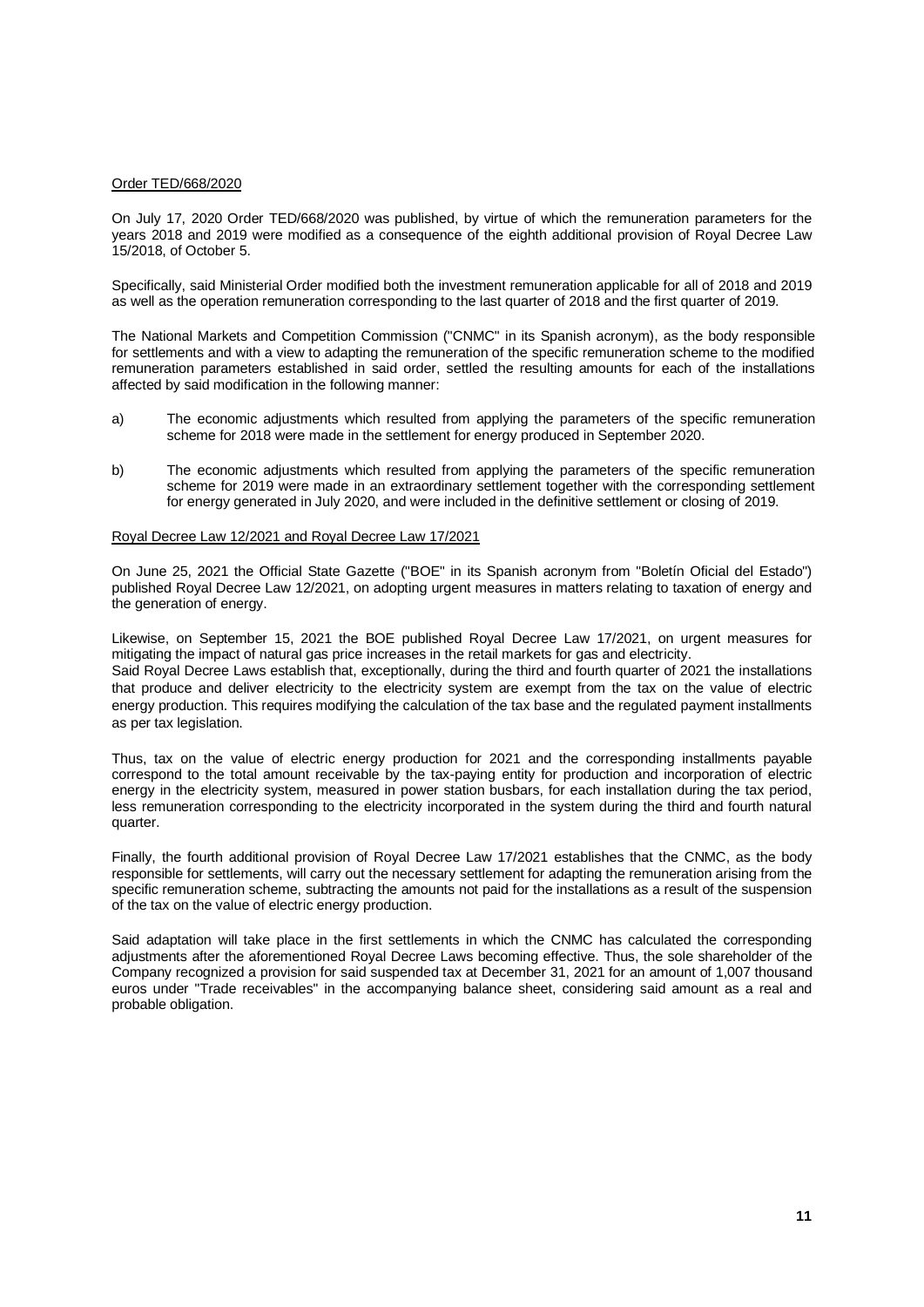## **5 RECOGNITION AND MEASUREMENT STANDARDS**

The main measurement standards and accounting policies followed by the Company in drawing up the accompanying financial statements are summarized below:

#### *a. Intangible assets (Note 6)*

As a general rule, intangible assets are initially measured at acquisition or production cost. They are subsequently measured at cost less accumulated amortization and impairment losses, if any. Further, intangible assets are amortized over their useful lives.

#### *Operating rights*

As required by prevailing regulations, the Company performed an analysis of the fair values of the assets acquired and liabilities assumed, recognizing the resulting values as the carrying amounts. Thus, in prior years the Company recognized the fair value of the operating rights acquired and not recognized in the balance sheets of the acquired and subsequently merged companies in its own balance sheet.

Said assets are amortized on a straight-line basis over the useful life of the assets associated with the corresponding photovoltaic solar installation, which is 18 years, counting form the start-up date of the corresponding installation. In summary, said assets correspond to the acquisition price paid to third parties for development of a project until the acquisition date.

Intangible assets are derecognized as soon as they are disposed of or no longer in use, or when they are no longer expected to generate economic benefits.

The difference between the amount which is obtained from an intangible asset, net of sales costs, and its carrying amount, determines any gains or losses upon disposal, and is recognized in the income statement for the year to which they relate.

#### *b. Property, plant, and equipment (Note 7)*

PP&E items are initially measured at acquisition or production cost, subsequently reduced by the corresponding accumulated depreciation and any impairment losses, in accordance with the criteria described below.

The cost of maintaining and repairing the various PP&E items is charged to the income statement in the year incurred. However, costs incurred to improve items which contribute to increasing capacity or efficiency, or which extend the useful life of an asset, are capitalized as a greater cost of the related asset.

The Company depreciates its PP&E items on a straight-line basis over their respective estimated useful lives, broken down as follows:

|       | <b>Estimated</b><br>useful life |
|-------|---------------------------------|
| Plant | 18                              |

The useful life indicated is counted from the start-up date of the installations (regardless of when the asset was acquired by the Company).

PP&E items are derecognized as soon as they are disposed of or no longer in use, or when they are no longer expected to generate economic benefits. The difference between the amount which is obtained from a PP&E item, net of sales costs, and its carrying amount, determines any gains or losses upon disposal, and is recognized in the income statement for the year to which they relate.

#### *c. Impairment of intangible assets and property, plant, and equipment (Notes 6 and 7)*

At each balance sheet date, the Company reviews the carrying amounts of its intangible assets and PP&E items to determine whether they have suffered any impairment losses. In the case of assets with an indefinite useful life and intangible assets which have not been put to use, this process is carried out at least at each annual closing date. If any such indications are detected, the recoverable amount of the asset is calculated in order to determine the extent of the impairment loss, if any. If the asset does not generate cash flows that are independent from those of other assets, the Company estimates the recoverable amount of the cash-generating unit to which the asset belongs.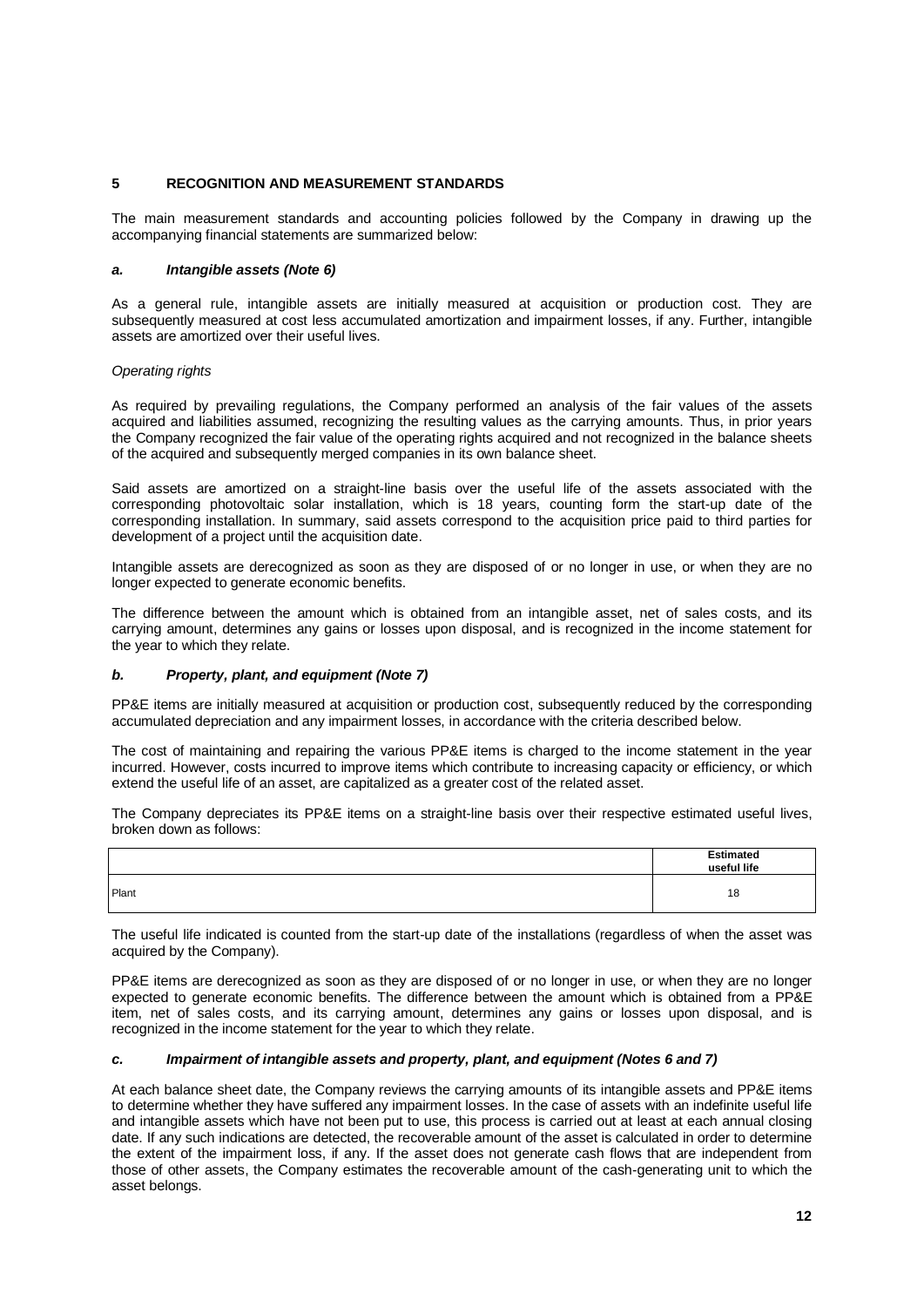The cash-generating units correspond to each of the projects being developed by the Company, that is, to each solar park.

The recoverable amount is considered to be the greater of market value less necessary sales costs or value in use, determined by calculating the present value of estimated future cash flows. The Company generally uses value in use as the parameter for calculating impairment losses unless there is evidence of a purchase-sale transaction, in which case the reference value is the transaction price. It is also worth noting that, if the asset is identifiable and does not generate cash flows independently, the recoverable amount of the cash-generating unit to which the asset belongs is calculated.

In order to quantify value in use, the Company makes estimates for each cash-generating unit generally using a time period corresponding to the useful life of the assets and, based on the most recent budget forecasts and business plans approved by the sole director of the Company, prepares the forecasts for future cash flows before taxes using the best estimates available for income and costs relating to the cash-generating units. Further, the Company also uses growth rates and macroeconomic hypotheses reasonably based on both corporate forecasts which take past experience into account and future expectations of the business based on knowledge of the sector.

In contrast, to determine the present value of said cash flows, a discount rate is used, before taxes, which reflects the business's cost of capital and the geographical area where it is conducted. The calculation further takes into account the current cost of money and the risk premiums generally used by analysts and investment banks for each specific business and geographical zone. If the recoverable amount of an asset (or cash-generating unit) is estimated to be less than its carrying amount, the carrying amount of the asset (or cash-generating unit) is reduced to its recoverable amount. An impairment loss is immediately recognized as an expense in the income statement.

When an impairment loss subsequently reverses, the carrying amount of the asset (cash-generating unit) is written up to its newly estimated recoverable amount, so long as the restated carrying amount does not exceed the carrying amount that would have been recognized had no impairment loss been recognized for the asset (cash-generating unit) in prior years. A reversal of an impairment loss is immediately recognized as income, except in the case of goodwill on consolidation, for which reversal of any possible impairment losses is not permitted.

## *d. Leases (Note 17.d)*

Leases are classified as operating leases when, based on the economic terms of the arrangement, all the risks and rewards incidental to ownership of the leased item are not substantially transferred to the lessee. All other leases are classified as finance leases.

In general, a lease will be considered a finance lease when:

- The lessor transfers ownership of the asset to the lessee at the end of the lease term.
- The lessee has the option to purchase the asset at a price that is expected to be sufficiently lower than the fair value at the date the option becomes exercisable, so that at inception of the lease it is reasonably certain the option will be exercised.
- The lease term covers the greater part of the asset's economic life.
- At the inception of the lease the present value of the minimum lease payments amounts to at least practically all of the fair value of the leased asset.
- The leased assets are of such a specialized nature that only the lessee can use them without major modifications.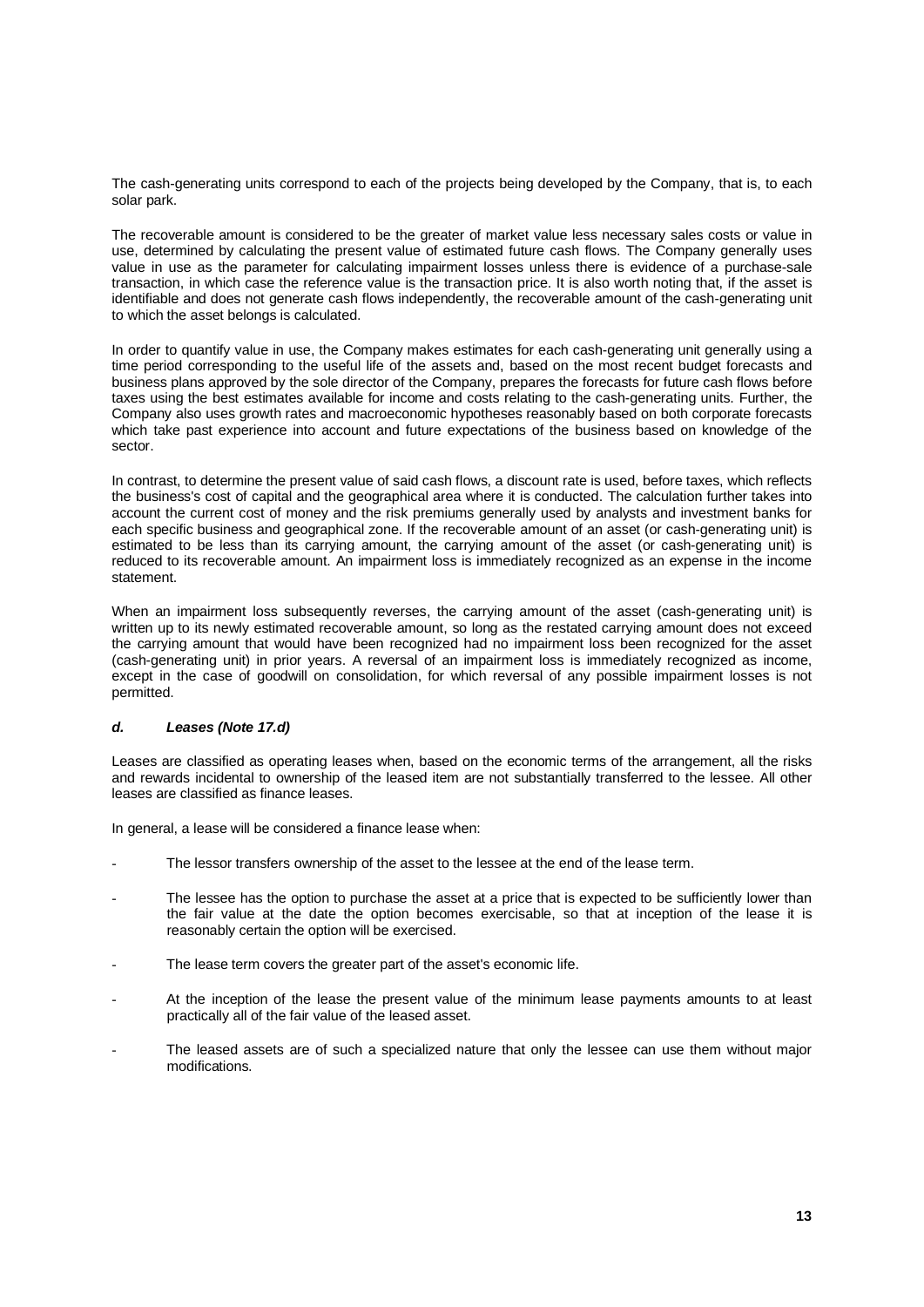#### *Operating leases*

Expenses from operating leases are recognized in the income statement of the year in which they accrue.

Any collection or payment that might be made when arranging an operating lease will be treated as advance collection or payment, recognized in the income statement over the lease term in accordance with the time pattern in which the benefits of the leased asset are provided or received.

#### *Finance leases*

In finance leases in which the Company acts as lessee, the Company presents the cost of the leased assets in the balance sheet in accordance with the nature of the leased asset, simultaneously recognizing a liability for the same amount. This amount is the lower of the fair value of the leased asset or the present value of the minimum lease payments agreed upon, each determined at the inception of the lease, including the purchase option when there are no reasonable doubts regarding its exercise. Contingent installments, service expenses, and reimbursable taxes (by the lessor) are not included in the calculation. The total finance expense incurred in connection with the lease arrangement is recognized in the income statement in the year accrued using the effective interest rate method. Contingent installments are recognized as expenses for the year in which they are incurred.

The assets recognized for these types of transactions are depreciated based on their nature, using similar criteria to those applied to other PP&E items.

At December 31, 2021 and 2020 the Company had not entered into any lease agreements with the characteristics of a finance lease.

#### *e. Loans to companies (Notes 8 and 16)*

#### *i. Classification*

Loans and borrowing facilities granted by the Company to other entities, such as participative loans, loans granted to its sole shareholder, or any other financing for investees included in its main corporate purpose, are recognized under this category, regardless of whether they are recognized under "Non-current assets - Investments in group companies and associates" or "Non-current assets - Financial investments." For measurement purposes they are classified as "Loans and receivables."

Trade and non-trade receivables are recognized under "Loans and receivables," which also includes financial assets with fixed or determinable payments not traded in an active market and with respect to which the Company expects to recover all of its investment, except, where applicable, in cases of credit deterioration.

#### *ii. Recognition and Measurement*

Upon initial recognition in the balance sheet, they are recognized at fair value, which, unless there is evidence to the contrary, is the transaction price, deemed equivalent to the fair value of the consideration paid plus directly attributable transaction costs.

Subsequent to initial recognition, these financial assets are measured at amortized cost, recognizing accrued interest under "Finance income" in the income statement in accordance with the effective interest rate method.

Nevertheless, trade receivables which mature within less than one year with no contractual interest rate, as well as advances and loans to personnel, dividends receivable and called-up payments on equity instruments, the amount of which is expected in the short term, are carried at nominal value at both initial and subsequent measurement, when the effect of not discounting the cash flows is not significant.

The impairment losses of the receivables are calculated taking into account estimated future cash flows, discounted at the effective interest rate of the measurement date. Impairment losses and any subsequent reversals thereof are recognized as an expense or as income, respectively, in the income statement.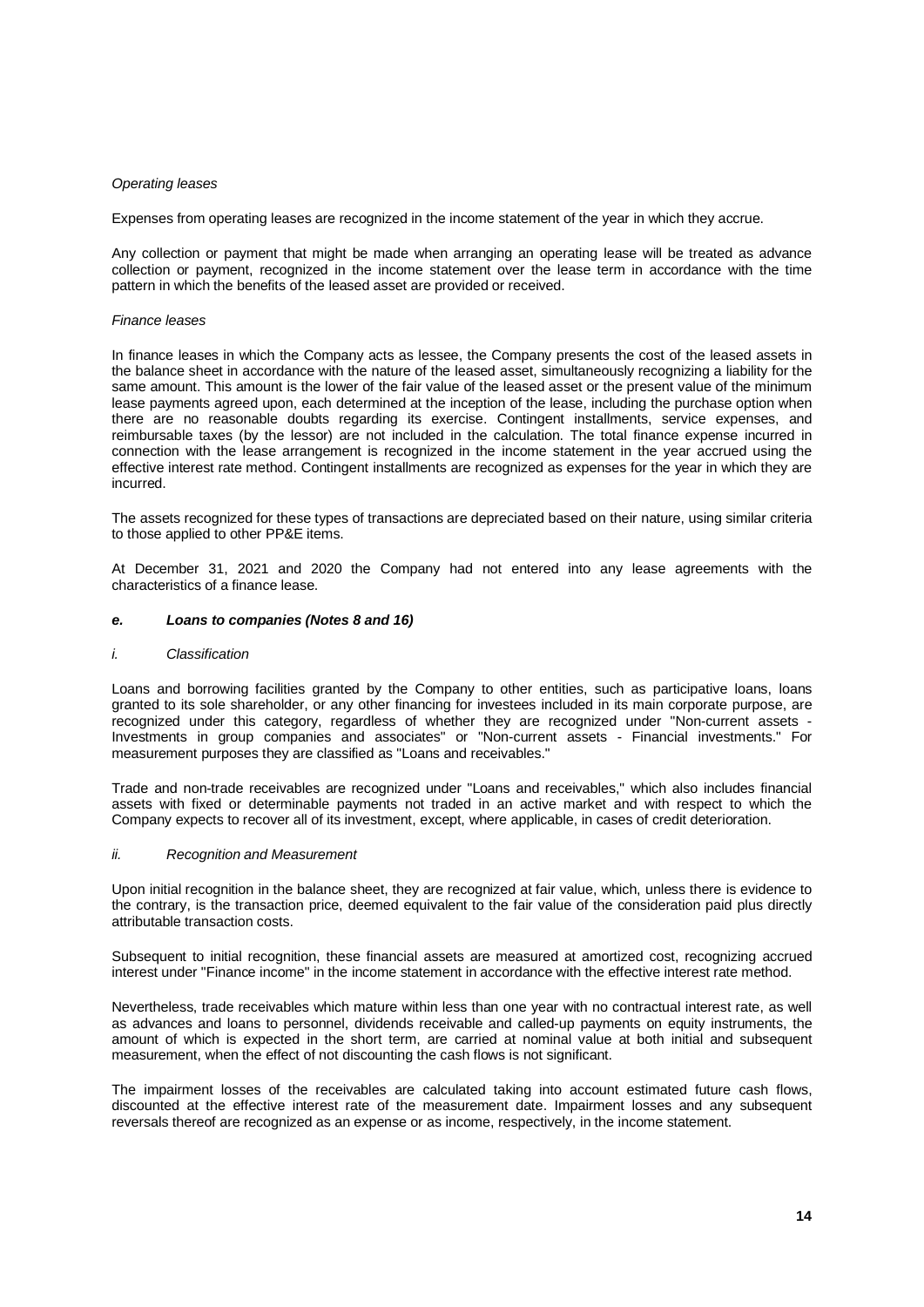## *f. Financial instruments (Notes 9, 10, and 14)*

#### *Financial assets*

#### *i. Classification*

At initial recognition financial assets are classified in accordance with the following categories based on their nature and purpose: at fair value through profit and loss; held-to-maturity investments; available-for-sale financial assets; and loans and receivables. Held-to-maturity investments and loans and receivables are measured at amortized cost applying the effective interest rate method, less any impairment losses. The remaining categories are measured at fair value. The Company's financial assets are classified into the following categories:

Loans and receivables: financial assets from the sale of goods and rendering of services corresponding to trade transactions; or those that do not have a commercial origin, are not equity instruments or derivatives, but are associated with fixed or determinable payments, and are not quoted on active markets.

#### *ii. Initial measurement*

Financial assets are initially recognized at the fair value of the consideration paid plus directly attributable transaction costs.

#### *iii. Subsequent measurement*

Loans and receivables are subsequently measured at amortized cost.

The Company performs an impairment test on those financial assets that are not carried at fair value at least at each year-end. Objective evidence of impairment is deemed to exist when the recoverable amount of a financial asset is less than its carrying amount. When impairment occurs, it is recognized in the income statement.

Specifically, with respect to impairment losses relating to trade and other receivables, the criteria used by the Company to calculate the corresponding adjustments, if any, is to perform an individualized analysis at the end of each reporting period with a view to identifying possible accounts receivable that may be impaired.

The Company derecognizes financial assets when the contractual rights to the cash flows from the financial asset expire or are transferred, provided that all the risks and rewards inherent to ownership of the financial asset are transferred; this is the case in firm asset sales, trade receivable factoring transactions in which the Company retains neither credit risk nor interest rate risk, sales of financial assets with an agreement to repurchase them at their fair value, and securitizations in which the transferring entity neither retains subordinated financing, grants any form of guarantee nor assumes any other type of risk.

#### *Financial liabilities*

Financial liabilities include those trade and other payables by the Company that have arisen from the purchase of goods or services in the normal course of the Company's business and those which, while not having commercial substance, cannot be classified as derivative financial instruments.

Trade and other payables are initially measured at the fair value of the consideration received, adjusted by directly attributable transaction costs. Subsequently, said liabilities are measured at amortized cost.

In contrast, current and non-current borrowings are presented at their repayment value. Any implicit interest paid and included, both in the nominal value and repayment value, is considered a direct deduction from the nominal value of the debt. Said interest is calculated by using financial methods based on the duration of the financial borrowings. When the debt matures, the principal liability is derecognized. Any difference between the liability recognized and the amount paid is included in the income statement under finance expenses.

The Company derecognizes financial liabilities when the obligations that generated them have been extinguished.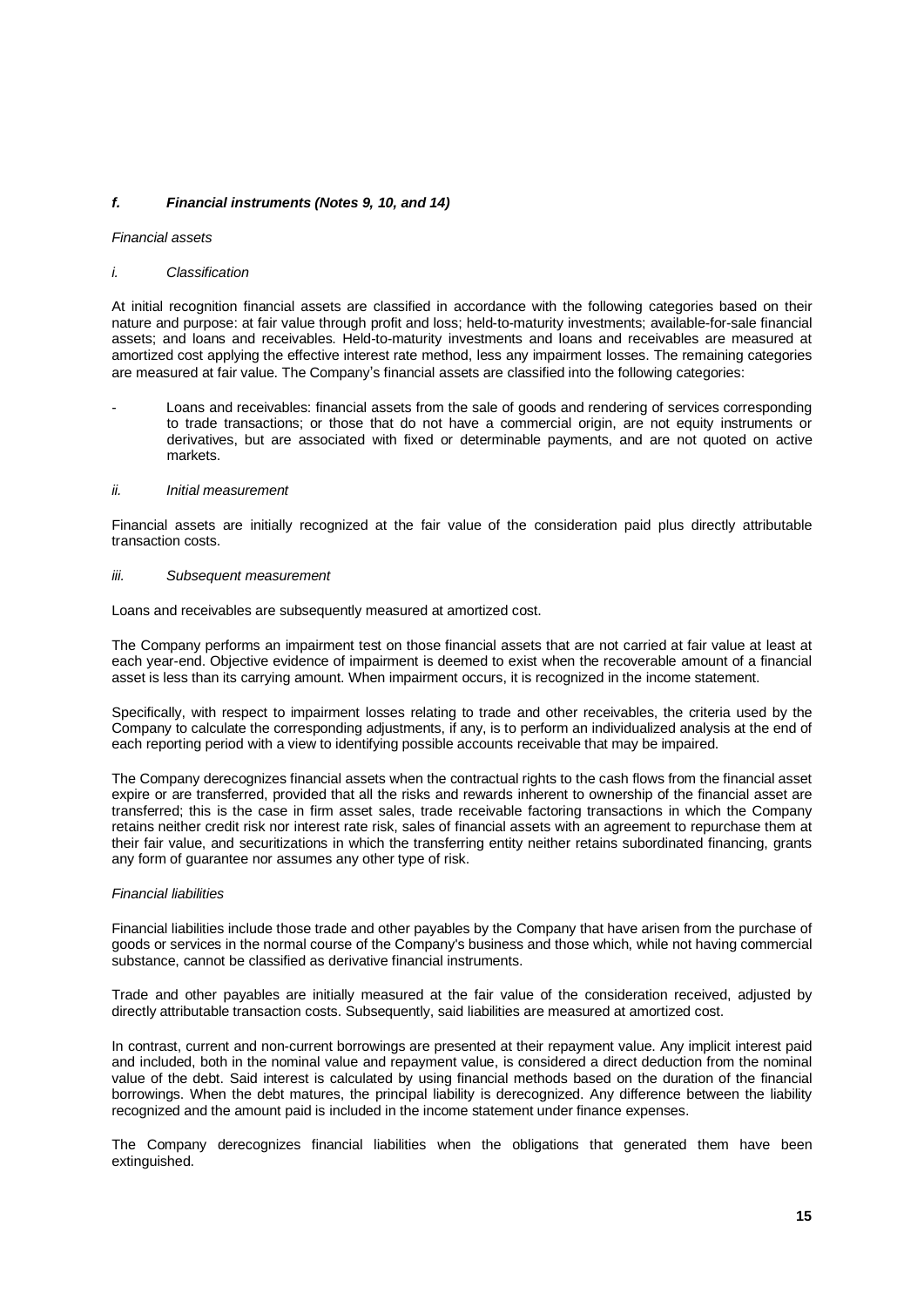## *g. Cash and cash equivalents (Note 11)*

This balance sheet heading includes cash in hand, sight deposits, and other highly liquid short-term investments which mature in less than 3 months, can be readily converted into cash, and are not exposed to the risk of changes in value.

#### *h. Corporate income tax (Note 15)*

At December 31, 2021 and 2020, Sonnedix España Finance 2, S.A. filed its tax returns under the individual regime.

Income tax payable or receivable comprises current tax payable or receivable as well as deferred tax expenses or income.

Current income tax is the amount the Company pays as a result of the tax declarations filed with respect to taxable profit for the year. Deductions and other tax relief applicable to payable taxes, excluding withholdings and payments on account, are accounted for as a reduction in current tax. Similarly, tax loss carryforwards from prior years effectively applied in the current reporting period also reduce tax payable.

Deferred tax expense or income corresponds to the recognition and cancellation of deferred tax assets and liabilities. These include the temporary differences, identified as those amounts expected to be payable or recoverable, arising from the difference between the carrying amounts of assets and liabilities and their tax bases, as well as any unused tax loss carryforwards and unused tax credits. These amounts are measured at the tax rates that are expected to apply when the corresponding temporary differences or tax credits are expected to be realized or settled.

Deferred tax liabilities are recognized for all taxable temporary differences, except for those that (i) arise from the initial recognition of goodwill or other assets or liabilities in a transaction that is not a business combination and affects neither accounting profit nor taxable profit (tax loss), and (ii) are associated with investments in group companies, associates, and jointly controlled entities for which the Company can control the timing of the reversal of the temporary difference and it is probable that such a reversal will not occur in the foreseeable future.

Deferred tax assets are only recognized to the extent that it is considered probable that the Company will have future taxable income to enable their application.

Deferred tax assets and liabilities arising from transactions involving direct credits or debits to equity headings are also accounted for with a balancing entry in equity.

Recognized deferred tax assets are reassessed at the end of each reporting period and the appropriate adjustments are made where there are doubts as to their future recoverability. Similarly, at each reporting date, the Company reassesses deferred tax assets not previously recognized in the balance sheet, recognizing them to the extent that it has become probable that future taxable profit will allow them to be recovered.

#### *i. Income and expenses (Note 17)*

Income and expenses are recognized in accordance with the accruals principle, that is, at the moment the goods or service transactions represented by them take place, regardless of when actual payment or collection occurs. Said income is measured at the fair value of the consideration received less discounts and taxes.

Sales revenue is recognized when the Company has transferred the significant risks and rewards incidental to ownership of the sold item to the buyer, and retains neither continuing managerial involvement nor effective control over the goods sold.

Interest income from financial assets is recognized using the effective interest rate method and dividend income is recognized when the shareholder's right to receive payment is established. At any rate, interest and dividend income accrued on financial assets after their date of acquisition are recognized as revenue in the income statement.

The revenue of Sonnedix España Finance 2, S.A. is mainly generated through the sale of electric energy produced by the photovoltaic solar installations it owns.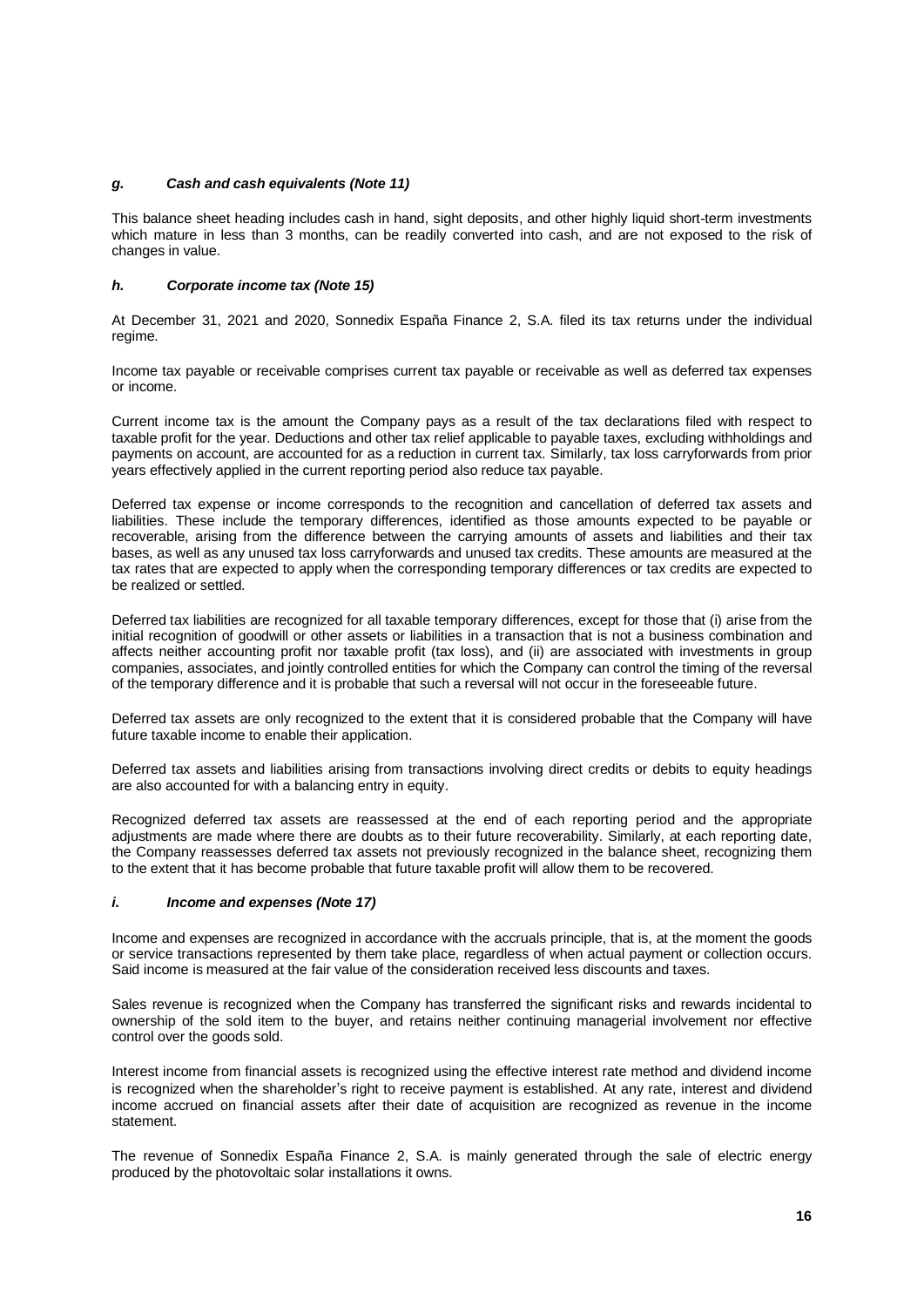## *j. Provisions and contingencies (Note 18)*

In drawing up its annual financial statements, the Company's sole director distinguishes between:

- Provisions: liabilities recognized to cover a present obligation arising from past events, of uncertain timing and/or amount, the settlement of which is expected to result in an outflow of resources embodying economic benefits.
- Contingent liabilities: possible obligations that arise from past events and whose future materialization depends on the occurrence or non-occurrence of one or more uncertain future events not wholly within the control of the Company.

The balance sheet includes all provisions for which it is considered more likely than not that the corresponding obligation will have to be settled. Contingent liabilities are not recognized in the balance sheet, but are disclosed in the accompanying notes, unless the possibility of an outflow of economic resources is considered to be remote.

Provisions are measured at the present value of the best estimate possible for the expenditure required to settle or transfer the present obligation based on information available concerning the obligating event and its consequences, while changes in the carrying amounts of provisions that arise from updating them in accordance with estimates made at each reporting date are recognized as a finance expense as accrued.

With respect to the exemption from tax on the value of electricity production described in Note 4 to the accompanying financial statements, at December 31, 2021 the Company recognized the corresponding provision for this item in an amount of 1,007 thousand euros, as the sole director considers that said suspension represents a real and probable tax obligation (Notes 10 and 17).

## *k. Environmental assets and liabilities*

Environmental assets are those used by the Company in their activities on a lasting basis whose primary purpose is to minimize the environmental impact of these activities and protect or improve the environment, including assets designed to reduce or eliminate future contamination.

The Company's business, by its very nature, does not have a material impact on the environment. In sum, given the business activities performed by the Company, it has no environmental liabilities, expenses, assets, provisions or contingencies that could be material in respect of its equity, financial position or performance. Therefore, no specific disclosures relating to environmental issues are included in these notes to the accompanying financial statements, except for those relating to the provisions described in Note 18.

## *l. Transactions with related parties (Note 16)*

The Company conducts all related-party transactions on an arm's length basis. In addition, transfer prices are duly documented so that the Company's sole director considers that there are no related significant risks that could give rise to material liabilities in the future.

#### *m. Distinction between current and non-current*

Assets and liabilities are classified in the balance sheet as current or non-current. To this end, assets and liabilities are classified as current when they are associated with the Company's operating cycle and it is expected that they will be sold, consumed, realized or settled within the normal course of that cycle; or when they are expected to mature, be sold or settled within one year; or if they are held for trading, other than non-current derivatives; and cash and cash equivalents. All other assets and liabilities are classified as non-current.

As an exception to the above, all deferred tax assets and liabilities are recognized as non-current assets and liabilities.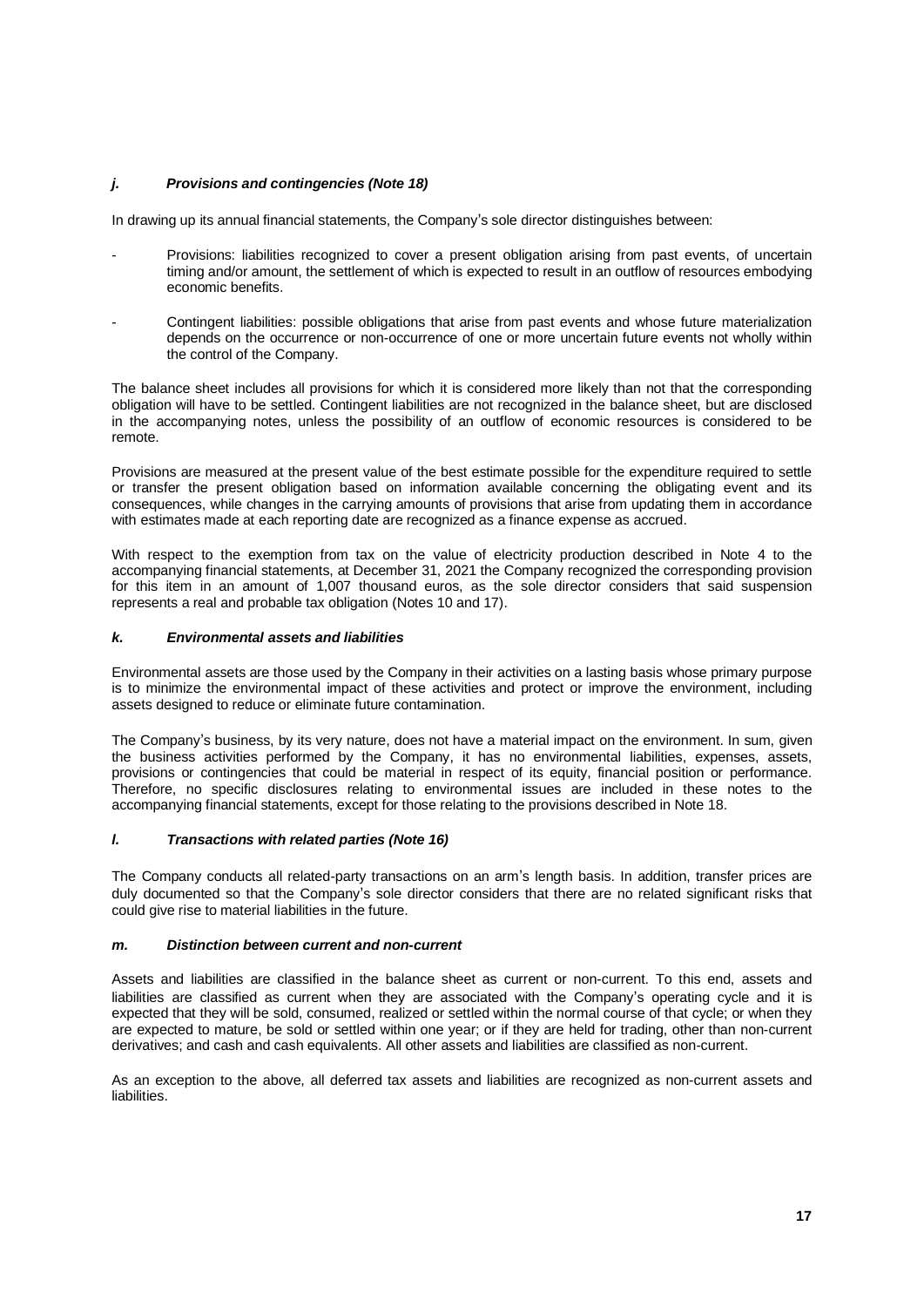## *n. Cash flow statement*

The following terms are used in the cash flow statement with the meanings indicated below:

- Cash flows: inflows and outflows of cash and cash equivalents, which are short-term and highly liquid investments subject to insignificant risk of changes in value
- Operating activities: the principal revenue-producing activities of the Company and other activities that cannot be classified as investments or financing
- Investment activities: the acquisition, sale or other disposal of long-term assets and other investments not included in cash and cash equivalents.
- Financing activities: activities resulting in changes in the size and composition of equity and liabilities that do not form part of operating activities.

## *o. Statements of changes in equity*

The statement of changes in equity presented in the accompanying financial statements shows all the movements in equity accounts arising during the year. This information is in turn broken down into two parts: the statement of recognized income and expenses and the statement of all changes in equity. The main features of the disclosures included in both statements are described below:

#### *Statement of recognized income and expenses*

This section of the statement of changes in equity presents the income and expenses generated by the Company during the year as a result of its activities, distinguishing between income and expenses recognized in the income statement for the year and other income and expenses recognized directly in equity, in keeping with prevailing accounting regulations.

Accordingly, these statements present:

- a) Profit as per the income statement
- b) Income and expenses which must be directly recognized in equity as required by measurement standards
- c) The transfers made to the income statement, in keeping with adopted measurement standards
- d) The corresponding tax effect, if any, of the letters b) and c) above
- e) Total recognized income and expense, this being the sum of all the above.

#### *Statement of total changes in equity*

This section of the statement of changes in equity presents all the movements in equity accounts, including those arising from changes in accounting criteria and corrections of misstatements, if any. This statement therefore reconciles the carrying amounts at the beginning and end of the period of all equity items, grouping the movements into the following categories in accordance with their nature:

- a) Total recognized income and expense: shows the aggregate total of the aforementioned items recognized in the statement of recognized income and expense.
- b) Transactions with shareholders: shows the changes in equity arising from subscriptions and redemptions carried out, if any, during the year.
- c) Other changes in equity: shows the remaining items recognized in equity, such as appropriation of results, transfers among equity items, and any other increase or decrease in equity.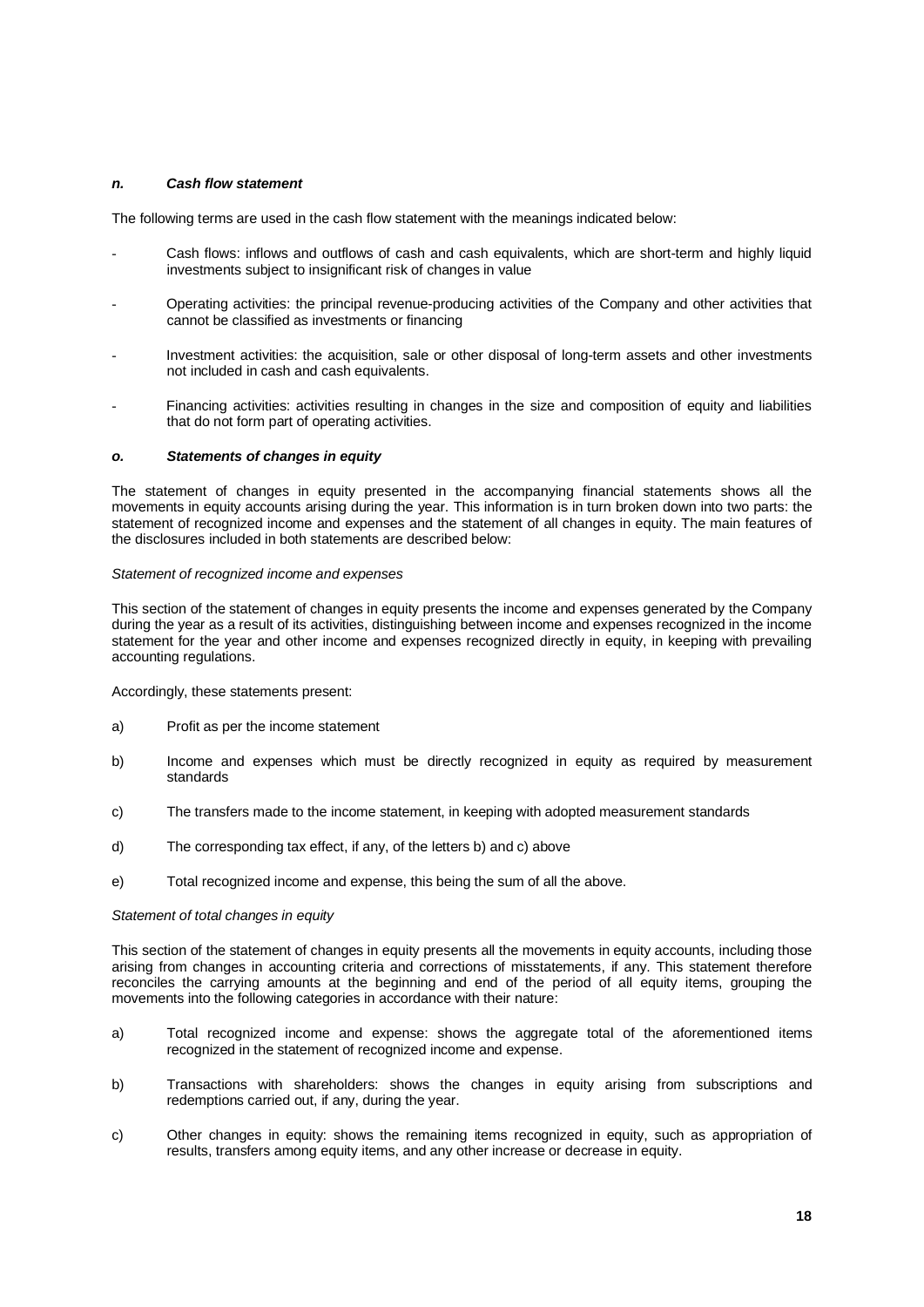## **6 INTANGIBLE ASSETS**

The breakdown for this heading in the balance sheet, as well as a summary of transactions carried out during 2021 and 2020, follows:

#### *2021*

|                                       | Thousands of euros       |                          |                 |  |  |
|---------------------------------------|--------------------------|--------------------------|-----------------|--|--|
|                                       | <b>Beginning Balance</b> | Additions<br>(Note 17.e) | Closing balance |  |  |
| Cost:                                 |                          |                          |                 |  |  |
| Operating rights                      | 36,108                   | -                        | 36,108          |  |  |
| <b>Total cost</b>                     | 36,108                   |                          | 36,108          |  |  |
| Accumulated amortization:             |                          |                          |                 |  |  |
| Operating rights                      | (12, 746)                | (4,079)                  | (16, 825)       |  |  |
| <b>Total accumulated amortization</b> | (12,746)                 | (4,079)                  | (16, 825)       |  |  |
| <b>Impairment losses</b>              |                          |                          |                 |  |  |
| Total net intangible assets           | 23,362                   | (4,079)                  | 19,283          |  |  |

#### *2020*

|                                       | Thousands of euros       |                          |                  |  |  |
|---------------------------------------|--------------------------|--------------------------|------------------|--|--|
|                                       | <b>Beginning Balance</b> | Additions<br>(Note 17.e) | Closing balance  |  |  |
| Cost:                                 |                          |                          |                  |  |  |
| Operating rights<br><b>Total cost</b> | 36,108<br>36,108         |                          | 36,108<br>36,108 |  |  |
| Accumulated amortization:             |                          |                          |                  |  |  |
| Operating rights                      | (8,667)                  | (4,079)                  | (12, 746)        |  |  |
| <b>Total accumulated amortization</b> | (8,667)                  | (4,079)                  | (12,746)         |  |  |
| <b>Impairment losses</b>              |                          |                          |                  |  |  |
| Total net intangible assets           | 27,441                   | (4,079)                  | 23,362           |  |  |

## *a) Increases, additions, and disposals of assets*

"Operating rights" in the accompanying balance sheet includes the net cost of the operating rights acquired from third parties via the purchase of assets or companies through business combinations in an amount of 19,283 thousand euros at December 31, 2021 (2020: 23,362 thousand euros).

#### *b) Amortization and impairment losses*

None of the Company's intangible assets still in use at 2021 and 2020 year end were fully amortized.

At December 31, 2021 and 2020 the Company assessed whether there were any external or internal indications which would make it necessary to perform an impairment test on its intangible assets. Subsequent to this analysis, the sole director of the Company considered that no such indications were detected, thus concluding that there was no need to review the carrying amounts of intangible assets or perform any related impairment tests at December 31, 2021 and 2020.

### *c) Other information*

At December 31, 2021 and 2020 there were no intangible assets encumbered by guarantees, and neither had the Company received any subsidies for the acquisition of the assets recognized.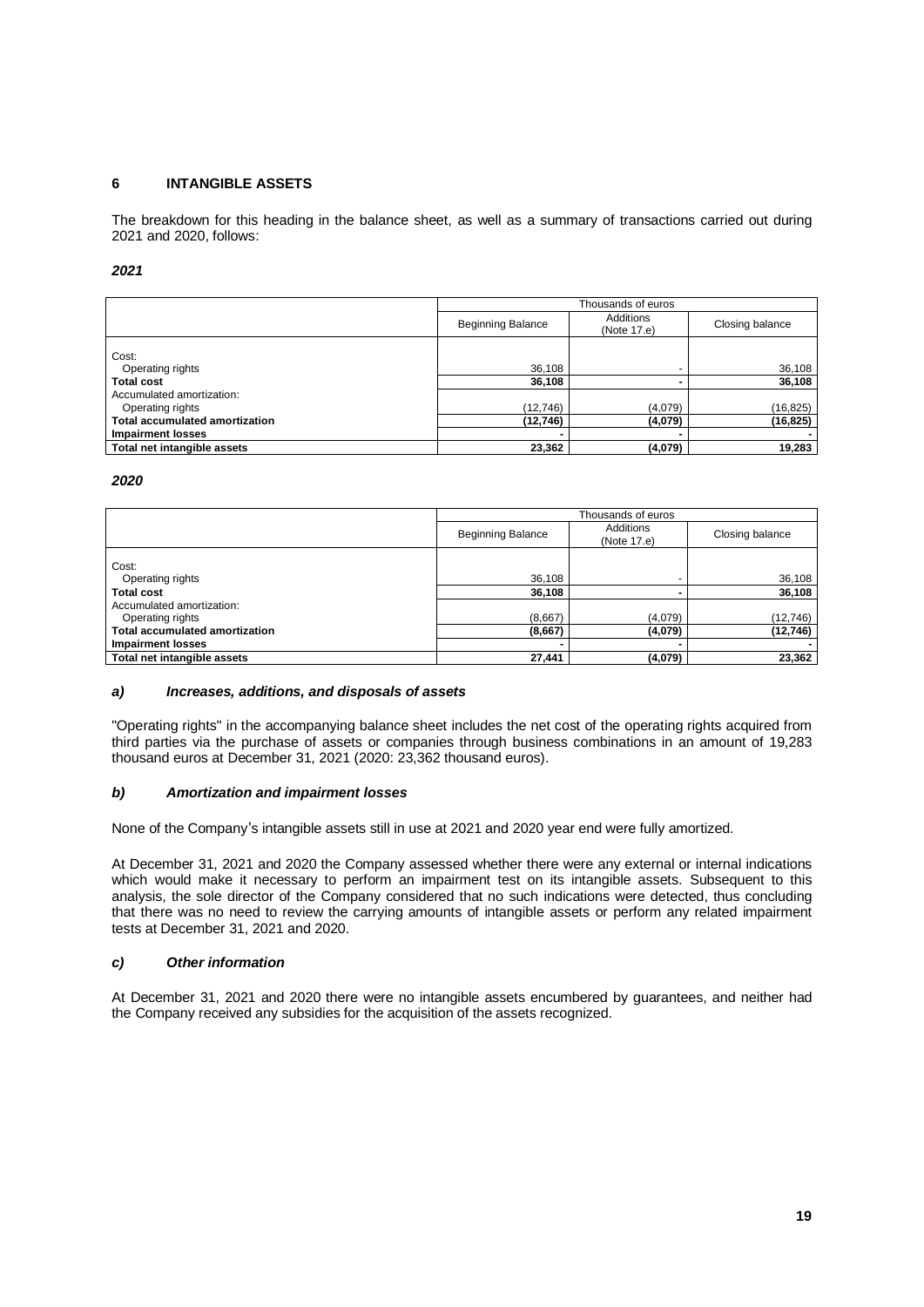## **7. PROPERTY, PLANT, AND EQUIPMENT**

The breakdown for this heading in the balance sheet, as well as a summary of transactions carried out during 2021 and 2020, follows:

#### *2021*

|                                       | Thousands of euros       |           |                 |  |  |  |
|---------------------------------------|--------------------------|-----------|-----------------|--|--|--|
|                                       | <b>Beginning Balance</b> | Additions | Closing balance |  |  |  |
| Cost:                                 |                          |           |                 |  |  |  |
| Land and buildings                    | 366                      |           | 366             |  |  |  |
| Plant                                 | 149.428                  | 67        | 149,495         |  |  |  |
| <b>Total cost</b>                     | 149.794                  | 67        | 149,861         |  |  |  |
| Accumulated depreciation:             |                          |           |                 |  |  |  |
| Plant                                 | (55, 562)                | (16,935)  | (72,497)        |  |  |  |
| <b>Total accumulated depreciation</b> | (55, 562)                | (16, 935) | (72, 497)       |  |  |  |
| <b>Impairment losses</b>              |                          |           |                 |  |  |  |
| <b>Total net PP&amp;E</b>             | 94,232                   | (16, 868) | 77,364          |  |  |  |

#### *2020*

|                                       | Thousands of euros       |                  |                 |  |  |  |
|---------------------------------------|--------------------------|------------------|-----------------|--|--|--|
|                                       | <b>Beginning Balance</b> | <b>Additions</b> | Closing balance |  |  |  |
| Cost:                                 |                          |                  |                 |  |  |  |
| Land and buildings                    | 366                      |                  | 366             |  |  |  |
| Plant                                 | 149,356                  | 72               | 149,428         |  |  |  |
| <b>Total cost</b>                     | 149,722                  | 72               | 149,794         |  |  |  |
| Accumulated depreciation:             |                          |                  |                 |  |  |  |
| Plant                                 | (38,631)                 | (16, 931)        | (55, 562)       |  |  |  |
| <b>Total accumulated depreciation</b> | (38, 631)                | (16, 931)        | (55, 562)       |  |  |  |
| <b>Impairment losses</b>              |                          |                  |                 |  |  |  |
| <b>Total net PP&amp;E</b>             | 111.091                  | (16, 859)        | 94,232          |  |  |  |

The balance recognized under "Plant and other PP&E" in the accompanying balance sheet at December 31, 2021 reflects the cost of the photovoltaic installations disclosed in Note 1 to the accompanying financial statements, corresponding to a net carrying amount of 76,998 thousand euros (2020: 93,866 thousand euros).

In addition, "Land and buildings" reflects the cost of the land where some of the photovoltaic installations owned by the Company at 2021 and 2020 year end are located, corresponding to an amount of 366 thousand euros.

## *a) Increases, additions, and disposals of assets*

Additions amounting to 67 thousand euros were recognized under "Plant and other PP&E" in 2021 (2020: 72 thousand euros) in connection with the improvements carried out at some of the Company's photovoltaic power plants.

#### *b) Depreciation and impairment losses*

At 2021 and 2020 year end, the Company had no significant PP&E items which were fully depreciated.

At December 31, 2021 and 2020 the Company assessed whether there were any external or internal indications with respect to its PP&E which would require the performance of an impairment test. Subsequent to this analysis, the sole director of the Company considered that no such indications were detected, thus concluding that there was no need to review the carrying amounts of PP&E items or perform any related impairment tests at December 31, 2021.

## *c) Other information*

It is the Company's policy to adequately insure its PP&E items against inherent risks. At 2021 and 2020 year end the potential risks were fully covered by the contracted insurance.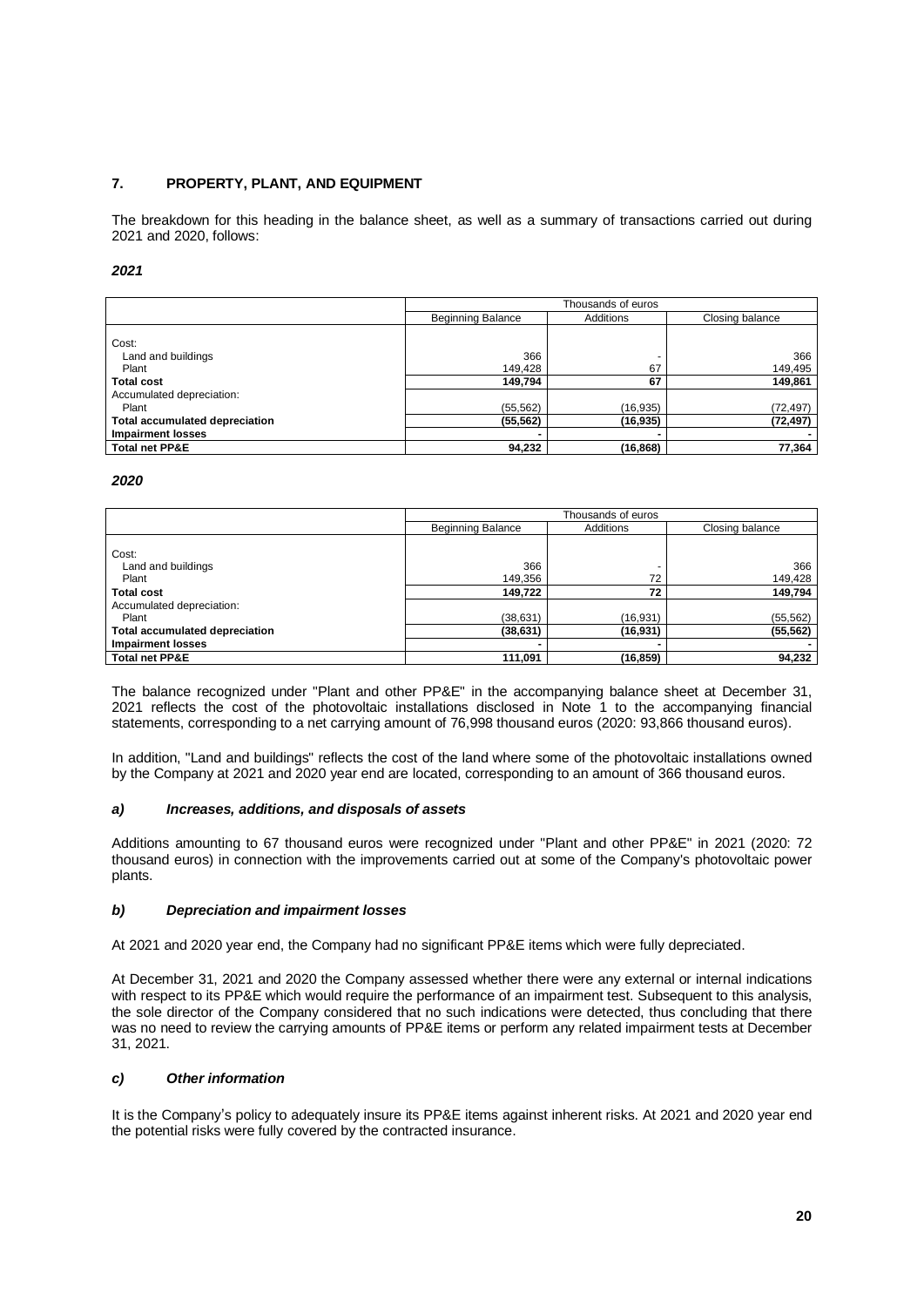## **8. LOANS TO GROUP COMPANIES ASSOCIATES**

The breakdown of loans to group companies and associates recognized under the non-current balance sheet heading for investments in group companies and associates at December 31, 2021 and 2020 is as follows:

|                                                                                                                                                              | Thousands of euros        |                           |  |
|--------------------------------------------------------------------------------------------------------------------------------------------------------------|---------------------------|---------------------------|--|
|                                                                                                                                                              | 12/31/2021                | 12/31/2020                |  |
| Non-current investments in group companies and associates<br>Loans to companies (nominal amount)<br>Loans to companies (accrued interest pending collection) | 45.582<br>3.816<br>49.398 | 37.410<br>2,460<br>39,870 |  |

## *Loans granted to the sole shareholder*

During 2021 the Company granted two new loans to its sole shareholder for a total nominal amount of 8,172 thousand euros (2020: 5,608 thousand euros).

On July 21, 2020, Sonnedix España, S.LU. sold all the shares of the Company to its subsidiary Sonnedix Holdco Spain, B.V. In this context, Sonnedix Holdco Spain, B.V. assumed all the debt granted by Sonnedix España Finance 2, S.A. (principal plus accrued interest) to its former sole shareholder (Sonnedix España, S.L.U.).

The aforementioned loans granted by Sonnedix España Finance 2, S.A. at December 31, 2021 and 2020, as well as their main characteristics, are broken down below:

|                                  | Thousands of euros                                                             |           |            |               |  |  |  |
|----------------------------------|--------------------------------------------------------------------------------|-----------|------------|---------------|--|--|--|
|                                  | Non-current investments in group companies and associates - Loans to companies |           |            |               |  |  |  |
| <b>Borrower</b>                  | 12/31/2021                                                                     |           |            |               |  |  |  |
|                                  | Issue date                                                                     | Principal | Maturity   | Interest rate |  |  |  |
|                                  |                                                                                |           |            |               |  |  |  |
| Sonnedix Holdco Spain B.V.       | 6/12/2018                                                                      | 22,963    | 6/12/2037  | 3.228%        |  |  |  |
| Sonnedix Holdco Spain B.V.       | 12/21/2018                                                                     | 267       | 12/21/2037 | 3.216%        |  |  |  |
| Sonnedix Holdco Spain B.V.       | 1/8/2019                                                                       | 500       | 1/8/2038   | 3.228%        |  |  |  |
| Sonnedix Holdco Spain B.V.       | 4/3/2019                                                                       | 3,511     | 4/3/2038   | 3.228%        |  |  |  |
| Sonnedix Holdco Spain B.V.       | 4/15/2019                                                                      | 448       | 4/15/2038  | 3.228%        |  |  |  |
| Sonnedix Holdco Spain B.V.       | 9/20/2019                                                                      | 4,113     | 9/20/2038  | 3.228%        |  |  |  |
| Sonnedix Holdco Spain B.V.       | 3/19/2020                                                                      | 2,416     | 3/19/2039  | 3.228%        |  |  |  |
| Sonnedix Holdco Spain B.V.       | 9/25/2020                                                                      | 3,192     | 9/25/2039  | 3.228%        |  |  |  |
| Sonnedix Holdco Spain B.V.       | 3/2/2021                                                                       | 2,701     | 3/2/2040   | 3.228%        |  |  |  |
| Sonnedix Holdco Spain B.V.       | 9/1/2021                                                                       | 5,471     | 9/1/2040   | 3.228%        |  |  |  |
|                                  |                                                                                | 45,582    |            |               |  |  |  |
|                                  |                                                                                |           |            |               |  |  |  |
| Capitalized interest             |                                                                                | 645       |            |               |  |  |  |
| Accrued interest not capitalized |                                                                                | 3,171     |            |               |  |  |  |
|                                  |                                                                                | 49,398    |            |               |  |  |  |
|                                  |                                                                                |           |            |               |  |  |  |

|                                  | Thousands of euros                                                             |            |            |               |  |  |  |
|----------------------------------|--------------------------------------------------------------------------------|------------|------------|---------------|--|--|--|
| Borrower                         | Non-current investments in group companies and associates - Loans to companies |            |            |               |  |  |  |
|                                  |                                                                                | 12/31/2020 |            |               |  |  |  |
|                                  | Issue date                                                                     | Principal  | Maturity   | Interest rate |  |  |  |
|                                  |                                                                                |            |            |               |  |  |  |
| Sonnedix Holdco Spain B.V.       | 6/12/2018                                                                      | 22,963     | 6/12/2037  | 3.228%        |  |  |  |
| Sonnedix Holdco Spain B.V.       | 12/21/2018                                                                     | 267        | 12/21/2037 | 3.216%        |  |  |  |
| Sonnedix Holdco Spain B.V.       | 1/8/2019                                                                       | 500        | 1/8/2038   | 3.228%        |  |  |  |
| Sonnedix Holdco Spain B.V.       | 4/3/2019                                                                       | 3.511      | 4/3/2038   | 3.228%        |  |  |  |
| Sonnedix Holdco Spain B.V.       | 4/15/2019                                                                      | 448        | 4/15/2038  | 3.228%        |  |  |  |
| Sonnedix Holdco Spain B.V.       | 9/20/2019                                                                      | 4,113      | 9/20/2038  | 3.228%        |  |  |  |
| Sonnedix Holdco Spain B.V.       | 3/19/2020                                                                      | 2.416      | 3/19/2039  | 3.228%        |  |  |  |
| Sonnedix Holdco Spain B.V.       | 9/25/2020                                                                      | 3,192      | 9/25/2039  | 3.228%        |  |  |  |
|                                  |                                                                                | 37,410     |            |               |  |  |  |
|                                  |                                                                                | 645        |            |               |  |  |  |
| Capitalized interest             |                                                                                |            |            |               |  |  |  |
| Accrued interest not capitalized |                                                                                | 1.815      |            |               |  |  |  |
|                                  |                                                                                | 39,870     |            |               |  |  |  |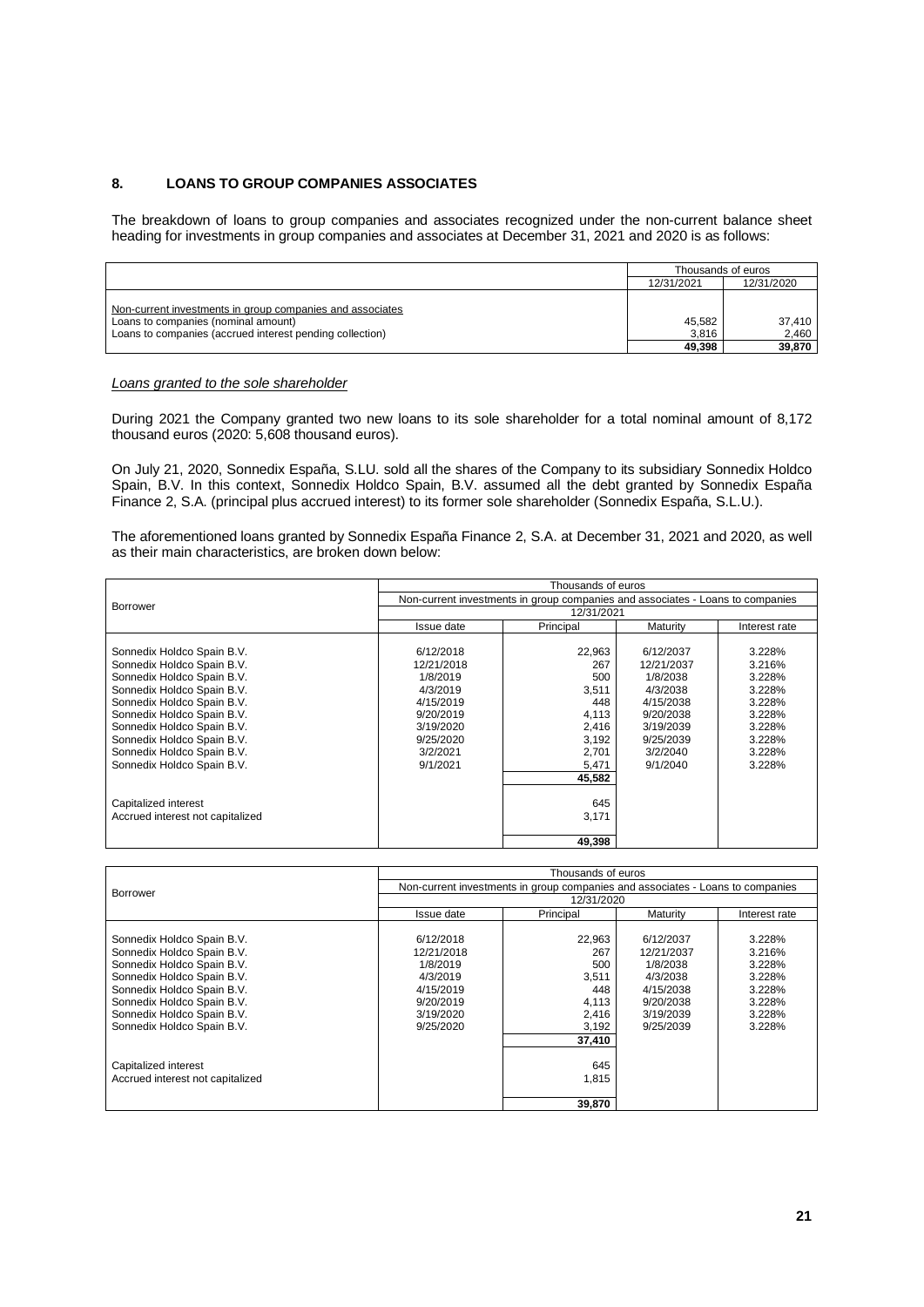At December 31, 2021 the Company recognized non-current accrued interest pending collection at said date in connection with the financing granted to its sole shareholder, amounting to 3,816 thousand euros (2019: 2,460 thousand euros), given that, as stipulated in the financing contracts, said interest is payable at maturity and can be partially capitalized based on each financing contract (Notes 16 and 17.f).

## **9. NON-CURRENT AND CURRENT FINANCIAL INVESTMENTS**

The breakdown of financial investments (assets) at December 31, 2021 and 2020 is as follows:

|                              | Thousands of euros                      |                                     |                                         |                                  |  |
|------------------------------|-----------------------------------------|-------------------------------------|-----------------------------------------|----------------------------------|--|
|                              | 12/31/2021                              |                                     |                                         | 12/31/2020                       |  |
|                              | Non-current<br>financial<br>investments | Current<br>financial<br>investments | Non-current<br>financial<br>investments | Current financial<br>investments |  |
| <b>Financial investments</b> | 214                                     | 6.302                               | 8                                       | 6,218                            |  |
|                              | 214                                     | 6,302                               | o                                       | 6,218                            |  |

#### *Non-current financial investments*

At December 31, 2021 and 2020 Sonnedix España Finance 2, S.A. recognized long-term guarantees and security deposits for an amount of 8 thousand euros under the balance sheet heading "Non-current assets - Financial investments." Likewise, at 2021 year end the Company recognized a balance of 206 thousand euros under this heading, corresponding to the theoretical tax on the value of electric energy production as calculated based on the provision for deviations in the market price recognized under "Non-current liabilities - Other financial liabilities" in the accompanying balance sheet (Notes 4 and 14.3).

#### *Current financial investments*

At December 31, 2021, the Company recognized an amount of 6,302 thousand euros (2020: 6,218 thousand euros) under the current balance sheet heading for financial investments, mainly corresponding to the balances held with financial entities and representing a "Debt Service Reserve Fund" and a "Maintenance reserve fund."

Said items represent the restricted cash balances which will be maintained by the Company in accordance with the requirements established in the framework contracts for the secured bond issues ("Limero I and II bonds") as a guarantee for payments to be made in the coming months (Note 14.1).

The aforementioned restricted accounts bear interest at market rates.

#### **10. TRADE RECEIVABLES**

"Trade and other receivables" in the accompanying balance sheet mainly records the amount owed as a consequence of the sale of electric energy produced by the Company's solar power plants, amounting to 4,550 thousand euros at December 31, 2021 (2020: 5,566 thousand euros).

At December 31, 2021 and 2020 no impairment losses were recognized on these accounts receivable.

At December 31, 2021 the Company recognized a provision amounting to 1,007 thousand euros by reducing the balance for trade receivables in connection with the exemption from the tax on the value of electric energy production for the second half of the year. The sole director expects that said provision will be liquidated in the short term.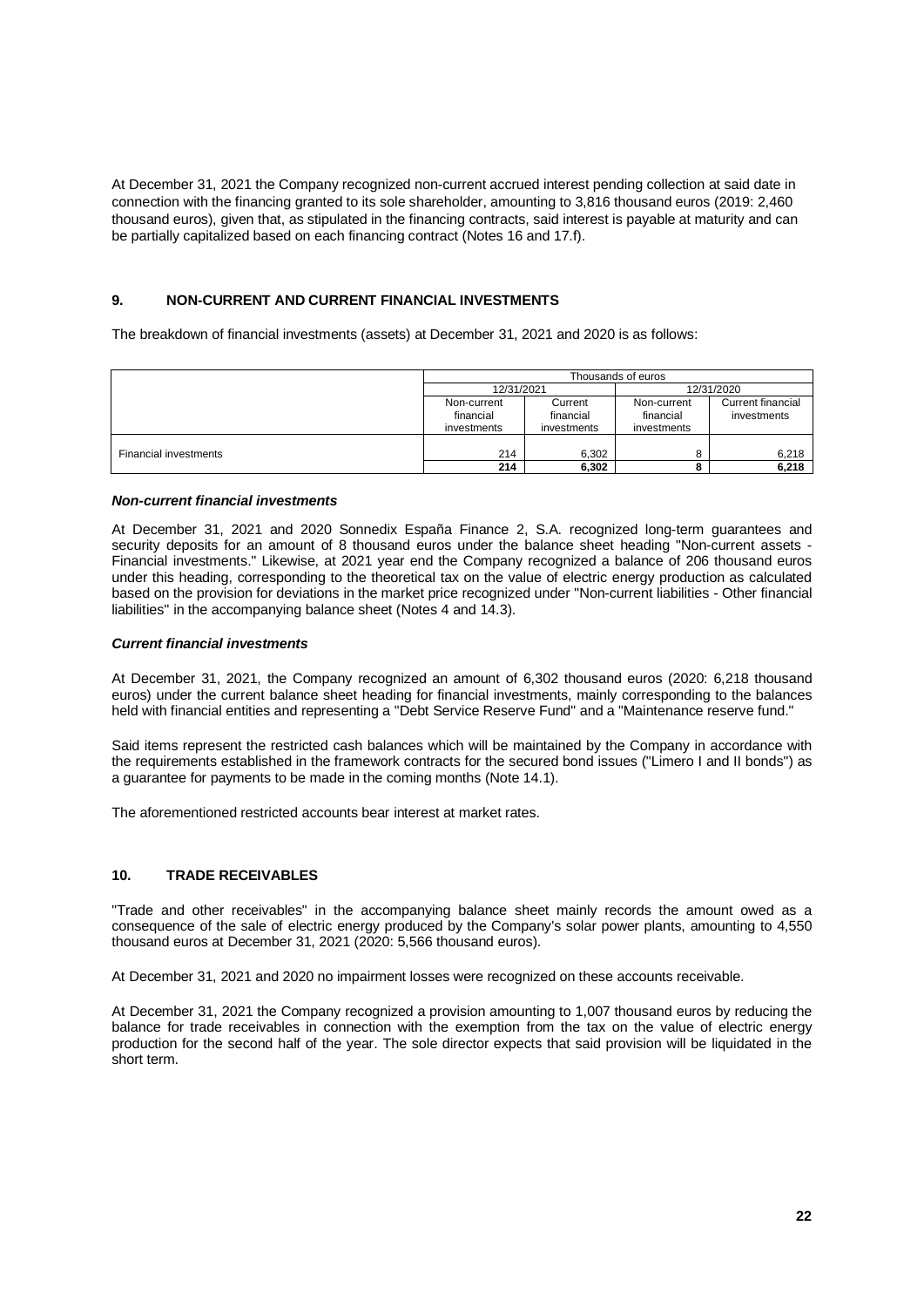## **11. CASH AND CASH EQUIVALENTS**

The breakdown of "Cash and cash equivalents" in the accompanying short-form balance sheet at December 31, 2021 and 2020 is as follows:

|                           | Thousands of euros |       |
|---------------------------|--------------------|-------|
|                           | 2021               | 2020  |
|                           |                    |       |
| Cash and cash equivalents | 5.429              | 4.918 |
|                           |                    | 4.918 |

As a general rule, the cash balances accumulated bear interest at market rates. There are no significant restrictions for use of cash and cash equivalents apart from the restricted cash balances recognized for the projects that are already operational (Note 9).

Likewise, neither are there any significant differences between the carrying amounts and market values of the cash and cash equivalents recognized.

## **12. FINANCIAL RISK MANAGEMENT POLICY**

Sonnedix España Finance 2, S.A. manages its risks from both an economic perspective by reviewing its business plans to assess the correlation between its exposure and the present value of cash flows arising from a given investment, and also from an accounting perspective, assessing the status of its various risk exposures and any changes thereto.

The sole director of the Company has established the necessary control mechanisms with respect to credit risk and liquidity risk.

The general exposures or adverse situations which could result in negative earnings performance or harm the Company's financial position and, by extension, the risks that are managed for mitigation purposes, are:

#### - **Liquidity risk**

- **Credit risk**
- **Other market risks: price risk**

The monitoring and control of these risks is performed periodically as described below:

#### *a) Liquidity risk*

Liquidity risk is defined as the risk that a company will not be able to service its commitments as a result of adverse conditions in the debt and/or equity markets that prevent or hinder its efforts to raise capital.

The Company manages its liquidity risk by maintaining sufficient funds to negotiate refinancing transactions for amounts falling due in the short term from a position of strength and to service its short-term cash needs, thus avoiding the need to look for funding on unattractive terms.

Liquidity risk coverage is considered adequate when an entity can avail itself of a minimum amount of available financing equivalent to six months of debt servicing.

## *b) Credit risk*

Within the area of financial transactions, credit risk arises as a result of the counterparty failing to meet the contractually established obligations. When contracted operations can generate counterparty risk, the Company's policy is to contract said operations with counterparties who enjoy a credit rating equal to or better than that of the Company.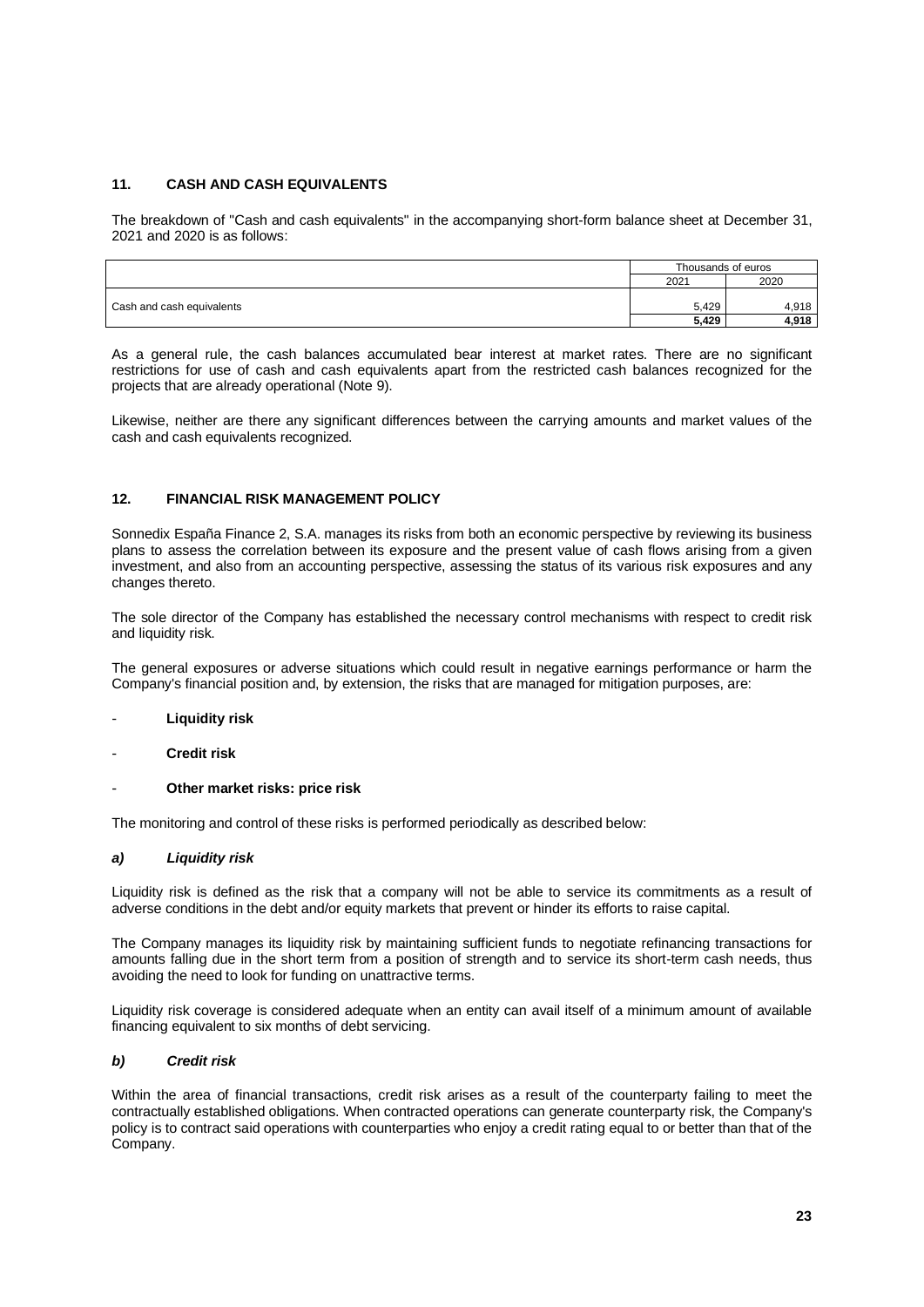The Company mainly held accounts receivable from highly solvent companies during 2021 and 2020, such as:

- Electricity distribution companies which purchase the electricity produced, though it is invoiced to and collected from the CNMC and the market agents.
	- As of January 1, 2014, all participants in the settlement system must bear the temporary imbalances between revenue and electricity system costs. Thus, the CNMC may not pay 100% of the monthly settlements, so that the Company, as recipient of system costs, becomes one of the parties financing these temporary imbalances.
	- At December 31, 2021 the CNMC settled 90.89% (2020: 84.96%) of the specific regulated remuneration for investment and operation accrued until the month of October.

Thus, the sole director of the Company considers the likelihood of said credit risk materializing as remote. In addition, the directors consider that, taking into account an annualized perspective of cash flows generated by the projects, working capital at present available to the Company, together with the expected cash flows from coming months, will be sufficient to meet financial obligations contracted in the short term.

At year end, there were no significant financial assets in arrears for which no impairment losses had been recognized.

## *c) Other market risks: price risk*

In addition to the financial risks described in the previous sections, there are operational risks which are mainly related to the risk of changes in the sales prices of electric energy generated.

As established in Note 4 to the accompanying financial statements, the remuneration system for energy from renewable sources, cogeneration, and waste shall be based on the facilities' necessary participation in the market, supplementing, if necessary, market revenue with specific regulated remuneration, thereby allowing these technologies to compete on an equal footing with the remaining technologies in the market. This specific complementary remuneration shall be sufficient to reach the minimum level required to cover costs that, unlike with conventional technologies, cannot be recovered in the market, thus allowing for reasonable returns based on a standard installation in each applicable case.

#### **13. EQUITY**

#### *a) Share capital*

Sonnedix España Finance 2, S.A. was incorporated on November 8, 2017 with subscribed share capital of 60 thousand euros, 25% of which had been paid in (that is, an amount of 15 thousand euros). The share capital is divided into 60,000 indivisible shares at a nominal value of one euro each.

On July 21, 2020, Sonnedix España, S.LU. sold all the shares of the Company to its subsidiary Sonnedix Holdco Spain, B.V., making the latter the sole shareholder of Sonnedix España Finance 2, S.A. at 2021 and 2020 year end.

At 2021 and 2020 year end Sonnedix España, S.L.U. was the sole director of the Company. The natural person representing the sole director is Mr. Miguel Ángel García Mascuñán.

The ultimate purpose of the share capital is none other than to allow for financing the development plan designed by the sole director of the Company and ensuring an appropriate remuneration policy for shareholders.

#### *b) Other owner contributions*

The purpose of all these owner contributions is to strengthen the Company's capital and reserves.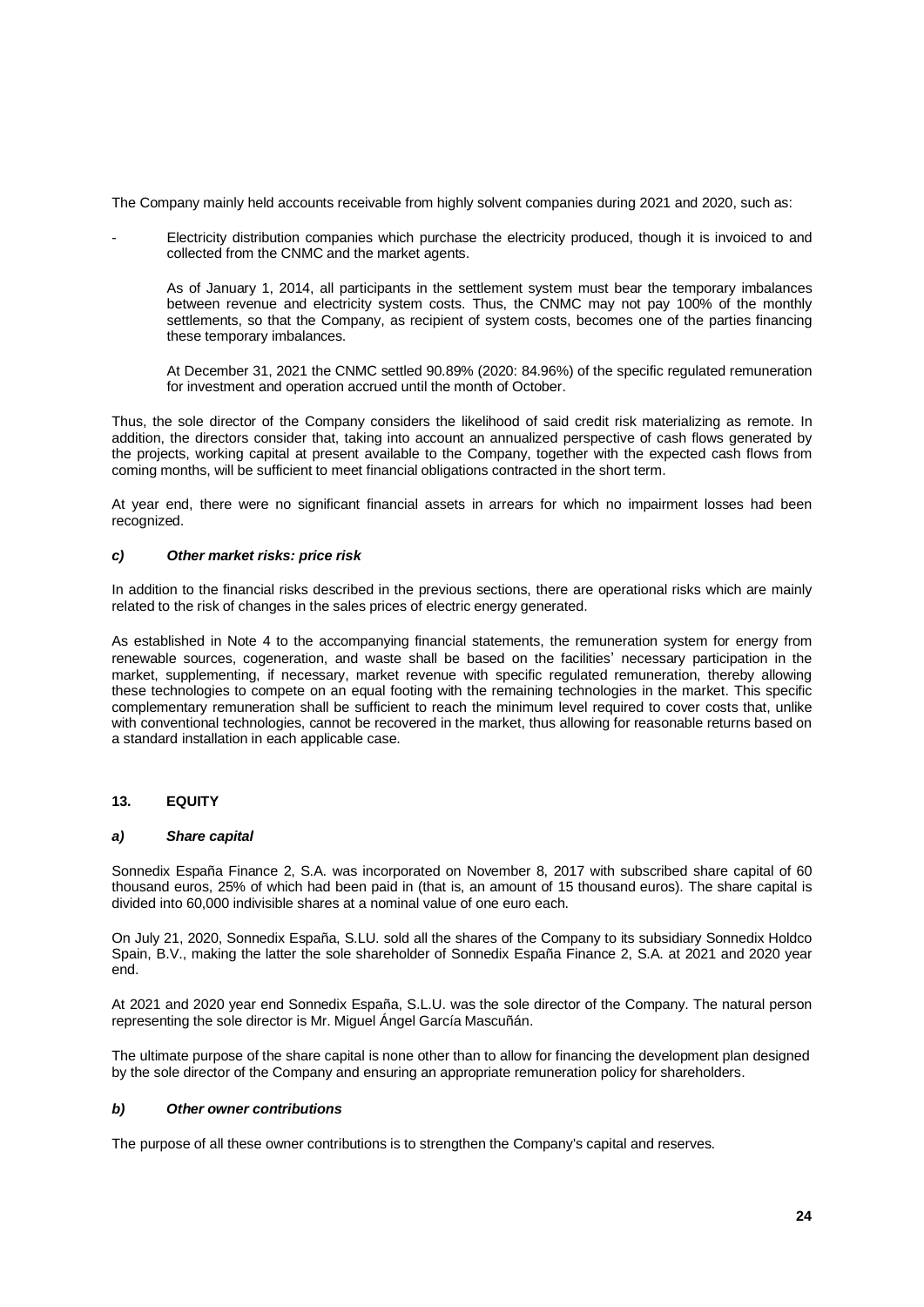## *c) Legal reserve*

In accordance with the revised text of the Spanish Corporate Enterprises Act, 10% of profit must be transferred to the legal reserve each year until it represents at least 20% of share capital. The legal reserve may be used to increase capital in an amount equal to the portion of the balance that exceeds 10% of capital after the increase. Except for this purpose, until the legal reserve exceeds the limit of 20% of share capital, it can only be used to compensate losses, provided there are no other reserves available for this purpose.

At December 31, 2021 and 2020 the Company had not fully endowed its legal reserve.

#### *d) Other reserves*

On May 3, 2019 the merger by absorption of Sonnedix España Finance 2, S.A. and its subsidiaries took place (Note 1). In addition, on March 14, 2018 the reverse merger between Sonnedix España Finance 2, S.A. and Global Benengeli, S.L.U. (absorbed company) was carried out. As a result of said transactions, the Company generated negative merger reserves in the amount of 17,034 thousand euros at December 31, 2021 and 2020.

## **14. FINANCIAL LIABILITIES**

The breakdown of the Company's financial liabilities at December 31, 2021 and 2020 is as follows:

|                                                                                                                                                                                                                                                                                                                                                                                                                          | Thousands of euros                                         |                                                   |
|--------------------------------------------------------------------------------------------------------------------------------------------------------------------------------------------------------------------------------------------------------------------------------------------------------------------------------------------------------------------------------------------------------------------------|------------------------------------------------------------|---------------------------------------------------|
|                                                                                                                                                                                                                                                                                                                                                                                                                          | 2021                                                       | 2020                                              |
| Non-current financial liabilities:<br>Trade and other payables:<br>Bonds and other marketable securities (Note 14.1)<br>Bonds and other marketable securities (principal)<br>Arrangement fees<br>Borrowings from group companies and associates - nominal (Notes 14.2 and 15)<br>Borrowings from group companies and associates - unpaid accrued interest (Notes 14.2 and 16)<br>Other financial liabilities (Note 14.3) | 130,753<br>131.987<br>(1,234)<br>35,631<br>11.900<br>2,941 | 138,465<br>139,787<br>(1, 322)<br>35,631<br>8,696 |
|                                                                                                                                                                                                                                                                                                                                                                                                                          | 181.225                                                    | 182.792                                           |
| <b>Current financial liabilities:</b>                                                                                                                                                                                                                                                                                                                                                                                    |                                                            |                                                   |
| Trade and other payables:                                                                                                                                                                                                                                                                                                                                                                                                |                                                            |                                                   |
| Bonds and other marketable securities (Note 14.1)                                                                                                                                                                                                                                                                                                                                                                        | 7,800                                                      | 7,515                                             |
| Suppliers                                                                                                                                                                                                                                                                                                                                                                                                                | 86                                                         | 104                                               |
| Other payables (Note 14.4)                                                                                                                                                                                                                                                                                                                                                                                               | 235                                                        | 156                                               |
| Trade payables to group companies and associates                                                                                                                                                                                                                                                                                                                                                                         | 82                                                         | 72                                                |
|                                                                                                                                                                                                                                                                                                                                                                                                                          | 8,203                                                      | 7,847                                             |

## *14.1. Bonds and other marketable securities*

On June 12, 2018, Sonnedix España Finance 2, S.A. (sole shareholder company) agreed to issue secured bonds, to be used primarily for refinancing the existing debt of its subsidiaries at said date who taken together comprised the Limero Project ("Limero I").

In addition, on December 11, 2018 Sonnedix España Finance 2, S.A. agreed upon a new issue of secured bonds ("Limero II") to refinance the existing debt of the subsidiary Vela Energy SPV XVI, S.L. (Olmeda project).

The face value of the Limero I issue amounted to 140,012 thousand euros, set to mature on June 30, 2037 and with repayments to be made every six months. The bond bears interest at an annual nominal rate of 3.228%, repayable on a six-monthly basis.

In contrast, the face value of the Limero II bonds amounted to 28,161 thousand euros, set to mature on June 30, 2037 and with repayments to be made every six months. The bond bears interest at an annual nominal rate of 3.216%, repayable on a six-monthly basis.

The first principal and interest payments for both the Limero I and Limero II bonds were settled on December 31, 2019. Subsequent payments fall due on June 30 and December 31 of each year.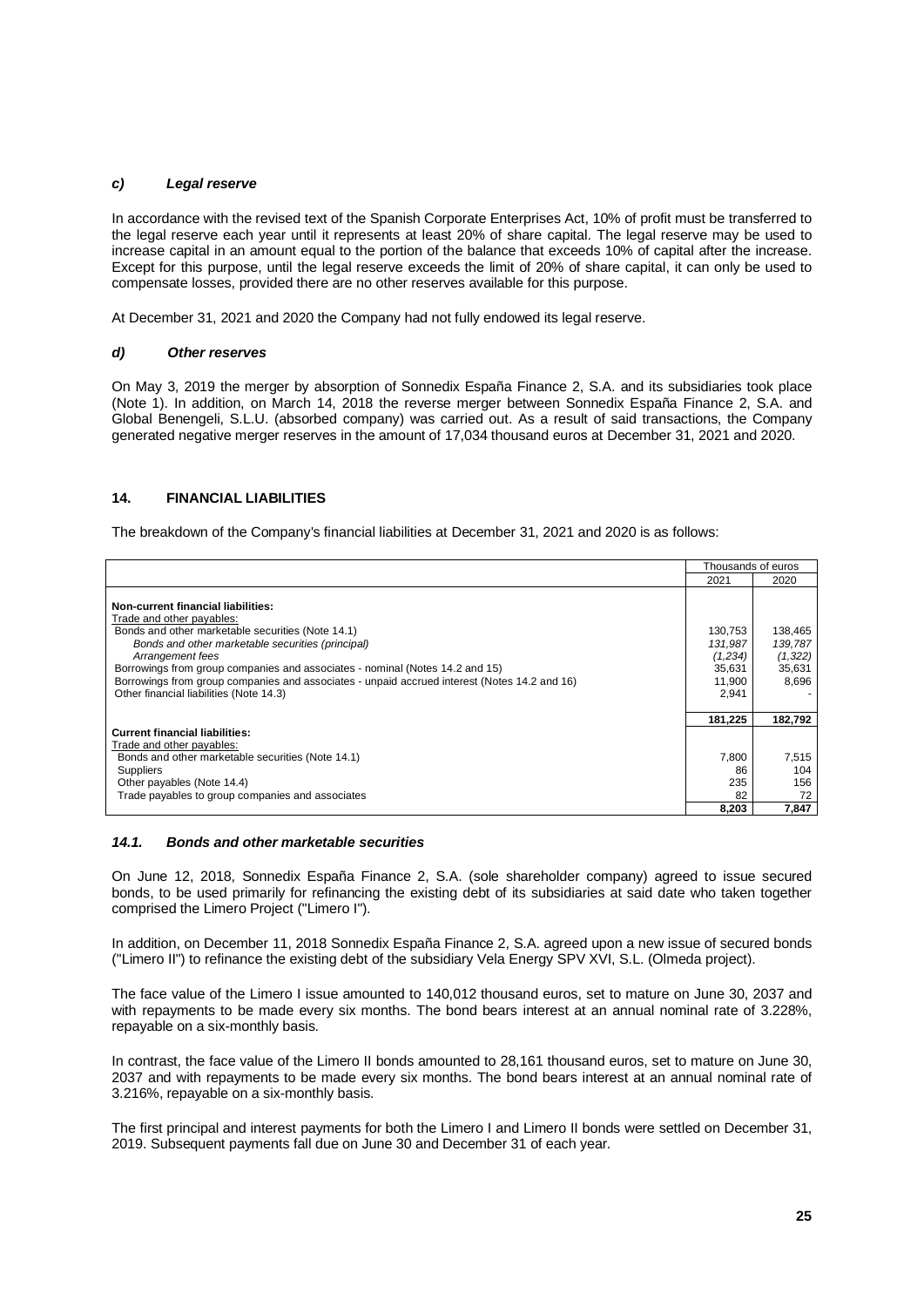The interest accrued on the financing received from the Limero I and II Bonds during 2021 amounted to 4,693 thousand euros (2020: 4,929 thousand euros). In both years said amounts were fully settled at December 31, so that the Company did not recognize accrued interest pending payment at 2021 and 2020 year end (Note 17.g). Likewise, during 2021 the Company amortized principal on the Limero I and II Bonds in an amount of 7,515 thousand euros (2020: 7,247 thousand euros).

The bond issue deeds establish early repayment clauses in the event of any non-payment, unless said nonpayment is attributable to administrative causes and payment is made within 3 business days following the due date. Early repayment can also be triggered if the debt service coverage ratio falls below 1.05x or the original financial model is not maintained for preparing the calculations and projections in accordance with the signed contract, provided there is no other prior consent regarding the matter.

During 2021 and 2020 Sonnedix España Finance 2, S.A. complied with the minimum financial ratios established in the bond issue contract.

Finally, the breakdown by maturity of financial debt at December 31, 2021 and 2020 is as follows:

#### *2021*

|           | Thousands of euros |       |       |       |       |                    |         |
|-----------|--------------------|-------|-------|-------|-------|--------------------|---------|
|           | 2022               | 2023  | 2024  | 2025  | 2026  | 2027 and<br>bevond | Total   |
| Principal | 7,800              | 8,072 | 8,320 | 8,539 | 8.618 | 98.438             | 139,787 |
|           | 7.800              | 8,072 | 8,320 | 8,539 | 8,618 | 98,438             | 139,787 |

## *2020*

|           | Thousands of euros |       |       |       |       |                    |         |
|-----------|--------------------|-------|-------|-------|-------|--------------------|---------|
|           | 2021               | 2022  | 2023  | 2024  | 2025  | 2026 and<br>bevond | Total   |
| Principal | 7,515              | 7,800 | 8,072 | 8,320 | 8,539 | 107,056            | 147,302 |
|           | 7,515              | ,800  | 8,072 | 8,320 | 8,539 | 107,056            | 147,302 |

#### *14.2. Borrowings from group companies and associates*

#### *Borrowings from Sonnedix Holdco Spain B.V.*

On July 21, 2020 Sonnedix B.V. contributed all the debt granted to the Company until that date (principal plus unpaid accrued interest) to Sonnedix España, S.L.U.

On the same date, and in the context of the purchase-sale of all the Company's shares by Sonnedix Holdco Spain, B.V., Sonnedix España, S.L.U. contributed all of the debt (principal plus interest) granted to Sonnedix España Finance 2, S.A. until said date to the new sole shareholder, with the latter becoming the counterparty for said debt at December 31, 2021 and 2020.

The breakdown of the Company's non-current borrowings from group companies and associates by photovoltaic project at 2021 and 2020 year end is as follows:

|                    |                                                                                    | Thousands of euros |            |               |  |  |
|--------------------|------------------------------------------------------------------------------------|--------------------|------------|---------------|--|--|
| Item               | Project<br>Non-current subordinated borrowings from group companies and associates |                    |            |               |  |  |
|                    |                                                                                    |                    | Maturity   | Interest rate |  |  |
|                    |                                                                                    |                    |            |               |  |  |
| Subordinated loan  | Madrigal                                                                           | 1,852              | 12/31/2032 | 9%            |  |  |
| Subordinated loan  | Portichuelo and Ollería                                                            | 5,382              | 12/31/2032 | 9%            |  |  |
| Subordinated loan  | Olivenza                                                                           | 1,205              | 12/31/2025 | 9%            |  |  |
| Subordinated loan  | Puig                                                                               | 1,219              | 12/31/2032 | 9%            |  |  |
| Participative Ioan | Hinojosa del Valle                                                                 | 3,595              | 12/31/2032 | 9%            |  |  |
| Participative Ioan | Pozohondo                                                                          | 2,856              | 2/4/2028   | 9%            |  |  |
| Participative Ioan | Los Hinojosos                                                                      | 1,259              | 7/16/2028  | 9%            |  |  |
| Participative loan | Alange                                                                             | 12,003             | 6/13/2028  | 9%            |  |  |
| Subordinated loan  | Olmeda                                                                             | 4,333              | 12/31/2038 | 9%            |  |  |
| Subordinated loan  | Pinos                                                                              | 949                | 8/13/2030  | 9%            |  |  |
| Subordinated loan  | Elices                                                                             | 978                | 12/1/2030  | 9%            |  |  |
|                    |                                                                                    | 35.631             |            |               |  |  |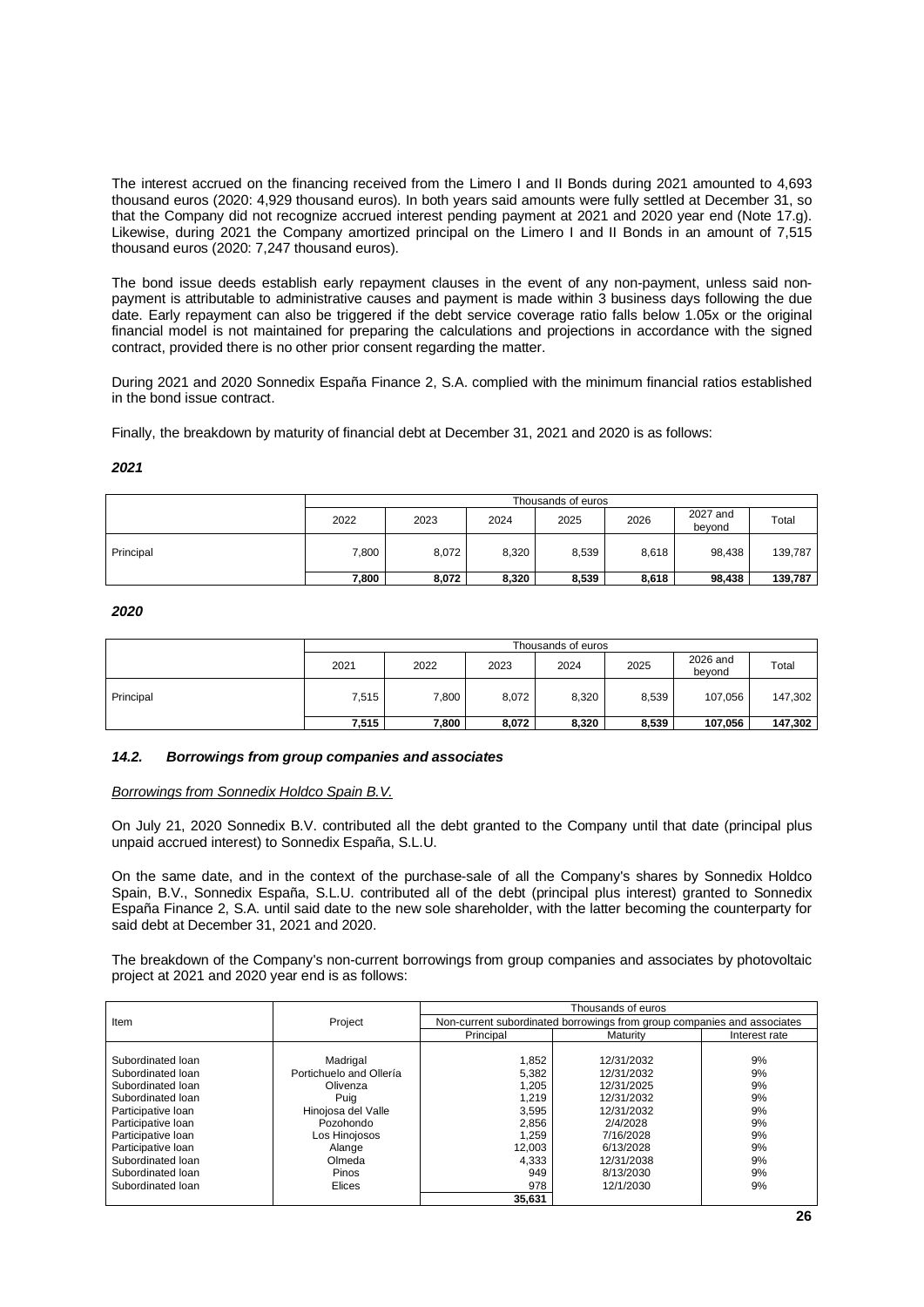In addition, at December 31, 2021 and 2020, the Company recognized unpaid accrued interest under non-current liabilities in connection with the financing granted by Sonnedix Holdco Spain, B.V., amounting to 11,900 thousand euros (2020: 8,696 thousand euros) (Note 16).

## *14.3. Other non-current financial liabilities*

Article 22 of Royal Decree 413/204 establishes the mechanism for adjusting regulated remuneration in connection with deviations from the estimated electricity market prices (Note 4).

By virtue of said article, at December 31, 2021 the Company recognized a balance of 2,941 thousand euros under "Other financial liabilities" in the accompanying balance sheet, corresponding to the remuneration adjustment receivable which will be compensated over the remaining regulatory useful life of the assets. Said amount arises from the difference between the market price estimated by the CNMC for calculating the remuneration parameters for each regulatory half-period and the real market price of energy.

## *14.4. Other payables*

At December 31, 2021 the Company recognized an amount of 235 thousand euros (2020: 156 thousand euros) under "Trade and other payables - Other payables" in the accompanying balance sheet, mainly corresponding to the amounts pending payment to third parties in connection with advisory services received for tax, technical, and legal matters, including audit fees.

## *14.5. Information on average payment periods for suppliers*

The Company reports that the average supplier payment periods for 2021 and 2020 were as follows:

|                                                                                                        | 12/31/2021 | 12/31/2020                     |  |  |
|--------------------------------------------------------------------------------------------------------|------------|--------------------------------|--|--|
|                                                                                                        | Davs       |                                |  |  |
| Average supplier payment period<br>Ratio of transactions paid<br>Ratio of transactions pending payment | 35<br>36   | 24<br>24<br>70                 |  |  |
|                                                                                                        |            | Amount<br>(Thousands of euros) |  |  |
| Total payments made                                                                                    | 2,537      | 2,550                          |  |  |
| Total pending payments                                                                                 | 82         | 57                             |  |  |

The information provided in the above table on supplier payments relates to those payments which by their nature represent trade payables to suppliers of goods and services, and thus includes data related to the headings for "Suppliers" and "Other payables" under current liabilities in the balance sheet.

"Average supplier payment period" is the period from delivery of the goods or provision of the services by the supplier and effective payment for the transaction. The balance to be recognized under this heading is the result of the fraction whose numerator is calculated as the sum of multiplying the transactions paid ratio by total payments made and adding the transactions pending payment ratio multiplied by the total amount of pending payments, and whose denominator is calculated by adding the total amount of payments made to the amount of pending payments.

The ratio of transactions paid is calculated as the sum of all the multiplications of the amounts paid by the number of days to payment (the number of natural days that have elapsed counting from the date on which the amounts became payable to the day they were settled), divided by the total amount of payments made.

Likewise, the ratio of transactions pending payment is the result of the fraction whose numerator is calculated as the sum of all multiplications of amounts pending payment by the number of days for which payments were outstanding (the number of natural days that have elapsed counting from the date on which the amounts became payable to the last day of the period to which the financial statements refer), and whose denominator corresponds to the total amount of pending payments.

The maximum legal payment period applicable to the Company in 2021 and 2020 in accordance with Law 3/2004 of December 29, establishing measures on combating late payment in commercial transactions, is 30 natural days unless otherwise agreed upon by the involved parties, who can also choose to increase said period to 60 natural days.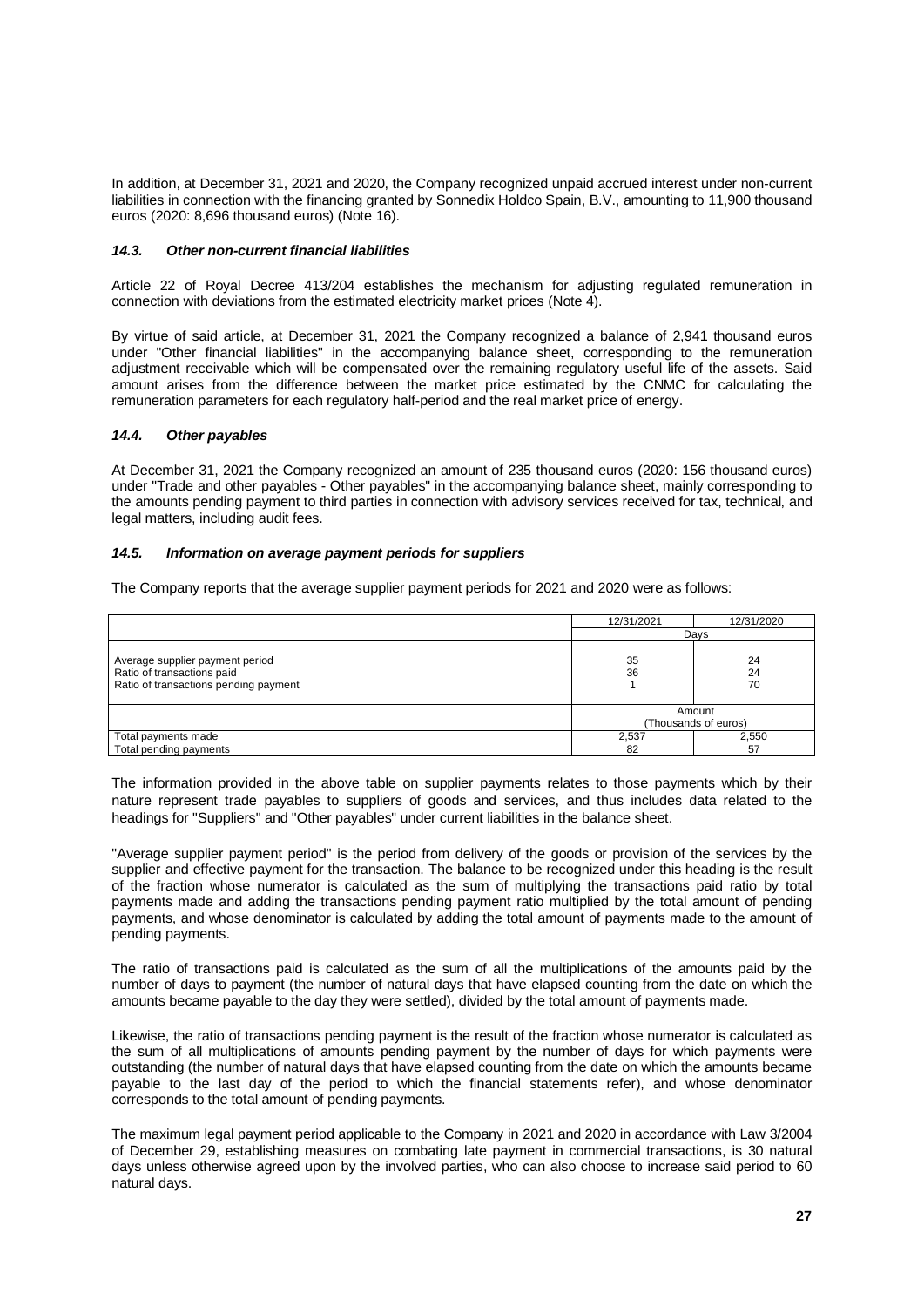# **15. PUBLIC ADMINISTRATIONS AND TAX MATTERS**

## *15.1. Balances with public administrations*

The breakdown of balances with public administrations at December 31, 2021 and 2020, is as follows:

## **Receivable from public administrations**

## *2021*

|                                                                      | Thousands of euros |              |  |
|----------------------------------------------------------------------|--------------------|--------------|--|
|                                                                      | 12/31/2021         |              |  |
|                                                                      | Non-current        | Current      |  |
| Deferred tax assets<br>Other receivables from public administrations | 27.466<br>-        | $\sim$<br>38 |  |
|                                                                      | 27,466             | 38           |  |

## *2020*

|                                                                      | Thousands of euros |         |
|----------------------------------------------------------------------|--------------------|---------|
|                                                                      | 12/31/2020         |         |
|                                                                      | Non-current        | Current |
| Deferred tax assets<br>Other receivables from public administrations | 27,957             |         |
|                                                                      | 27.957             |         |

## **Payable to public administrations**

#### *2021*

|                                                                                                                                                                                                                     | Thousands of euros |                        |  |
|---------------------------------------------------------------------------------------------------------------------------------------------------------------------------------------------------------------------|--------------------|------------------------|--|
|                                                                                                                                                                                                                     | 12/31/2021         |                        |  |
|                                                                                                                                                                                                                     | Non-current        | Current                |  |
| Deferred tax liabilities<br>VAT payable to the tax authorities<br>Tax payable to the tax authorities on VEEP (*)<br>Corporate income tax payable to the tax authorities<br>Other payables to public administrations | 15.204<br>-        | 462<br>32<br>144<br>16 |  |
|                                                                                                                                                                                                                     | 15.204             | 654                    |  |

*(\*) Tax on the value of electric energy production*

## *2020*

|                                                                                                                                                                                                                     | Thousands of euros                      |                         |  |
|---------------------------------------------------------------------------------------------------------------------------------------------------------------------------------------------------------------------|-----------------------------------------|-------------------------|--|
|                                                                                                                                                                                                                     | 12/31/2020                              |                         |  |
|                                                                                                                                                                                                                     | Non-current                             | Current                 |  |
| Deferred tax liabilities<br>VAT payable to the tax authorities<br>Tax payable to the tax authorities on VEEP (*)<br>Corporate income tax payable to the tax authorities<br>Other payables to public administrations | 18.590<br>$\overline{\phantom{0}}$<br>- | 892<br>375<br>463<br>96 |  |
|                                                                                                                                                                                                                     | 18.590                                  | 1.826                   |  |

*(\*) Tax on the value of electric energy production*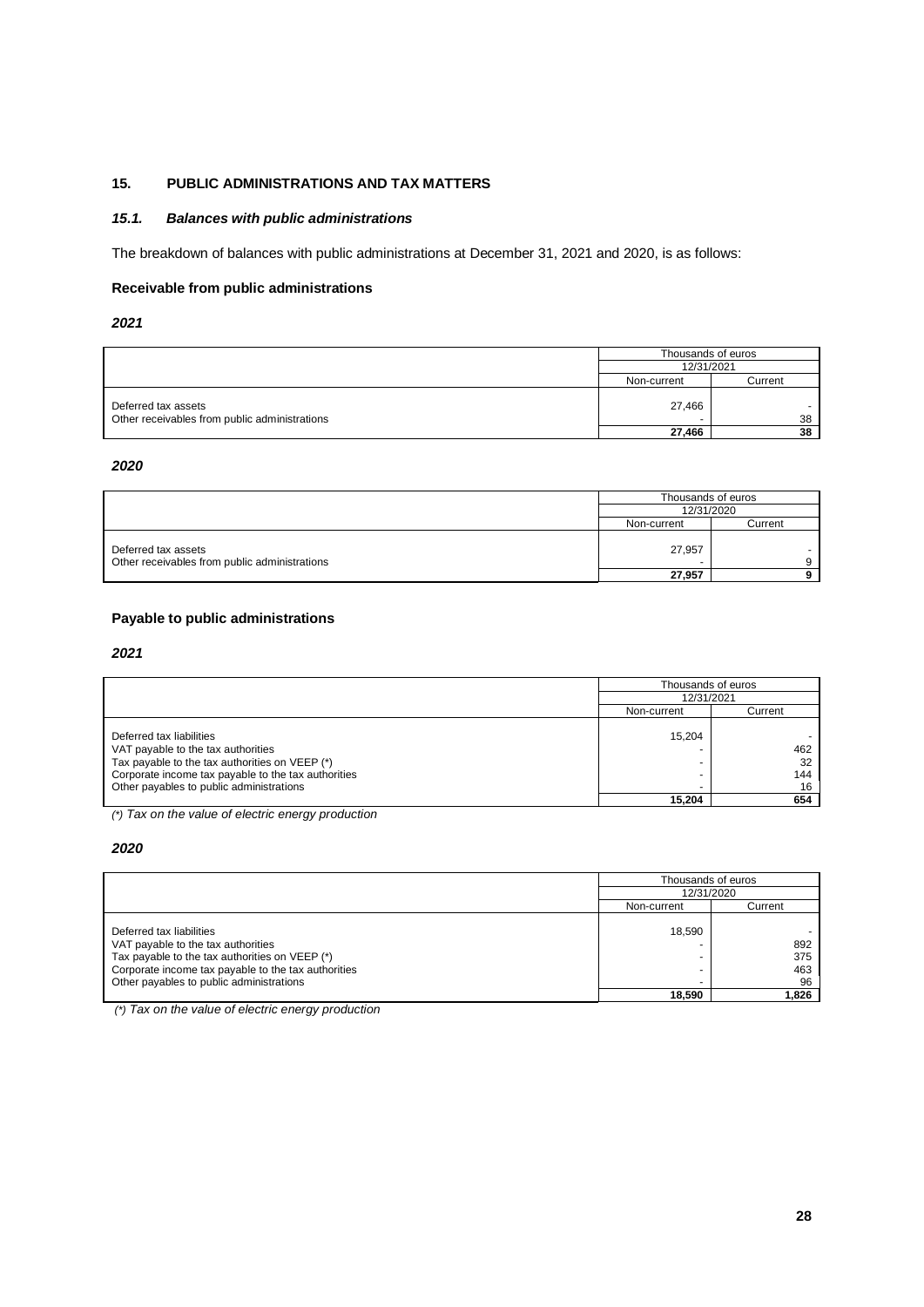## *15.2. Calculation of taxable income for the Company (tax result)*

The reconciliation of accounting profit for the year before taxes with taxable income for 2021 and 2020 is as follows:

## *2021*

|                                                                                                                                                                                                                                                                                                          | Thousands of euros<br>Total<br>Decreases<br>Increases |                 |                                          |  |
|----------------------------------------------------------------------------------------------------------------------------------------------------------------------------------------------------------------------------------------------------------------------------------------------------------|-------------------------------------------------------|-----------------|------------------------------------------|--|
|                                                                                                                                                                                                                                                                                                          |                                                       |                 |                                          |  |
| Pre-tax accounting profit                                                                                                                                                                                                                                                                                |                                                       | (8,685)         | (8,685)                                  |  |
| <b>Permanent differences:</b><br>Non-deductible expenses                                                                                                                                                                                                                                                 | 2                                                     |                 | 2                                        |  |
| <b>Temporary differences:</b><br>Application of non-deductible amortization/depreciation 2013-2014<br>Non-deductible amortization of operating rights<br>Accelerated tax amortization/depreciation<br>Non-deductible finance expenses<br>Application of tax loss carryforwards recognized in prior years | 3,960<br>9,583<br>965                                 | (27)<br>(2,899) | (27)<br>3,960<br>9,583<br>965<br>(2,899) |  |
| Taxable income (Tax result)                                                                                                                                                                                                                                                                              | 14,510                                                | (11,611)        | 2,899                                    |  |

#### *2020*

|                                                                                                                                                                                                                                                                                                                                         | Thousands of euros                |                             |                                                     |  |
|-----------------------------------------------------------------------------------------------------------------------------------------------------------------------------------------------------------------------------------------------------------------------------------------------------------------------------------------|-----------------------------------|-----------------------------|-----------------------------------------------------|--|
|                                                                                                                                                                                                                                                                                                                                         | Increases                         | Total                       |                                                     |  |
| Pre-tax accounting profit                                                                                                                                                                                                                                                                                                               |                                   | (10, 440)                   | (10, 440)                                           |  |
| <b>Permanent differences:</b><br>Non-deductible expenses                                                                                                                                                                                                                                                                                |                                   |                             |                                                     |  |
| <b>Temporary differences:</b><br>Application of non-deductible amortization/depreciation 2013-2014<br>Non-deductible amortization of operating rights<br>Accelerated tax amortization/depreciation<br>Non-deductible finance expenses<br>Application of tax loss carryforwards recognized in prior years<br>Taxable income (Tax result) | 3,960<br>9,583<br>1.864<br>15.407 | (27)<br>(2,470)<br>(12.937) | (27)<br>3,960<br>9,583<br>1.864<br>(2,470)<br>2,470 |  |

The temporary differences recognized correspond to the following:

- Non-deductible amortization of goodwill assigned to intangible assets with a defined useful life (operating rights) which generated a positive temporary difference amounting to 3,960 thousand in 2021 and 2020.
- The limitations to deductibility of amortization/depreciation arising from approval on December 27, 2012 of Royal Decree Law 16/2012, introducing a temporary measure, which limits tax deductible amortization/depreciation for the 2013 and 2014 tax periods, for those entities which, during said tax periods, do not fulfill the requirements established in sections 1, 2 or 3 of article 108 of the revised text of the Corporation Tax Law, approved by Legislative Royal Decree 4/2004, of March 5. In accordance with said regulation, up to 70% of the amortization/depreciation will be deducted from the tax base that would have been tax deductible had that percentage not applied, in accordance with sections 1 and 4 of article 11 of said law. Accounting amortization and depreciation that is not tax deductible by virtue of the provisions established in said article will be deducted on a straight-line basis over 10 years or, optionally, over the useful life of the asset, counted from the first tax period commencing during 2015. The related negative temporary difference recognized by the Company during 2021 and 2020 amounted to 27 thousand euros.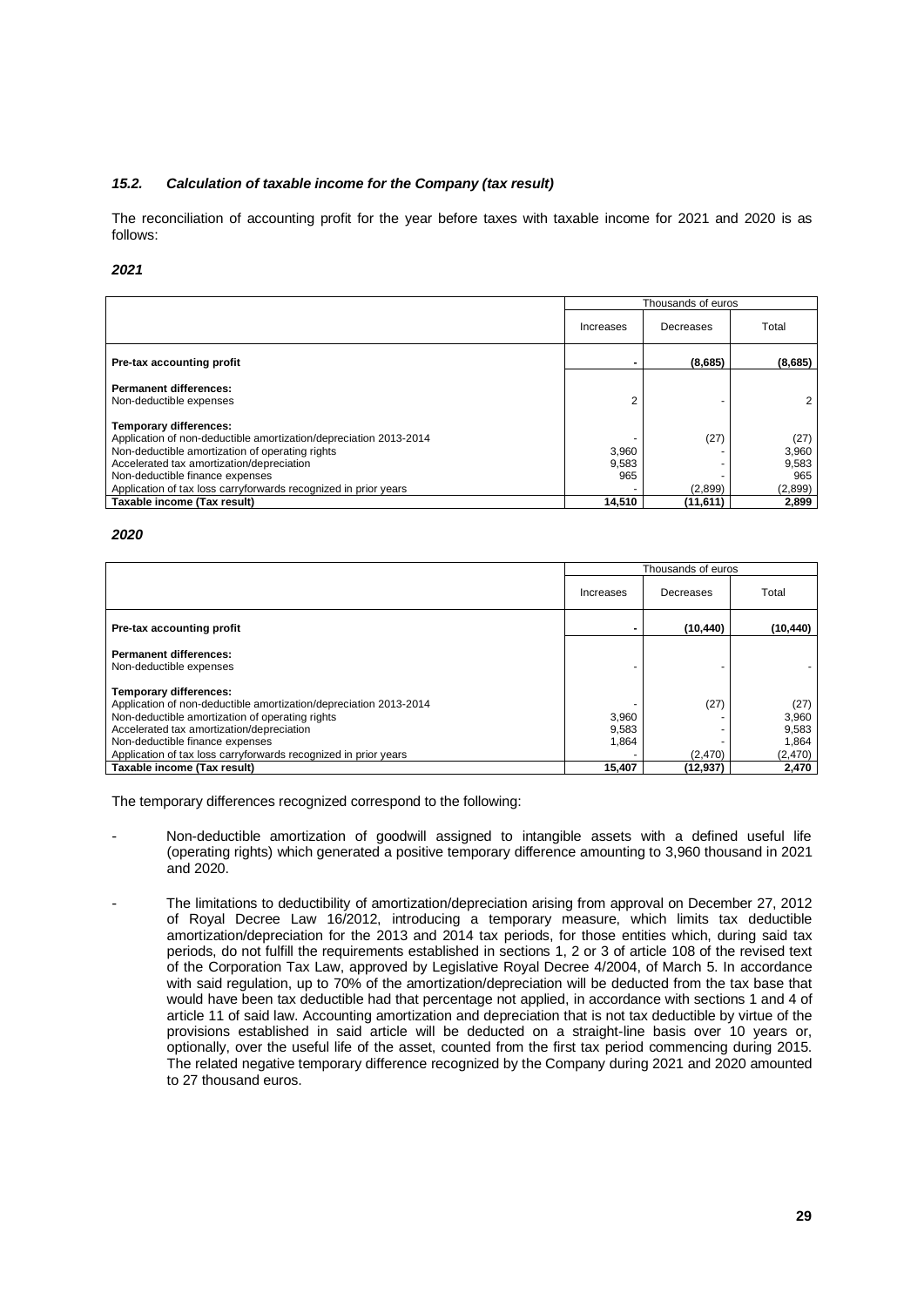- The limitations to deductibility of finance expenses included in Royal Decree Law 12/2012, of March 30, subsequently modified by Royal Decree Law 20/2012, which established a limit to deductible finance expenses amounting to 30% of operating profit for the period (defined in the aforementioned Royal Decree Law: basically the accounting operating profit increased by the recognized amortization/depreciation as well as impairment losses and other gains (losses) obtained on disposals of assets) or one million euros. At any rate, the first million euros will always be tax deductible. The Company recognized a positive adjustment to taxable income as a result of the above in 2021, amounting to 965 thousand euros (2020: 1,864 thousand euros).
- The accelerated tax amortization/depreciation which the Company availed itself of by virtue of the stipulations of Law 4/2008 of December 23. During 2021 and 2020 the Company recognized a positive adjustment to taxable income as a result of the aforementioned item, amounting to 9,583 thousand euros.
- The application of tax losses generated in prior years by the Company. The Company recognized a negative adjustment to taxable income as a result of the above in 2021, amounting to 2,899 thousand euros (2020: 2,470 thousand euros).

## *15.3. Reconciliation of tax results and corporate income tax expense*

The reconciliation of tax results and corporate income tax expense for 2021 and 2020 is as follows:

|                                                                   | Thousands of euros |           |
|-------------------------------------------------------------------|--------------------|-----------|
|                                                                   | 2021               | 2020      |
| Accounting profit before tax                                      | (8,685)            | (10, 440) |
| <b>Permanent differences</b>                                      | 2                  |           |
|                                                                   |                    |           |
| Temporary differences:                                            |                    |           |
| Application of non-deductible amortization/depreciation 2013-2014 | (27)               | (27)      |
| Non-deductible amortization of operating rights                   | 3,960              | 3,960     |
| Accelerated tax amortization/depreciation                         | 9,583              | 9,583     |
| Non-deductible finance expenses                                   | 965                | 1,864     |
| Application of tax loss carryforwards recognized in prior years   | (2,899)            | (2,470)   |
| Taxable income (Tax result)                                       | 2,899              | 2,470     |
| Theoretical tax rate calculated at 25%                            | (725)              | (617)     |
| Application of deductions (not recognized)                        | 181                | 154       |
| Tax payable                                                       | (544)              | (463)     |
|                                                                   |                    |           |
| Impact of temporary differences:                                  |                    |           |
| Application of non-deductible amortization/depreciation 2013-2014 | (7)                | (7)       |
| Non-deductible amortization of operating rights                   | 990                | 990       |
| Accelerated tax amortization/depreciation                         | 2,396              | 2,396     |
| Non-deductible finance expenses                                   | 241                | 466       |
| Application of tax loss carryforwards recognized in prior years   | (725)              | (617)     |
| Total income (expense) for corporate income tax                   | 2,351              | 2,765     |

As the operating rights which arose as a consequence of assigning the value of goodwill generated in the business combinations which took place in prior years in the investees are not tax deductible, the Company adjusts the amortization/depreciation carried out in their forecasting of corporate income tax. This also results in the Company recognizing deferred tax liabilities for the difference between the accounting value and tax value of the assets in question. The deferred tax recognized in this context amounted to 4,542 thousand euros at December 31, 2021 (2020: 5,532 thousand euros).

The corporate income tax rate applied for calculation of tax payable in 2021 and 2020 was 25%.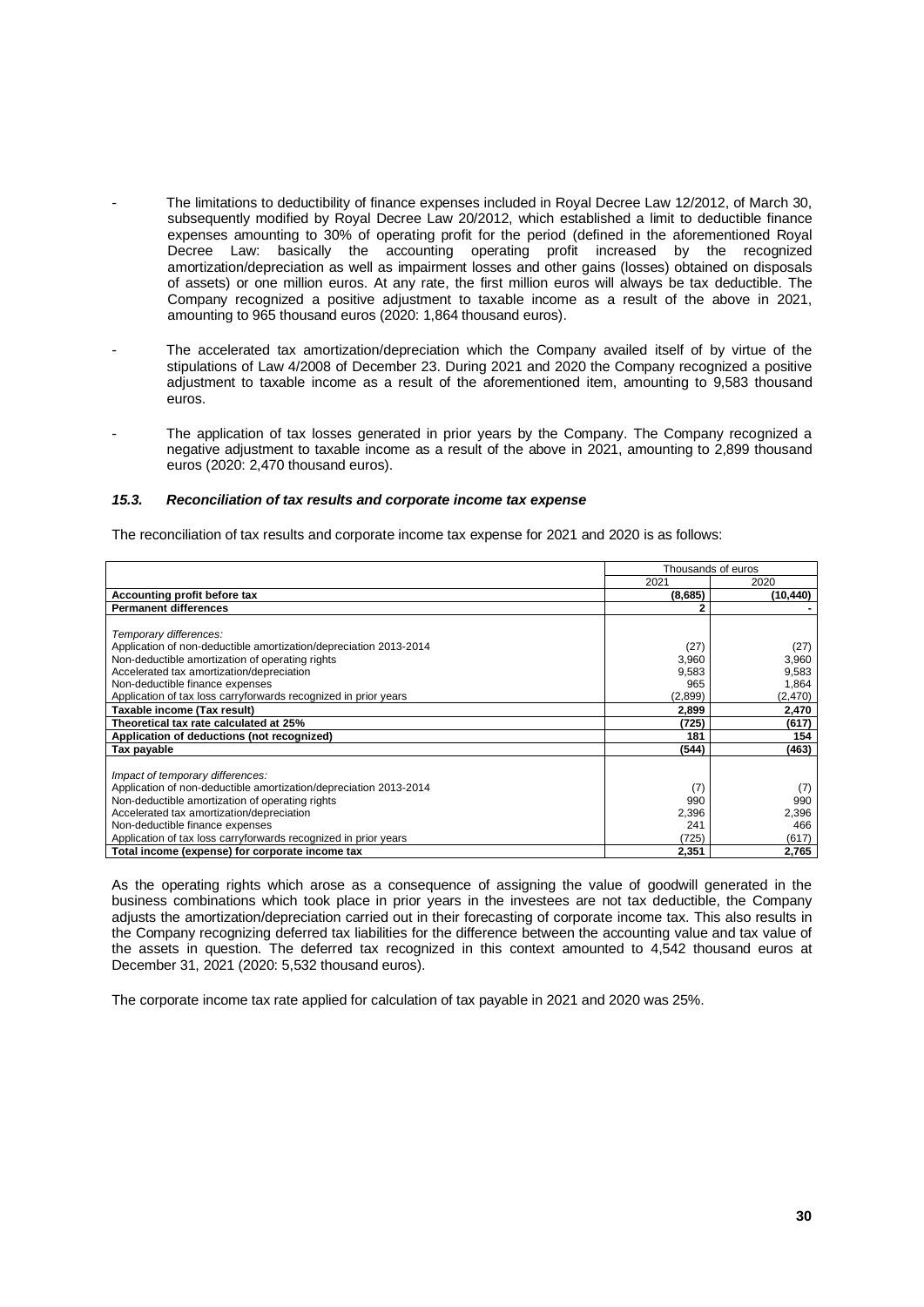## *15.4. Deferred tax assets and liabilities*

The breakdown of these balance sheet headings at 2021 and 2020 year end is as follows:

#### *Deferred tax assets*

|                                                                                                                                                           |                              | Thousands of euros           |
|-----------------------------------------------------------------------------------------------------------------------------------------------------------|------------------------------|------------------------------|
|                                                                                                                                                           | 2021                         | 2020                         |
| Tax losses pending application<br>Non-deductible amortization/depreciation<br>Non-deductible finance expenses<br>Deductions for environmental expenditure | 20,220<br>134<br>7,057<br>55 | 20.945<br>141<br>6.816<br>55 |
|                                                                                                                                                           | 27,466                       | 27,957                       |

The aforementioned deferred tax assets were recognized in the balance sheet as the sole director of the Company considers that, based on the best estimate of future profits, it is likely that these assets will be recovered.

The movements in the deferred tax assets described above during 2021 are as follows:

|                                          | Thousands of euros |           |                       |        |
|------------------------------------------|--------------------|-----------|-----------------------|--------|
|                                          | 2020               | Additions | <b>Derecognitions</b> | 2021   |
| Tax losses pending application           | 20,945             |           | (725)                 | 20,220 |
| Non-deductible amortization/depreciation | 141                |           |                       | 134    |
| Non-deductible finance expenses          | 6,816              | 241       |                       | 7.057  |
| Deductions for environmental expenditure | 55                 |           |                       | 55     |
| Total deferred tax assets                | 27,957             | 241       | (732)                 | 27.466 |

The movements in the deferred tax assets recognized by the Company in 2020 were as follows:

|                                          | Thousands of euros |           |                |        |
|------------------------------------------|--------------------|-----------|----------------|--------|
|                                          | 2019               | Additions | Derecognitions | 2020   |
| Tax losses pending application           | 21,562             |           | (617)          | 20,945 |
| Non-deductible amortization/depreciation | 148                |           |                | 141    |
| Non-deductible finance expenses          | 6,350              | 466       |                | 6.816  |
| Deductions for environmental expenditure | 55                 |           |                | 55     |
| Total deferred tax assets                | 28.115             | 466       | (624)          | 27.957 |

#### *Deferred tax liabilities*

|                                           | Thousands of euros |        |
|-------------------------------------------|--------------------|--------|
|                                           | 2021               | 2020   |
|                                           |                    |        |
| Accelerated tax amortization/depreciation | 10.662             | 13,058 |
| Temporary differences (operating rights)  | 4.542              | 5,532  |
|                                           | 15.204             | 18.590 |

The heading for deferred tax liabilities in the balance sheet reflects the following:

- The deferred tax recognized as a consequence of assigning the difference between the amount paid for the acquisitions carried out and the net assets acquired, recognized as a greater amount for intangible assets with a defined useful life (operating rights; Note 6). The reversal of said deferred tax liability will be carried out during the useful life of the assets associated with the operating rights. At December 31, 2021, the amount recognized for this item in the balance sheet amounts to 4,542 thousand euros (2020: 5,532 thousand euros).
- The amounts recognized as a consequence of the applicability of accelerated tax amortization/depreciation which the Company availed itself of, specifically, in connection with the photovoltaic projects of Pozohondo, Los Hinojosos, Alange, Portichuelo, and Olmeda. At December 31, 2021 the amount recognized for this item in the balance sheet amounts to 10,662 thousand euros (2020: 13,058 thousand euros).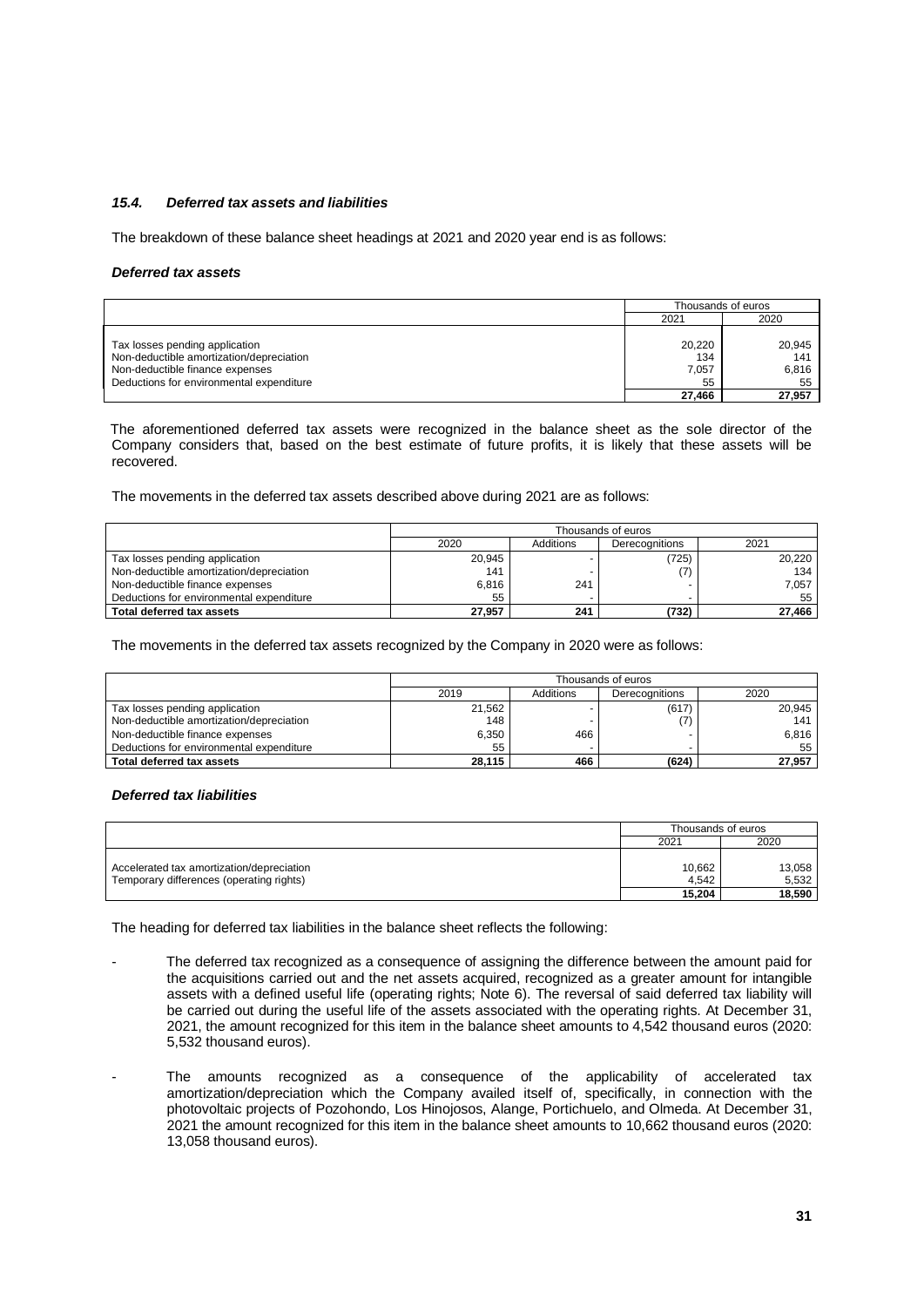## The movements in the deferred tax liabilities described above during 2021 are as follows:

|                                           | Thousands of euros             |         |        |  |
|-------------------------------------------|--------------------------------|---------|--------|--|
|                                           | 2020<br>2021<br>Derecognitions |         |        |  |
|                                           |                                |         |        |  |
| Accelerated tax amortization/depreciation | 13,058                         | (2,396) | 10,662 |  |
| Temporary differences (operating rights)  | 5.532                          | (990)   | 4.542  |  |
| Total deferred tax liabilities            | 18,590                         | (3,386) | 15,204 |  |

The movements in deferred tax liabilities during 2020 were as follows:

|                                           | Thousands of euros |         |        |  |
|-------------------------------------------|--------------------|---------|--------|--|
|                                           | 2019               | 2020    |        |  |
|                                           |                    |         |        |  |
| Accelerated tax amortization/depreciation | 15,454             | (2,396) | 13,058 |  |
| Temporary differences (operating rights)  | 6.522              | (990)   | 5.532  |  |
| Total deferred tax liabilities            | 21,976             | (3,386) | 18.590 |  |

#### **Years open to tax verification and inspections**

In accordance with prevailing legislation, tax returns cannot be considered final until they have been inspected by the tax authorities or until the four-year inspection period has elapsed. The sole director of the Company considers that all aforementioned applicable taxes have been duly settled so that even in the event of discrepancies in the interpretation of prevailing legislation regarding the tax treatment of operations, any liabilities that may arise would not significantly affect the Company's balance sheet.

## **16. TRANSACTIONS WITH RELATED PARTIES**

#### *Related party transactions*

The breakdown of transactions performed with related parties during 2021 and 2020 is as follows:

|                                                                                                                                                              |                  | Thousands of euros    |
|--------------------------------------------------------------------------------------------------------------------------------------------------------------|------------------|-----------------------|
|                                                                                                                                                              | 2021             |                       |
|                                                                                                                                                              | Sole shareholder | Other related parties |
| Cost of sales (Note 17.c)<br>Finance income from group companies and associates (Note 17.f)<br>Finance costs with group companies and associates (Note 17.q) | 1.356<br>(3,207) | (1, 472)              |

|                                                                                                                                                              | Thousands of euros |                            |
|--------------------------------------------------------------------------------------------------------------------------------------------------------------|--------------------|----------------------------|
|                                                                                                                                                              | 2020               |                            |
|                                                                                                                                                              | Sole shareholder   | Other related parties      |
| Cost of sales (Note 17.c)<br>Finance income from group companies and associates (Note 17.f)<br>Finance costs with group companies and associates (Note 17.q) | 532<br>(1, 432)    | (1, 445)<br>607<br>(1,786) |

## *Related-party balances*

The breakdown of the balances held with related parties at 2021 and 2020 year end is as follows:

|                                                                                                                                                                         | Thousands of euros<br>12/31/2021 |                       |
|-------------------------------------------------------------------------------------------------------------------------------------------------------------------------|----------------------------------|-----------------------|
|                                                                                                                                                                         |                                  |                       |
|                                                                                                                                                                         | Sole shareholder                 | Other related parties |
| Non-current loans to group companies and associates (Note 8)                                                                                                            | 49,398                           |                       |
|                                                                                                                                                                         | 49.398                           |                       |
| Non-current borrowings from Group companies and associates - principal (Note 14.2)<br>Non-current borrowings from Group companies and associates - interest (Note 14.2) | 35,631<br>11.900                 | 82                    |
|                                                                                                                                                                         | 47.531                           | 82                    |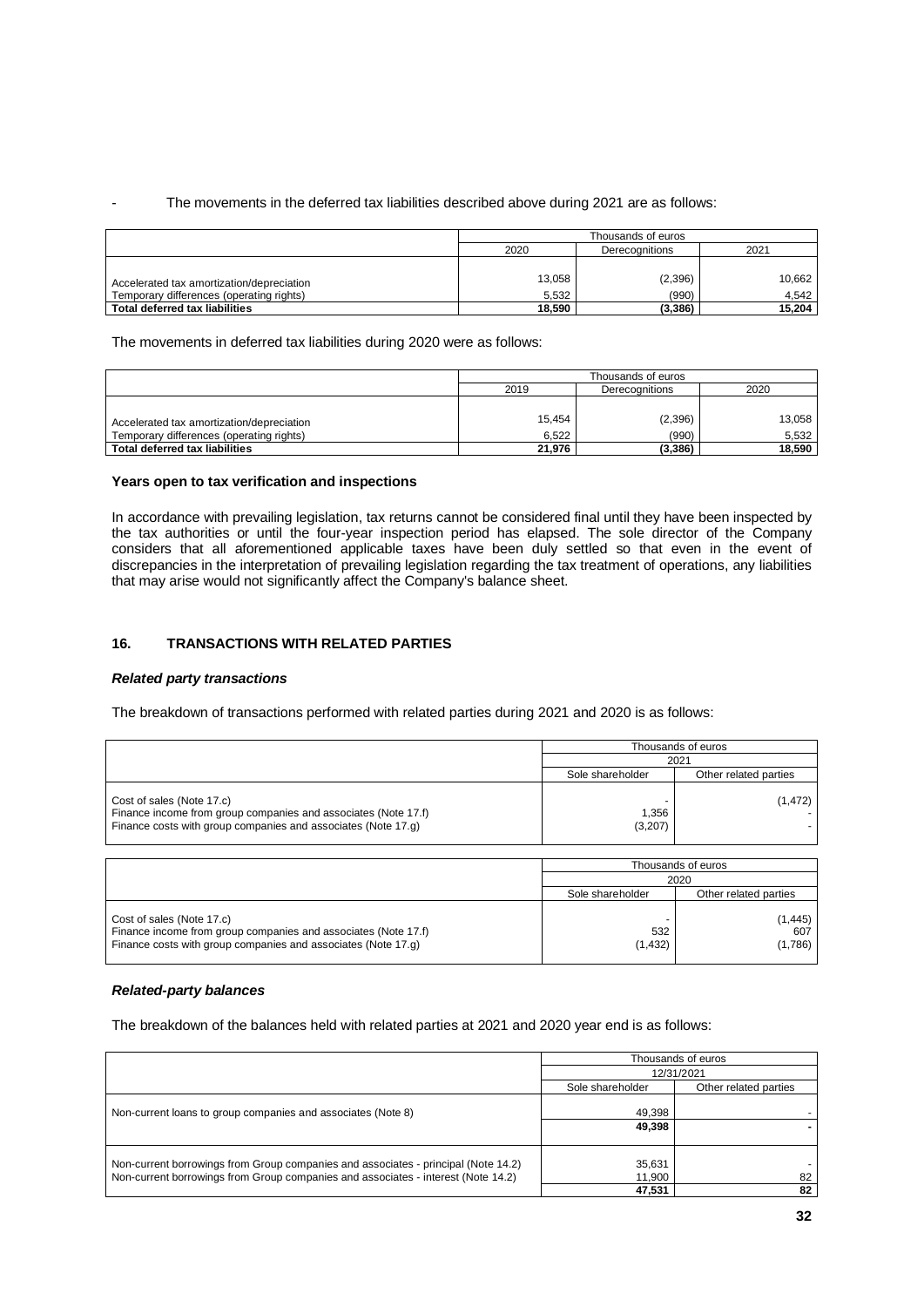|                                                                                                                                                                                                                                       | Thousands of euros |                       |
|---------------------------------------------------------------------------------------------------------------------------------------------------------------------------------------------------------------------------------------|--------------------|-----------------------|
|                                                                                                                                                                                                                                       | 12/31/2020         |                       |
|                                                                                                                                                                                                                                       | Sole shareholder   | Other related parties |
| Non-current loans to group companies and associates (Note 8)                                                                                                                                                                          | 39,870             |                       |
|                                                                                                                                                                                                                                       | 39,870             |                       |
| Non-current borrowings from Group companies and associates - principal (Note 14.2)<br>Non-current borrowings from Group companies and associates - interest (Note 14.2)<br>Trade payables to group companies and associates (Note 14) | 35,631<br>8,696    | 72                    |
|                                                                                                                                                                                                                                       | 44,327             | 72                    |

## **17. INCOME AND EXPENSE**

#### *a) Revenue*

Revenue for 2021 amounted to 22,764 thousand euros (2020: 21,457 thousand euros), entirely corresponding to the sale of energy produced at the different operational photovoltaic solar power plants.

The breakdown of this heading in the accompanying income statement at December 31, 2021 and 2020 is as follows:

|                                                                                            | Thousands of euros |             |
|--------------------------------------------------------------------------------------------|--------------------|-------------|
|                                                                                            | 2021               | 2020        |
| Income from sale of energy<br>Remuneration adjustment (Note 14.3)<br>Rendering of services | 25,705<br>(2,941)  | 21.451<br>6 |
|                                                                                            | 22.764             | 21.457      |

The Company does not present segmented information by business line given that at 2021 and 2020 year end it only had a single business line, the production of energy at its photovoltaic power plants in Spain.

#### *b) Breakdown of expenses and services by origin*

No purchases were made outside Spanish territory during 2019.

## *c) Cost of sales*

This heading in the accompanying income statement presents a balance of 1,576 thousand euros at 2021 year end (2020: 1,531 thousand euros), mainly corresponding to work performed by the related party Sonnedix España Services, S.L. for operating and maintaining the Company's photovoltaic installations (Note 16).

#### *d) Other operating expenses*

The breakdown of balances recognized under "Other operating expenses" in the accompanying income statement for 2021 and 2020 is as follows:

|                                                                                                             |                          | Thousands of euros        |  |
|-------------------------------------------------------------------------------------------------------------|--------------------------|---------------------------|--|
|                                                                                                             | 2021                     | 2020                      |  |
| Rent<br>Independent professional services<br>Repairs<br>Insurance<br><b>Banking services</b><br>Other taxes | 363<br>93<br>47<br>1,723 | 363<br>126<br>45<br>1,627 |  |
|                                                                                                             | 2,227                    | 2,163                     |  |

The Company recognizes the lease installments payable for the land where the photovoltaic installations are located and which is not held in ownership under "Rent." The cost of these lease agreements amounted to 363 thousand euros during 2021 and 2020.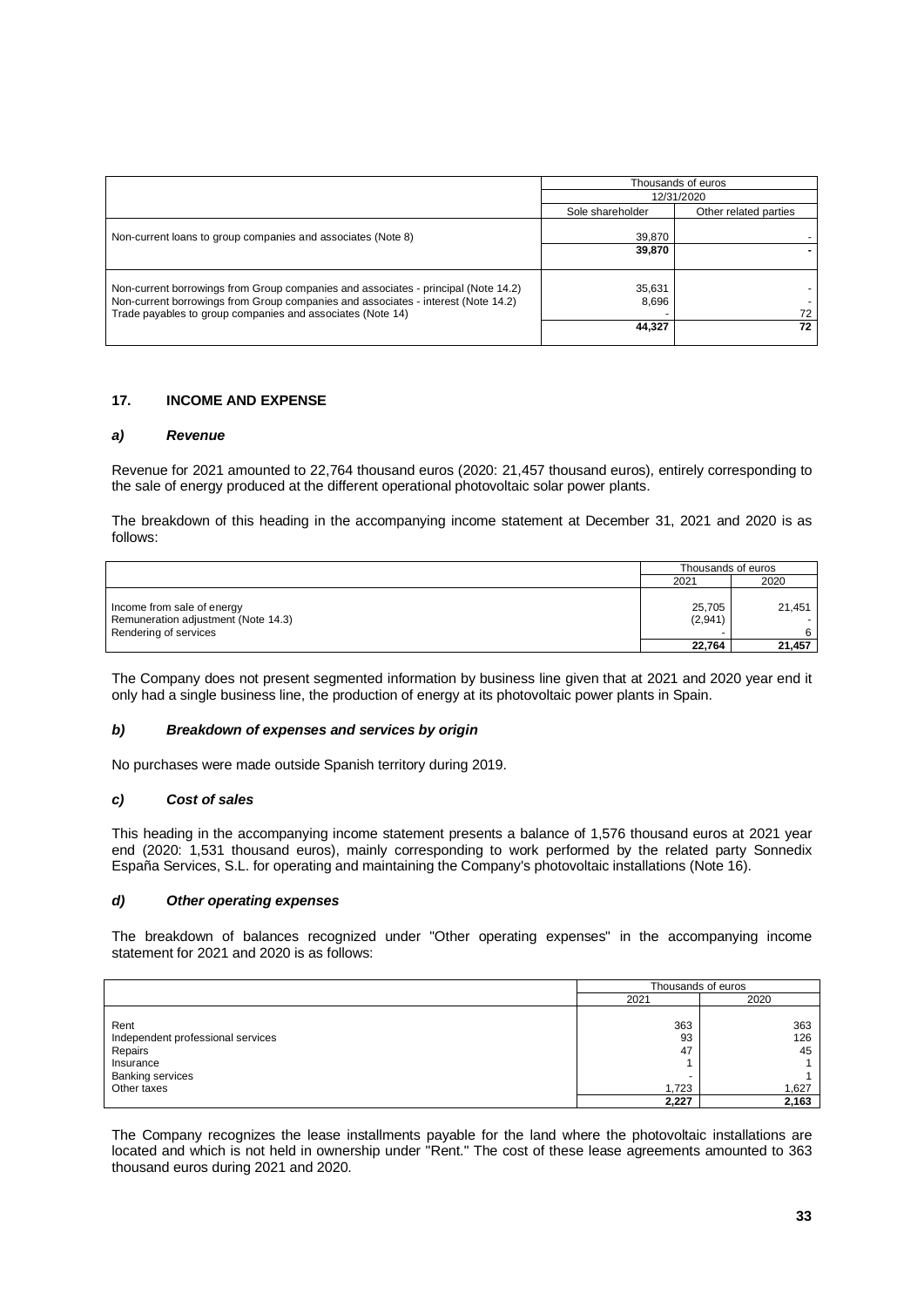Future minimum non-cancelable payments for said leasing agreements at December 31, 2021 were as follows:

|                                                                       | Thousands of euros            |                               |  |
|-----------------------------------------------------------------------|-------------------------------|-------------------------------|--|
|                                                                       | 2021                          | 2020                          |  |
| Within one year<br>Between one and five years<br>More than five years | 355<br>1421<br>5,800<br>7,576 | 355<br>1421<br>6,154<br>7,930 |  |

During 2021 "Independent professional services" in the accompanying income statement includes an expense of 93 thousand euros (2020: 126 thousand euros), mainly corresponding to the cost of advisory services received by Sonnedix España Finance 2, S.A. for legal, tax, and technical matters, including the fees for audit services.

In addition, the balance of 1,723 thousand euros recognized under "Other taxes" in the income statement for 2021 (2020: 1,627 thousand euros) mainly represents the "Tax on the value of electric energy production" established in Law 15/2012, of December 27, on tax measures for energy system sustainability (Note 4).

As explained in Note 4 to the accompanying financial statements, at 2021 year end, payment of the amount accrued in connection with this tax on electric energy produced during the third and fourth quarter of 2021 was suspended, based on the stipulations of Royal Decree Law 17/2021, of September 14, on urgent measures for energy transition and protection of consumers. However, during 2021 Sonnedix España Finance 2, S.A. provisioned said expense in an amount of 1,007 thousand euros as the sole director of the Company considers this amount as a real and probable tax obligation.

## *e) Depreciation and amortization allowances*

The breakdown of this heading in the accompanying income statement at December 31, 2021 and 2020 is as follows:

|                                                                                                   | Thousands of euros |                 |  |
|---------------------------------------------------------------------------------------------------|--------------------|-----------------|--|
|                                                                                                   | 2021               | 2020            |  |
| Amortization allowance for intangible assets (Note 6)<br>Depreciation allowance for PP&E (Note 7) | 4,079<br>16.935    | 4.079<br>16.931 |  |
|                                                                                                   | 21,014             | 21.010          |  |

## *f) Finance income*

Finance income from group companies and associates recognized during 2021 and 2020 entirely corresponds to interest accrued by the Company on the financing granted to its sole shareholder, amounting to 1,356 thousand and 1,139 thousand euros, respectively (Note 16).

## *g) Finance costs*

Finance costs mainly correspond to the interest accrued on financing obtained by the Company for operation of the photovoltaic installations. The breakdown of these finance expenses is as follows:

|                                                                                                                                               | Thousands of euros   |                      |
|-----------------------------------------------------------------------------------------------------------------------------------------------|----------------------|----------------------|
|                                                                                                                                               | 2021                 | 2020                 |
| Finance costs for bonds and other marketable securities<br>Finance costs with Group companies and associates (Note 16)<br>Other finance costs | 4.786<br>3,207<br>26 | 5,069<br>3,218<br>45 |
|                                                                                                                                               | 8,019                | 8,332                |

*Finance costs for bonds and other marketable securities*

Finance expenses for bonds and other marketable securities correspond to the interest accrued on the financing obtained from the issue of the Limero I and Limero II secured bonds, amounting to 4,693 thousand and 4,929 thousand euros for 2021 and 2020, respectively (Note 14.1).

In addition, this heading in the accompanying income statement for 2021 reflects the finance expense corresponding to the accrued arrangement fees relating to the secured bonds and amounting to 93 thousand euros (2020: 140 thousand euros) (Note 14.1).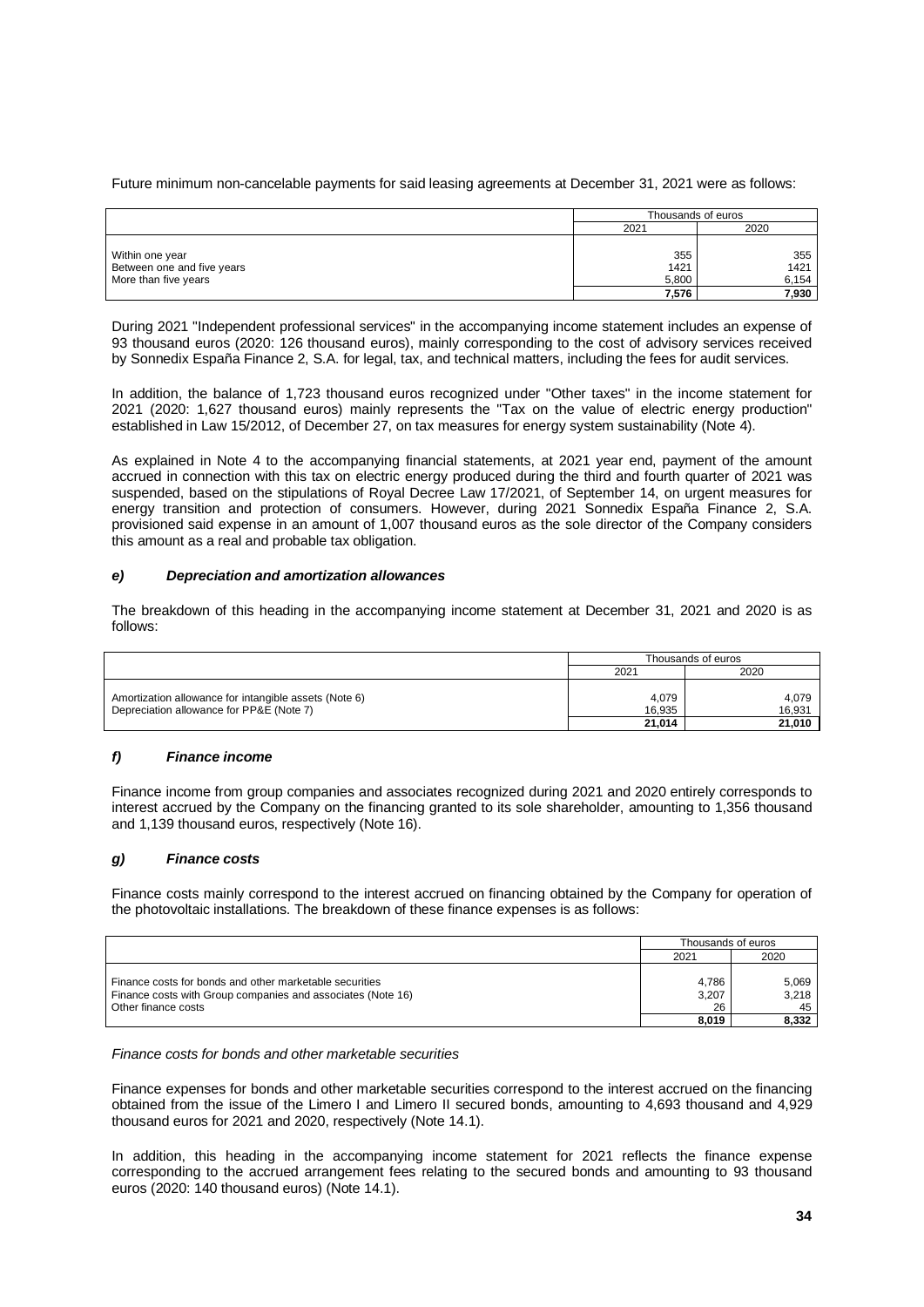#### *Finance costs with Group companies and associates*

Further, finance expenses with group companies and associates recognized during 2021 by Sonnedix España Finance 2, S.A. correspond to the interest accrued on the financing received from the sole shareholder, amounting to 3,207 thousand euros (2020: 3,218 thousand euros) (Notes 14.2 and 16).

#### *Other finance costs*

Finally, "Other finance costs" in the accompanying income statement includes a balance of 26 thousand euros in 2021 (2020: 45 thousand euros), corresponding to the finance expenses accrued during the year as a result of discounting the dismantling provisions for some of the solar parks (Note 18).

## **18. PROVISIONS**

At the end of the useful life of some of the photovoltaic installations the Company must dismantle them. Upon initial recognition of the fixed assets, Sonnedix España Finance 2, S.A. estimates the future cost for asset dismantling or retirement obligations and other associated items, such as the cost of restoring the surroundings where they were located. To determine the amount of the provision, the Company makes assumptions and estimates regarding the discount rate and expected dismantling costs.

The Company estimated that expected dismantling costs for the installations, taking into account each one's size and installed capacity, and based on a technical report issued by an independent expert, range from 27 thousand euros per installed MW to 45 thousand euros per installed MW.

The provision recognized by the Company for some of these photovoltaic installations in the accompanying balance sheet amounts to 809 thousand euros at December 31, 2021 (2020: 784 thousand euros). This provision does not represent an outflow of cash resources until the useful life of each photovoltaic installation affected finalizes.

At each reporting date the provision is restated at its present value, recognizing the corresponding adjustments as a finance expense as accrued (Note 17.g).

#### **19. INFORMATION ON SITUATIONS REPRESENTING A CONFLICT OF INTEREST FOR THE SOLE DIRECTOR OF THE COMPANY AND WITH RESPECT TO REMUNERATION FOR SENIOR MANAGEMENT**

#### *Disclosures regarding potential conflicts of interest on the part of the Sole Director*

The Company's sole director did not report any potential direct or indirect conflict of interest between it or persons related to it, as defined in Spain's Corporate Enterprises Act, and the Company at either 2021 or 2020 year end.

#### *Remuneration and other benefits for Senior Management and the Sole Director*

The Company did not recognize any amount whatsoever in 2021 or 2020 in respect of wages or salaries paid to the Company's sole director or senior management. The functions and duties of the Company's senior management were assumed by the sole director in 2021 and 2020.

Moreover, at 2021 and 2020 year end, the Company had not contracted any obligations relating to pensions, life insurance, or civil liability insurance on behalf of its sole director. Neither had it granted any loans, advances, or guarantees of any kind on behalf of the sole director.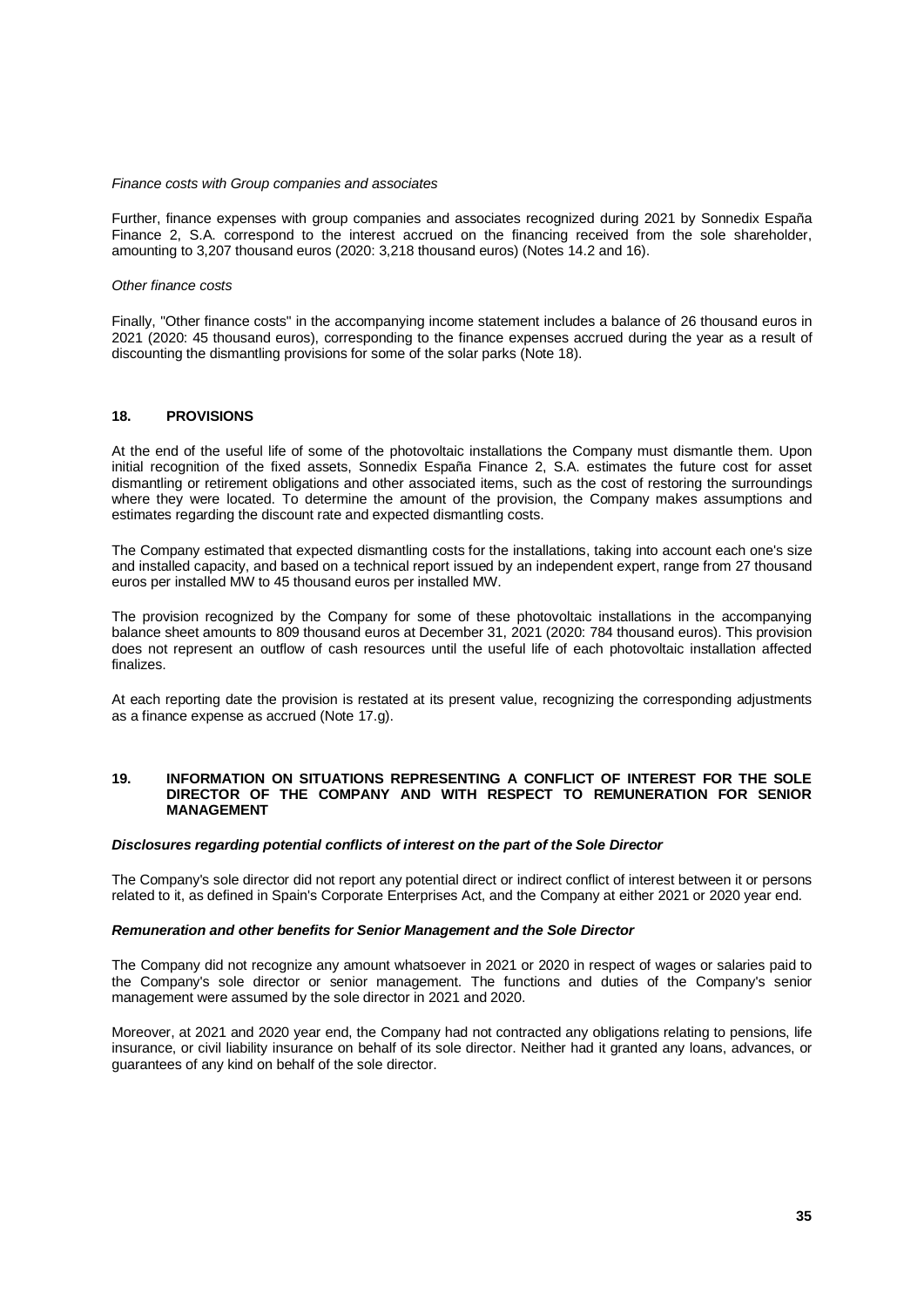## **20. AUDITOR FEES**

The breakdown of fees paid for audit and other services provided by the Company's auditor of accounts, Ernst & Young, S.L., during 2021 and 2020 is as follows:

|                                  | Thousands of euros                    |      |
|----------------------------------|---------------------------------------|------|
|                                  | Services provided by the main auditor |      |
| Description                      | 2021                                  | 2020 |
|                                  |                                       |      |
| Audit services                   | 40                                    | 50   |
| Total audit and related services | 40                                    | 50   |
|                                  |                                       |      |
|                                  | 40                                    | 50   |

## **21. EVENTS AFTER THE REPORTING DATE**

No events occurred subsequent to the closing of the period which are significant enough to warrant disclosure in the accompanying financial statements.

## **22. EXPLANATION TO THE TRANSLATION TO ENGLISH**

These Financial Statements are presented on the basis of accounting principles generally accepted in Spain. Consequently, certain accounting practices applied by the Company that conform to generally accepted accounting principles in Spain may not conform to other generally accepted accounting principles in other countries. Translation from the original issued in Spanish. In the event of discrepancy, the Spanish-language version prevails.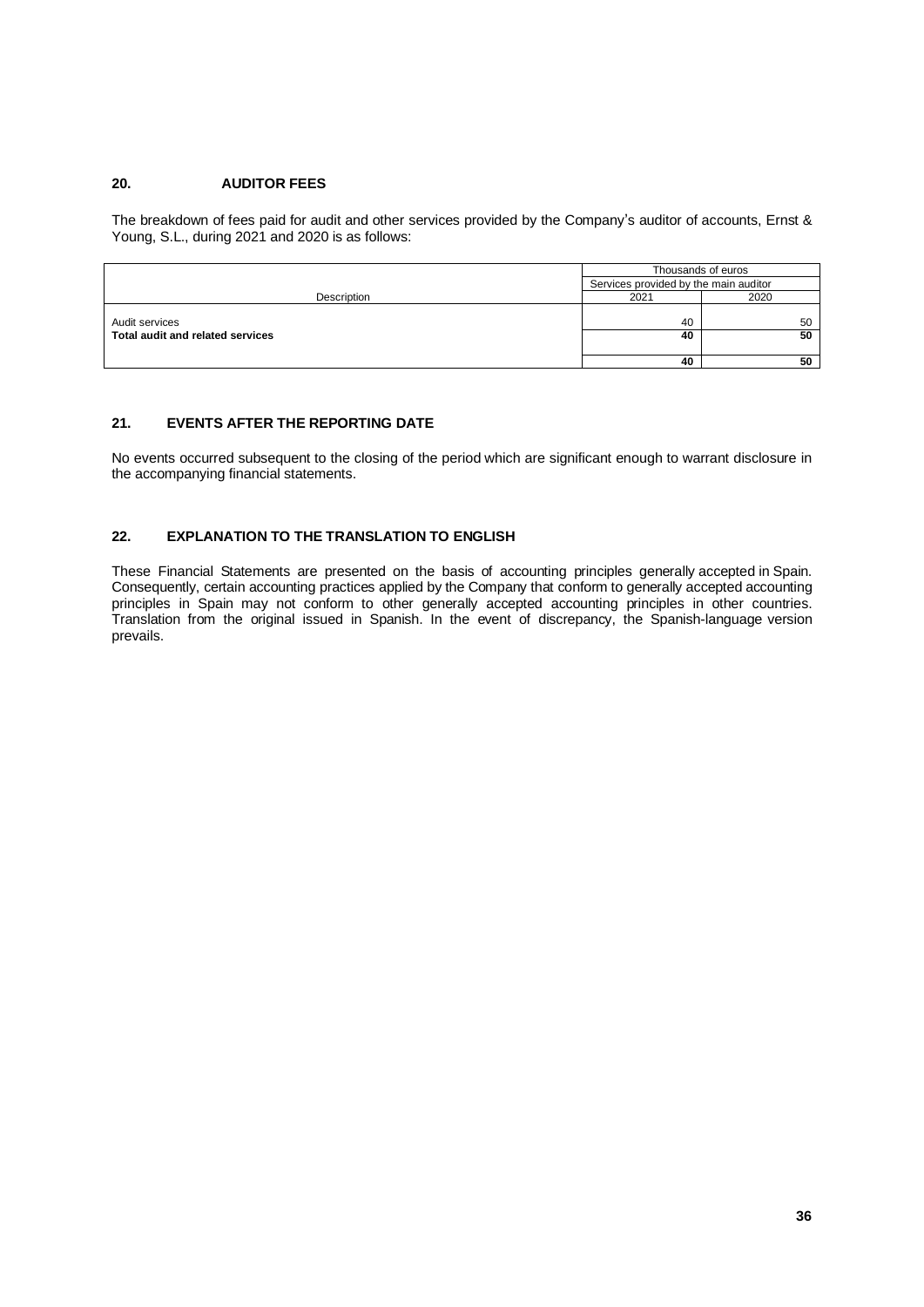# **Sonnedix España Finance 2, S.A.**

Management report for the year ended December 31, 2021

## **1. Economic data of the Company**

Operating results presented a loss of 2,022 thousand euros for 2021 (2020: 3,247 thousand euros), with the Company obtaining revenue of 22,764 thousand euros (2020: 21,457 thousand euros). Thus, the Company reported losses for the year amounting to 6,334 thousand euros (2020: 7,675 thousand euros).

The Company will continue operating the solar power plants described in Note 1 to the accompanying financial statements for the coming years.

## **2. Main business risks**

The main risk to which the Company's business activities are exposed relates to the possibility of regulatory changes which may arise in the different markets where it is present. To the extent that the Company pursues its activities in developed economies with legal security, it can manage said risk and does not anticipate any relevant matters which could significantly affect its equity in the future.

Apart from this, the Company is not exposed to any other significant risks, given that the critical variables for its business (sales price for energy and installation rental costs) are known and have been agreed upon contractually, so that performance of the Company during the period it operates photovoltaic installations basically depends on the amount of daylight hours permitting the generation of electric energy.

## **3. Business outlook**

The Company's strategic objective for 2022 is based on continuing the operation of its photovoltaic projects in the most efficient manner possible so as to maximize value.

## **4. Significant events for the Company after the reporting period**

No additional significant matters arose other than those disclosed in Note 21 to the accompanying financial statements.

#### **5. Research and development activities**

The Company did not carry out any R&D activities during the year.

## **6. Acquisition of treasury shares**

During 2021 the Company did not carry out any transactions with treasury shares and neither did it hold any treasury shares at 2021 year end.